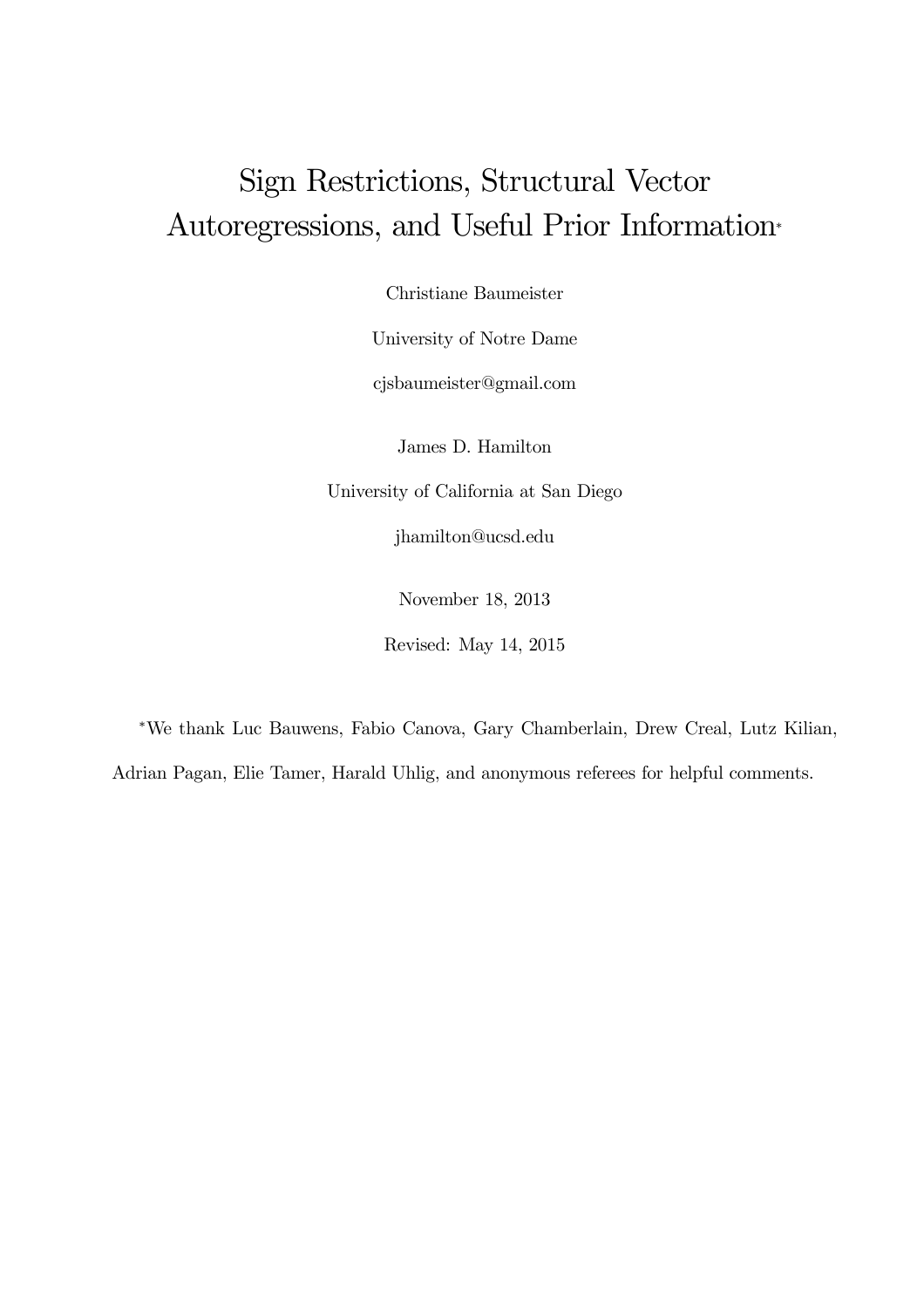#### ABSTRACT

This paper makes the following original contributions to the literature. (1) We develop a simpler analytical characterization and numerical algorithm for Bayesian inference in structural vector autoregressions that can be used for models that are overidentified, just-identified, or underidentified. (2) We analyze the asymptotic properties of Bayesian inference and show that in the underidentified case, the asymptotic posterior distribution of contemporaneous coefficients in an *n*-variable VAR is confined to the set of values that orthogonalize the population variance-covariance matrix of OLS residuals, with the height of the posterior proportional to the height of the prior at any point within that set. For example, in a bivariate VAR for supply and demand identified solely by sign restrictions, if the population correlation between the VAR residuals is positive, then even if one has available an infinite sample of data, any inference about the demand elasticity is coming exclusively from the prior distribution. (3) We provide analytical characterizations of the informative prior distributions for impulse-response functions that are implicit in the traditional sign-restriction approach to VARs, and note, as a special case of result (2), that the influence of these priors does not vanish asymptotically. (4) We illustrate how Bayesian inference with informative priors can be both a strict generalization and an unambiguous improvement over frequentist inference in just-identified models. (5) We propose that researchers need to explicitly acknowledge and defend the role of prior beliefs in influencing structural conclusions and illustrate how this could be done using a simple model of the U.S. labor market.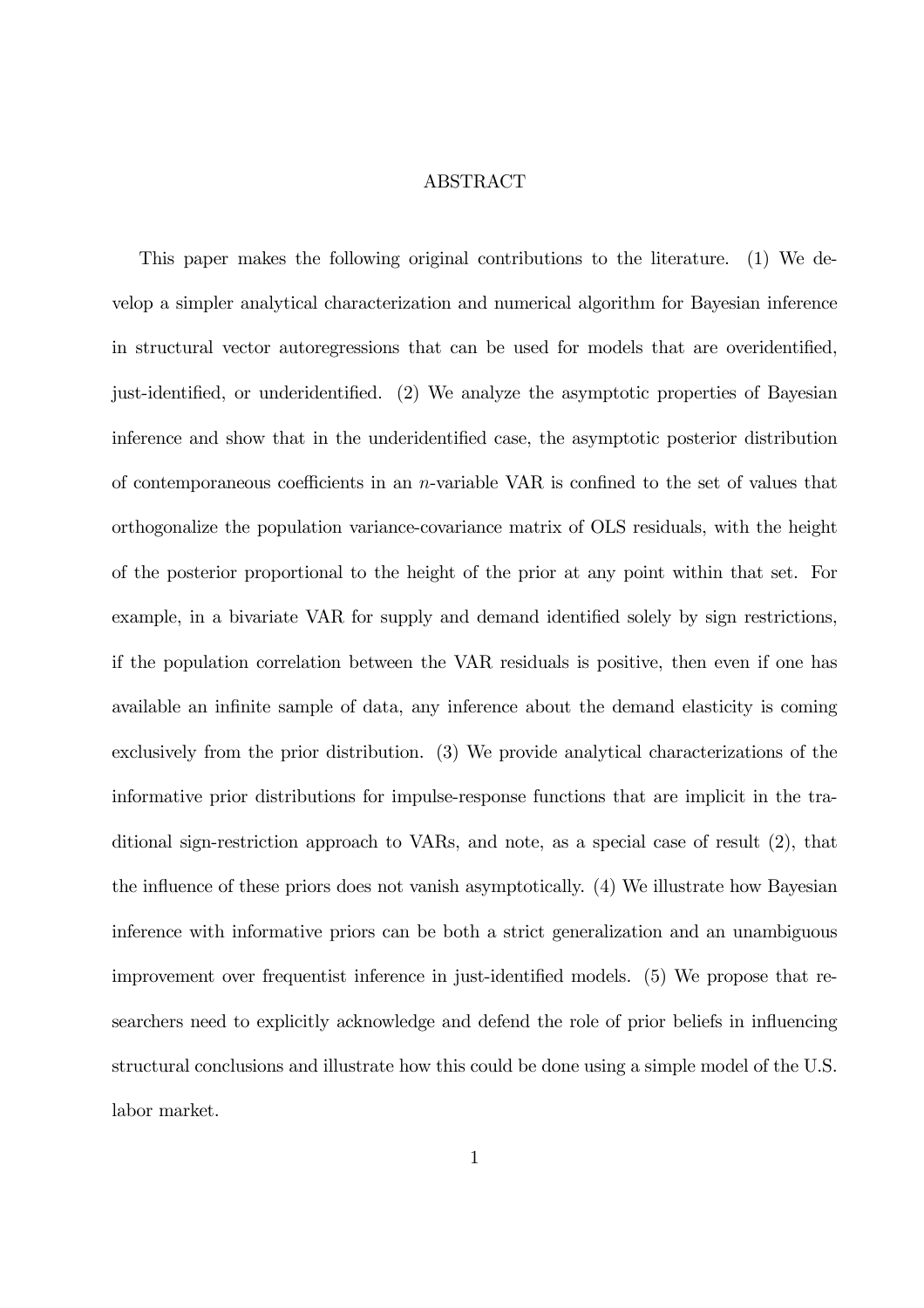### 1 Introduction.

In pioneering papers, Blanchard and Diamond (1990), Faust (1998), Davis and Haltiwanger (1999), Canova and De Nicoló (2002), and Uhlig (2005) proposed that structural inference using vector autoregressions might be based solely on prior beliefs about the signs of the impacts of certain shocks. This approach has since been adopted in hundreds of follow-up studies, and today is one of the most popular tools used by researchers who seek to draw structural conclusions using VARs.

But an assumption about signs is not enough by itself to identify structural parameters. What the procedure actually delivers is a set of possible inferences, each of which is equally consistent with both the observed data and the underlying restrictions.

There is a huge literature that considers econometric inference under set identification using a frequentist approach; see for example the reviews in Manski (2003) and Tamer (2010). However, to our knowledge Moon, Schorfheide and Granziera (2013) is the only effort to apply these methods to sign-restricted VARs, where the number of parameters can be very large and the topology of the identified set quite complex. Instead, the hundreds of researchers who have estimated sign-restricted VARs have virtually all used numerical methods that are essentially Bayesian in character, though often without acknowledging that the methods represent an application of Bayesian principles.

If the data are uninformative for distinguishing between elements within a set, for some questions of interest the Bayesian posterior inference will continue to be influenced by prior beliefs even if the sample size is infinite. This point has been well understood in the literature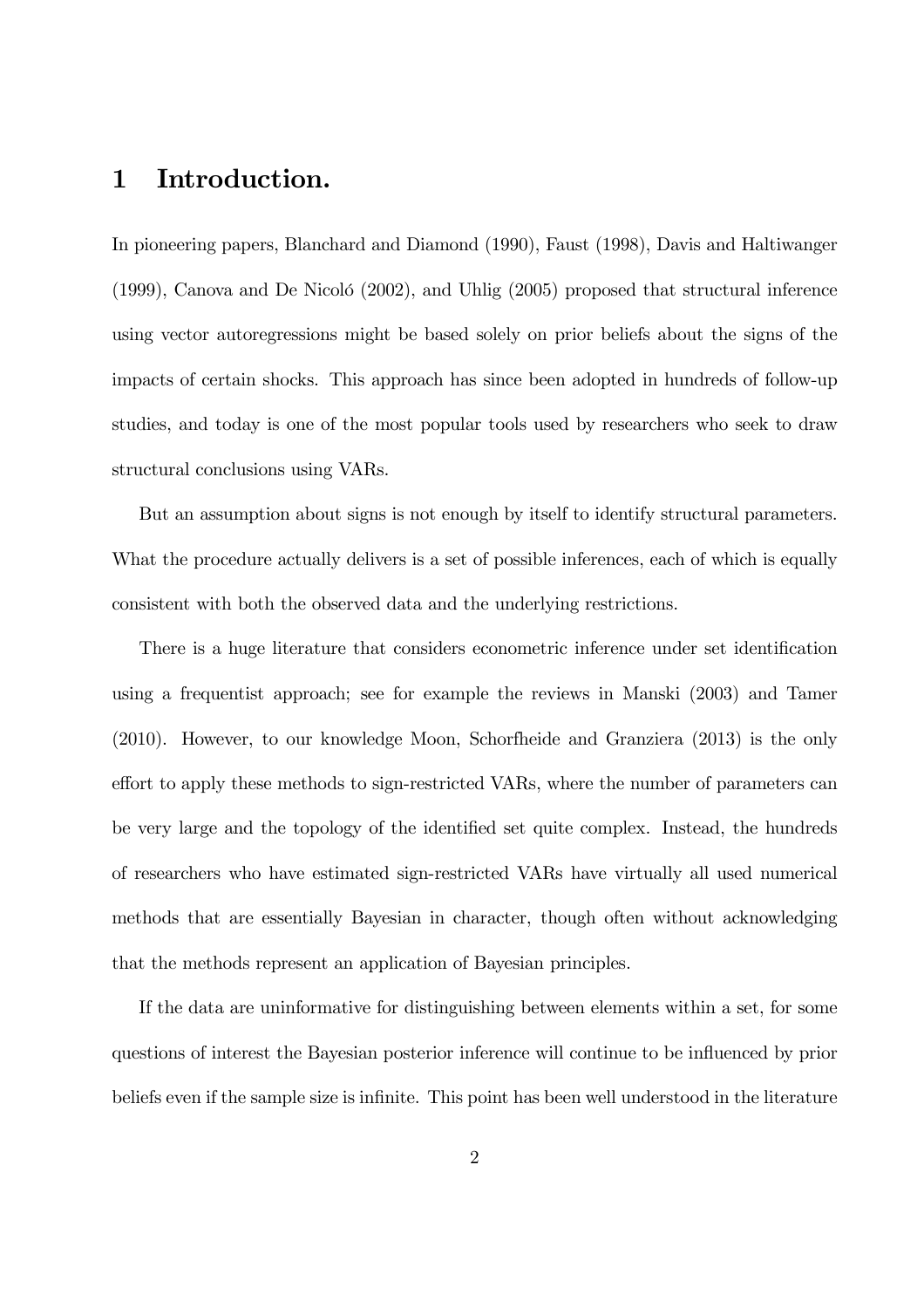on Bayesian inference in set-identified models; see for example Poirier (1998), Gustafson (2009), and Moon and Schorfheide (2012). However, the implications of this fact for the procedures popularly used for set-identified VARs have not been previously documented.

The popular numerical algorithms currently in use for sign-identified VARs only work for a very particular prior distribution, namely the uniform Haar prior. By contrast, in this paper we provide analytical results and numerical algorithms for Bayesian inference for a quite general class of prior distributions for structural VARs. Our expressions simplify the methods proposed by Sims and Zha (1998) as well as generalize them to the case in which the structural assumptions may not be sufficient to achieve full identification. Our formulation also allows us to characterize the asymptotic properties of Bayesian inference in structural VARs that may not be fully identified.

We demonstrate that as the sample size goes to infinity, the analyst could know with certainty that contemporaneous structural coefficients fall within a set  $S(\Omega)$  that orthogonalizes the true variance-covariance matrix, but within this set, the height of the posterior distribution is simply a constant times the height of the prior distribution at that point. In the case of a bivariate model of supply and demand in which sign restrictions are the sole identifying assumption, if the reduced-form residuals have positive correlation, then  $S(\Omega)$ allows any value for the elasticity of demand but restricts the elasticity of supply to fall within a particular interval. With negatively correlated errors, the elasticity of supply could be any positive number while the elasticity of demand is restricted to fall in a particular interval.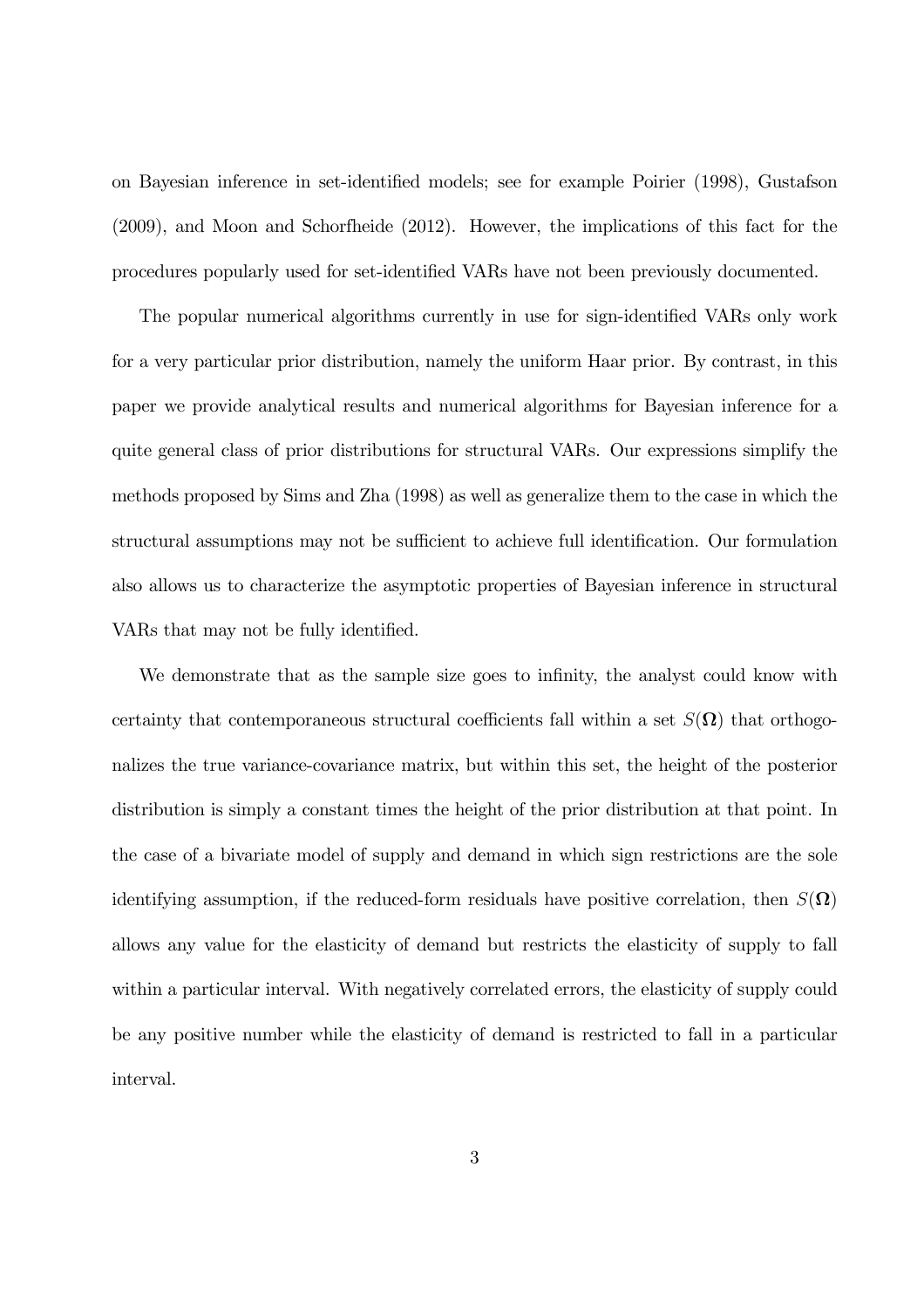We also explore the implications of the Haar prior. We demonstrate that although this is commonly regarded as uninformative, in fact it implies nonuniform distributions for key objects of interest. It implies that the impact of a one-standard-deviation structural shock is regarded before seeing the data as coming from a distribution with more mass at the center when the number of variables  $n$  in the VAR is greater than 3 but more mass at the extremes when  $n = 2$ . We also show that the Haar distribution implies Cauchy priors for structural parameters such as elasticities. We demonstrate that users of these methods can in some cases end up performing hundreds of thousands of calculations, ostensibly analyzing the data, but in fact are doing nothing more than generating draws from a prior distribution that they never even acknowledged assuming.

We recommend instead that any prior beliefs should be acknowledged and defended openly and their role in influencing posterior conclusions clearly identified. We claim a number of advantages of this approach over existing methods for both underidentified and just-identified VARs. First, although sign restrictions only achieve set-identification, most users of these methods are tempted to summarize their results using point estimates, an approach that is deeply problematic from a frequentist perspective (see e.g., Fry and Pagan, 2011). By contrast, if priors accurately reflect our uncertainty about parameters and the underlying structure, then given a loss function there is an unambiguously optimal posterior estimate to report for any object of interest, and the Bayesian posterior distribution accurately represents our combined uncertainty resulting from having a limited set of observed data as well as possible doubts about the true structure itself. Second, researchers like Kilian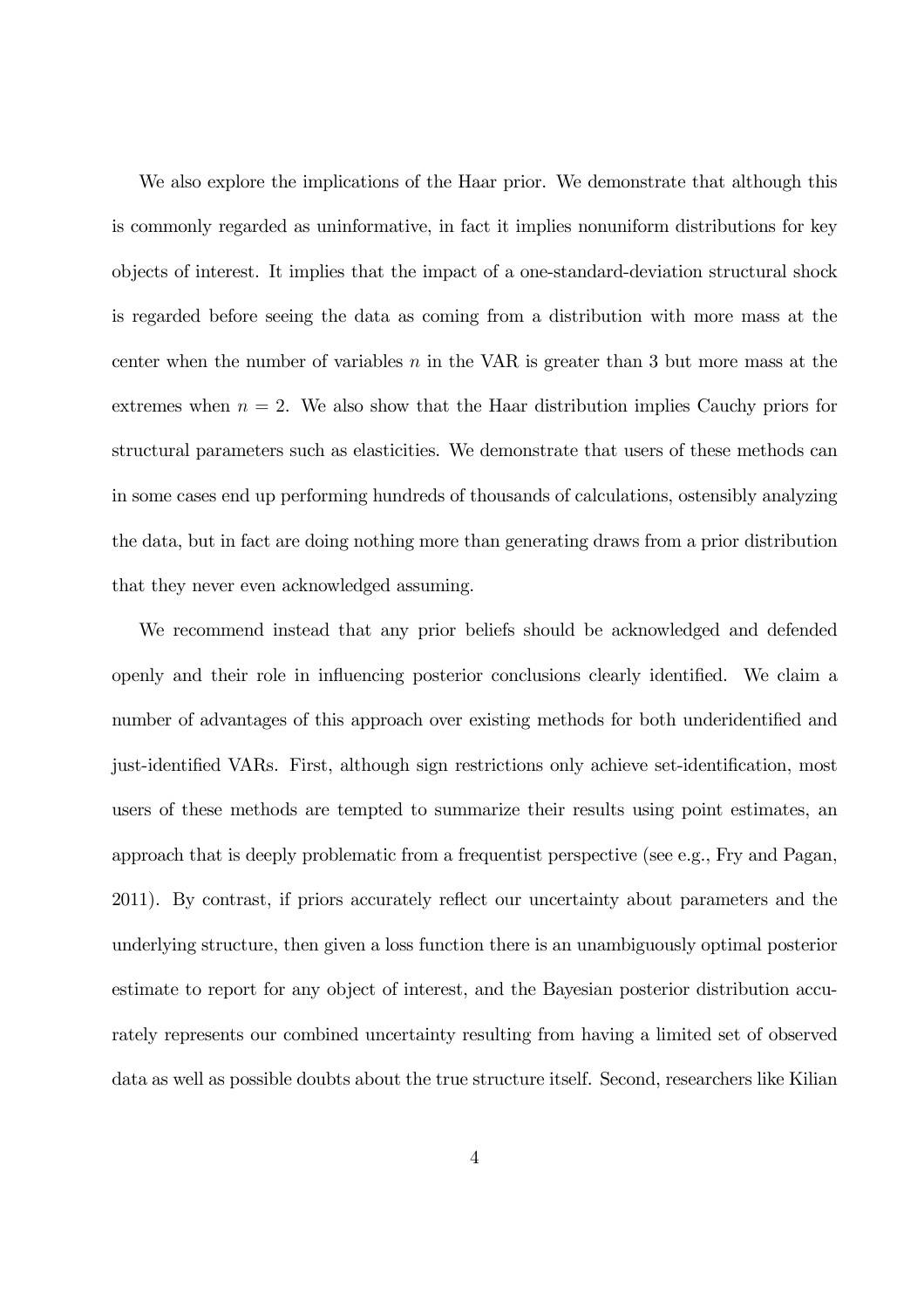and Murphy (2012) and Caldara and Kamps (2012) have argued persuasively for the benefits of using additional prior information about parameters as a supplement to sign restrictions in VARs. Our approach provides a flexible and formal apparatus for doing exactly this in quite general settings. Third, our proposed Bayesian methods can be viewed as a strict generalization of the conventional approach to identification, with multiple advantages, including better statistical treatment of joint uncertainty about contemporaneous and lagged coefficients as well as the opportunity to visualize, as in Leamer (1978), the consequences for the posterior inference of relaxing the role of the prior.<sup>1</sup>

The plan of the paper is as follows. Section 2 describes a possibly set-identified *n*-variable VAR and derives the Bayesian posterior distribution for an arbitrary prior distribution on contemporaneous coefficients assuming that priors for other parameters are chosen from the natural conjugate classes. We also analyze the asymptotic properties of Bayesian inference in this general setting. Section 3 provides an analytical characterization of the priors that are implicit in the popular approach to sign-identified VARs. Section 4 discusses the use of additional information about impacts at longer horizons, noting the need to formulate these in terms of joint prior beliefs about contemporaneous and lagged structural coefficients. Section 5 illustrates our recommended methods using a simple model of the U.S. labor market. Section 6 briefly concludes.

<sup>&</sup>lt;sup>1</sup> Giacomini and Kitagawa (2014) proposed forming priors directly on the set of orthogonal matrices that could transform residuals orthogonalized by the Cholesky factorization into an alternative orthogonalized structure, and investigate the sensitivity of the resulting inference to the priors. By contrast, our approach is to formulate priors directly in terms of beliefs about the economic structure.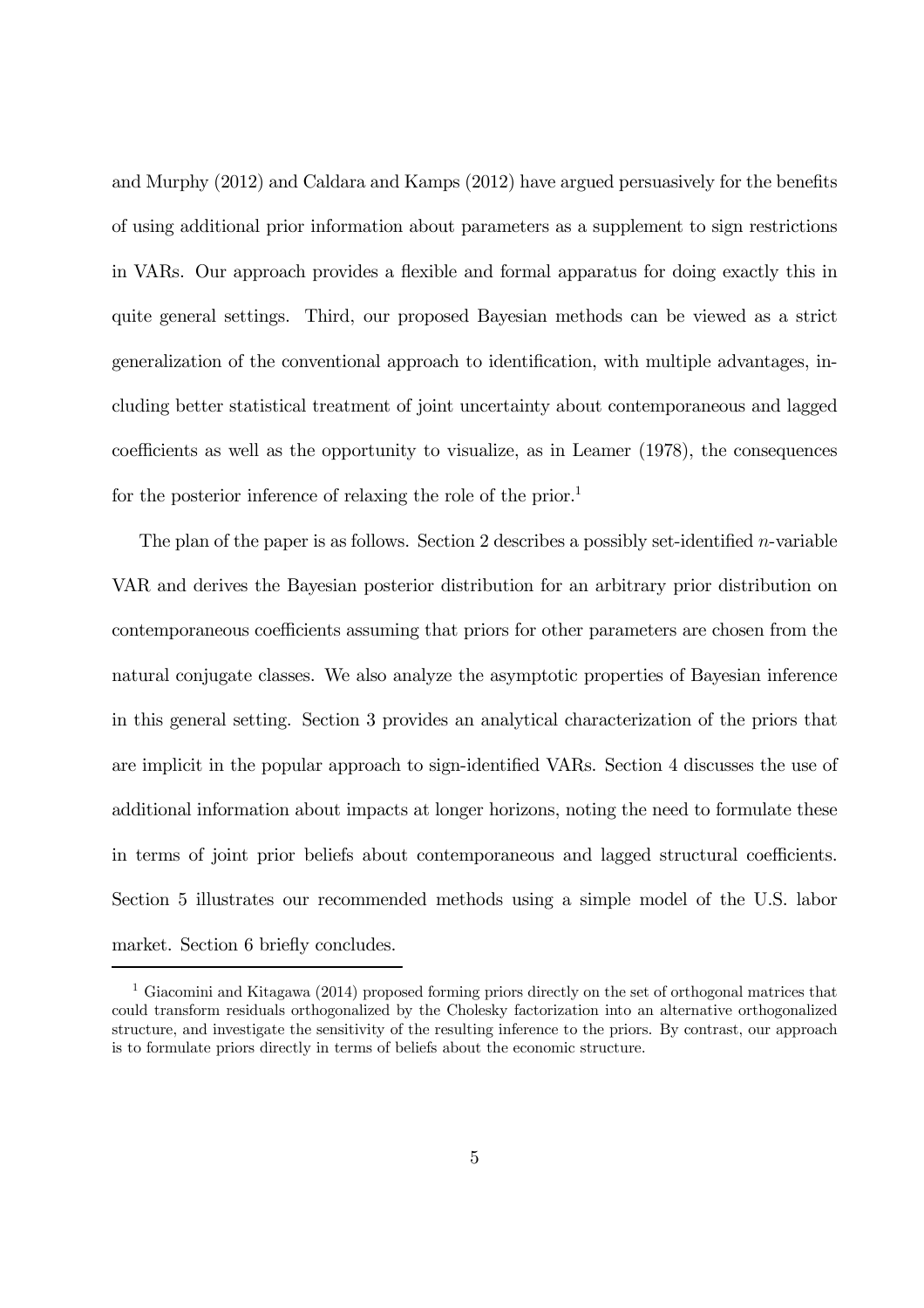## 2 Bayesian inference for partially identified structural vector autoregressions.

We investigate dynamic structural models of the form

$$
\mathbf{A}\mathbf{y}_t = \mathbf{B}\mathbf{x}_{t-1} + \mathbf{u}_t \tag{1}
$$

for  $y_t$  an  $(n \times 1)$  vector of observed variables, **A** an  $(n \times n)$  matrix summarizing their contemporaneous structural relations,  $\mathbf{x}_{t-1}$  a  $(k \times 1)$  vector (with  $k = mn + 1$ ) containing a constant and m lags of **y**  $(\mathbf{x}'_{t-1} = (\mathbf{y}'_t))$  $(t_{t-1}, \mathbf{y}'_{t-2}, ..., \mathbf{y}'_{t-m}, 1)')$ , and  $\mathbf{u}_t$  an  $(n \times 1)$  vector of structural disturbances assumed to be i.i.d.  $N(0, D)$  and mutually uncorrelated (D diagonal). The reduced-form VAR associated with the structural model (1) is

$$
\mathbf{y}_t = \mathbf{\Phi} \mathbf{x}_{t-1} + \boldsymbol{\varepsilon}_t \tag{2}
$$

$$
\Phi = \mathbf{A}^{-1} \mathbf{B} \tag{3}
$$

$$
\boldsymbol{\varepsilon}_t = \mathbf{A}^{-1} \mathbf{u}_t \tag{4}
$$

$$
E(\varepsilon_t \varepsilon_t') = \mathbf{\Omega} = \mathbf{A}^{-1} \mathbf{D} (\mathbf{A}^{-1})'. \tag{5}
$$

Note that maximum likelihood estimates of the reduced-form parameters are given by

$$
\hat{\mathbf{\Phi}}_T = \left(\sum_{t=1}^T \mathbf{y}_t \mathbf{x}'_{t-1}\right) \left(\sum_{t=1}^T \mathbf{x}_{t-1} \mathbf{x}'_{t-1}\right)^{-1} \tag{6}
$$

$$
\hat{\Omega}_T = T^{-1} \sum_{t=1}^T \hat{\varepsilon}_t \hat{\varepsilon}'_t \tag{7}
$$

for  $\hat{\boldsymbol{\varepsilon}}_t = \mathbf{y}_t - \hat{\boldsymbol{\Phi}}_T \mathbf{x}_{t-1}$ .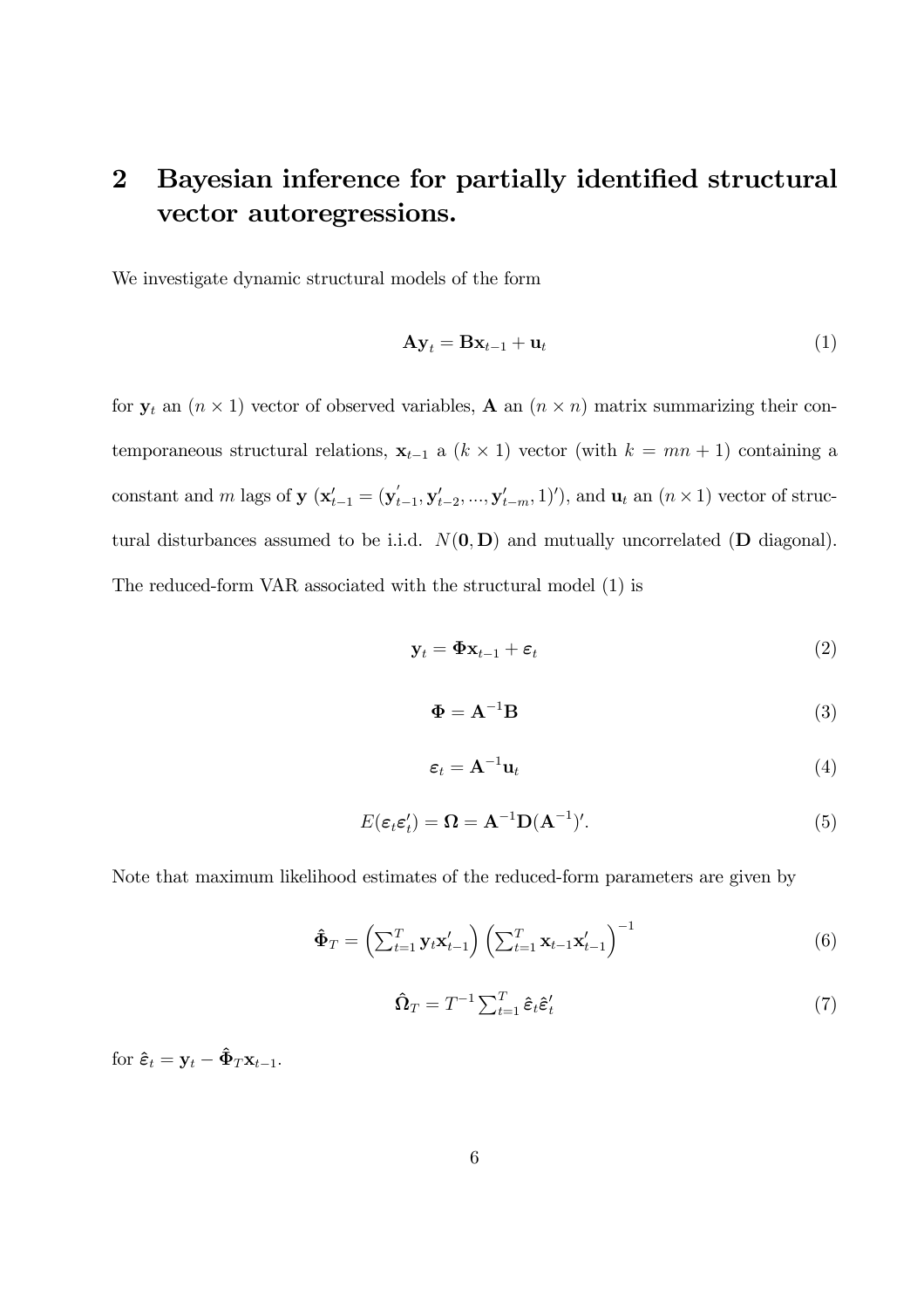In this section we suppose that the investigator begins with prior beliefs about the values of the structural parameters represented by a density  $p(\mathbf{A}, \mathbf{D}, \mathbf{B})$ , and show how observation of the data  $\mathbf{Y}_T = (\mathbf{x}'_0, \mathbf{y}'_1, \mathbf{y}'_2, ..., \mathbf{y}'_T)'$  would lead the investigator to revise those beliefs.<sup>2</sup>

We represent prior information about the contemporaneous structural coefficients in the form of an arbitrary prior distribution  $p(A)$ . This prior could incorporate any combination of exclusion restrictions, sign restrictions, and informative prior beliefs about elements of A. For example, our procedure could be used to calculate the posterior distribution even if no sign or exclusion restrictions were imposed. We also allow for interaction between the prior beliefs about different parameters by specifying conditional prior distributions  $p(D|A)$  and  $p(B|A, D)$  that potentially depend on A. We assume that there are no restrictions on the lag coefficients in **B** other than the prior beliefs represented by the distribution  $p(B|A, D)$ .

To represent prior information about  $D$  and  $B$  we employ natural conjugate distributions which facilitate analytical characterization of results as well as allow for simple empirical implementation. We use  $\Gamma(\kappa_i, \tau_i)$  priors for the reciprocals of diagonal elements of **D**, taken to be independent across equations,  $p(\mathbf{D}|\mathbf{A}) = \prod_{i=1}^{n} p(d_{ii}|\mathbf{A})$ , with

$$
p(d_{ii}^{-1}|\mathbf{A}) = \begin{cases} \frac{\tau_i^{\kappa_i}}{\Gamma(\kappa_i)} (d_{ii}^{-1})^{\kappa_i - 1} \exp(-\tau_i d_{ii}^{-1}) & \text{for } d_{ii}^{-1} \ge 0 \\ 0 & \text{otherwise} \end{cases},
$$
 (8)

where  $d_{ii}$  denotes the  $(i, i)$  element of **D**. Note that  $\kappa_i/\tau_i$  is the prior mean for  $d_{ii}^{-1}$  and  $\kappa_i/\tau_i^2$ its variance. Our general results allow both  $\kappa_i$  and  $\tau_i$  to be arbitrary functions of **A**.

<sup>&</sup>lt;sup>2</sup> Our derivations draw on insights from Sims and Zha (1998). The main difference is that they parameterize the contemporaneous relations in terms of a single matrix, whereas we use two matrices A and D, and take advantage of the fact that the posterior distribution of  **is known analytically. As a consequence** the core expression in our result (equation (21)) is simpler than their equation (10). Among other benefits, we show that the asymptotic properties of (21) can be obtained analytically.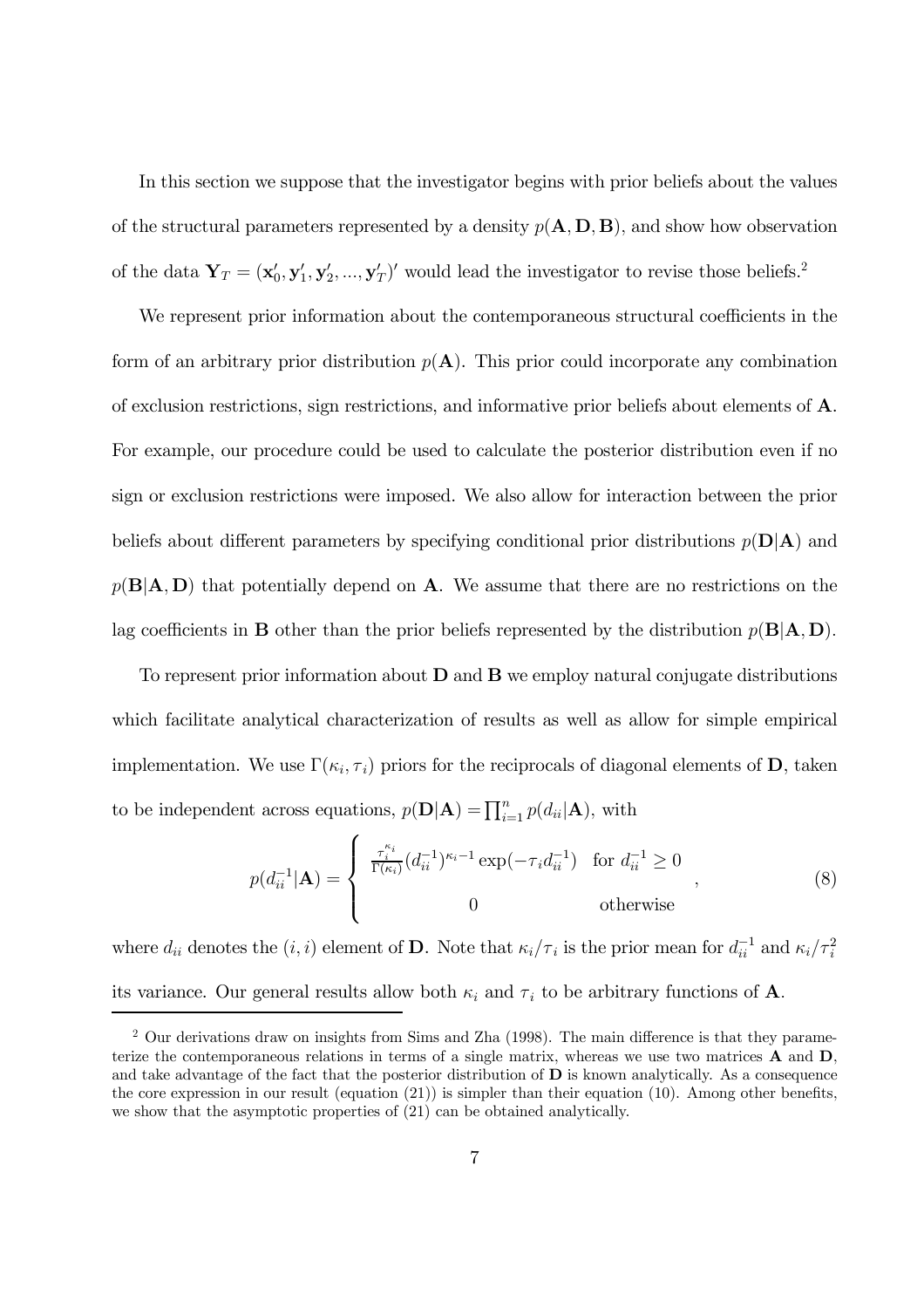Normal priors are used for the lagged structural coefficients B, with results particularly simple if coefficients are taken to be independent  $N(\mathbf{m}_i, d_{ii}\mathbf{M}_i)$  across equations:

$$
p(\mathbf{B}|\mathbf{D}, \mathbf{A}) = \prod_{i=1}^{n} p(\mathbf{b}_i|\mathbf{D}, \mathbf{A})
$$
\n(9)

$$
p(\mathbf{b}_i|\mathbf{D}, \mathbf{A}) = \frac{1}{(2\pi)^{k/2}|d_{ii}\mathbf{M}_i|^{1/2}} \exp[-(1/2)(\mathbf{b}_i - \mathbf{m}_i)'(d_{ii}\mathbf{M}_i)^{-1}(\mathbf{b}_i - \mathbf{m}_i)].
$$
 (10)

Here  $\mathbf{b}'_i$  denotes the *i*th row of **B** (the lagged coefficients for the *i*th structural equation). Thus  $\mathbf{m}_i$  denotes the prior mean for the lagged coefficients in the  $i^{th}$  equation and  $d_{ii}$  $\mathbf{M}_i$ denotes the variance associated with this prior. We allow  $\mathbf{m}_i$  and  $\mathbf{M}_i$  to be functions of  $\mathbf A$ but not of D.

The overall prior is then

$$
p(\mathbf{A}, \mathbf{D}, \mathbf{B}) = p(\mathbf{A}) \prod_{i=1}^{n} [p(d_{ii}|\mathbf{A})p(\mathbf{b}_i|\mathbf{D}, \mathbf{A})].
$$
\n(11)

With Gaussian residuals, the likelihood function (conditioning on the pre-sample values of  $y_0, y_{-1}, ..., y_{-m+1}$ ) is given by

$$
p(\mathbf{Y}_T|\mathbf{A}, \mathbf{D}, \mathbf{B}) = (2\pi)^{-Tn/2} |\det(\mathbf{A})|^T |\mathbf{D}|^{-T/2} \times
$$

$$
\exp\left[ -(1/2) \sum_{t=1}^T (\mathbf{A}\mathbf{y}_t - \mathbf{B}\mathbf{x}_{t-1})' \mathbf{D}^{-1} (\mathbf{A}\mathbf{y}_t - \mathbf{B}\mathbf{x}_{t-1}) \right]
$$
(12)

where  $|\det(A)|$  denotes the absolute value of the determinant of A.

Components of the Bayesian posterior distributions can be conveniently characterized by regressions on augmented data sets defined by

$$
\tilde{\mathbf{Y}}_i = \begin{bmatrix} \mathbf{y}_1' \mathbf{a}_i & \dots & \mathbf{y}_T' \mathbf{a}_i & \mathbf{m}_i' \mathbf{P}_i \end{bmatrix}' \tag{13}
$$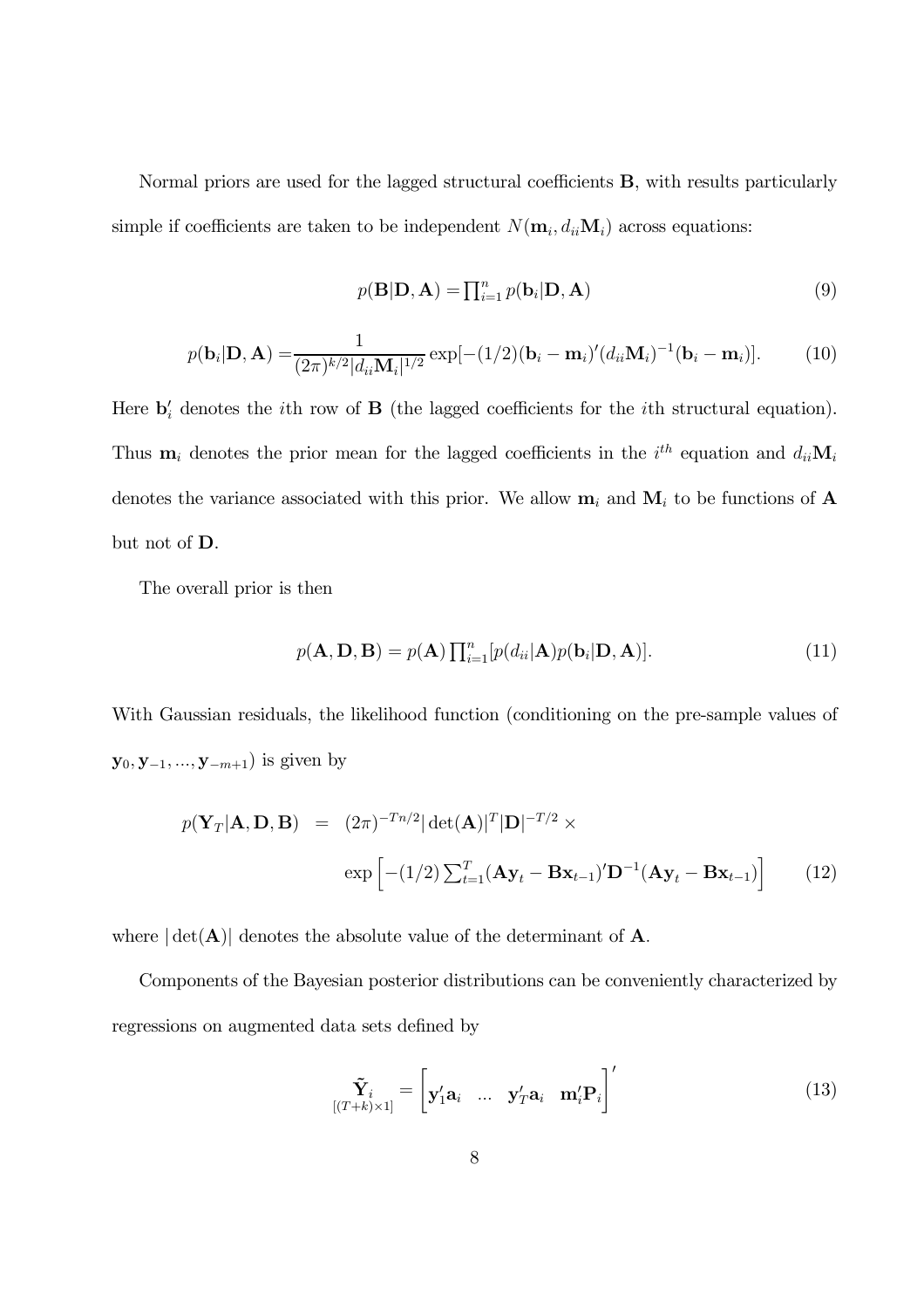$$
\tilde{\mathbf{X}}_i = \begin{bmatrix} \mathbf{x}'_0 & \dots & \mathbf{x}'_{T-1} & \mathbf{P}_i \end{bmatrix}' \tag{14}
$$

for  $P_i$  the Cholesky factor of  $M_i^{-1} = P_i P'_i$ . In Appendix A we derive the following characterization of the posterior distribution and detail in Section 5.4 an algorithm that can be used to generate draws from this distribution.

**Proposition 1.** Let  $a'_i$  denote the ith row of  $A$ ,  $\phi(\mathbf{x}; \boldsymbol{\mu}, \boldsymbol{\Sigma})$  denote the multivariate *Normal density with mean*  $\mu$  *and variance*  $\Sigma$  *evaluated at*  $x$  *and*  $\gamma(x; \kappa, \tau)$  *denote a gamma density with parameters* κ *and* τ *evaluated at* x*. If the likelihood is (12) and priors are given by (8)-(11), then for*  $\tilde{\mathbf{Y}}_i$  *and*  $\tilde{\mathbf{X}}_i$  *defined by (13) and (14), the posterior distribution can be written as*  $p(\mathbf{A}, \mathbf{D}, \mathbf{B} | \mathbf{Y}_T) = p(\mathbf{A} | \mathbf{Y}_T) p(\mathbf{D} | \mathbf{A}, \mathbf{Y}_T) p(\mathbf{B} | \mathbf{A}, \mathbf{D}, \mathbf{Y}_T)$  with  $p(\mathbf{D} | \mathbf{A}, \mathbf{Y}_T) =$  $\prod_{i=1}^n \gamma(d_{ii}^{-1}; \kappa_i^*, \tau_i^*)$  and  $p(\mathbf{B}|\mathbf{A}, \mathbf{D}, \mathbf{Y}_T) = \prod_{i=1}^n \phi(\mathbf{b}_i; \mathbf{m}_i^*, d_{ii} \mathbf{M}_i^*)$  where

$$
\mathbf{m}_{i}^{*} = \left(\tilde{\mathbf{X}}_{i}^{\prime} \tilde{\mathbf{X}}_{i}\right)^{-1} \left(\tilde{\mathbf{X}}_{i}^{\prime} \tilde{\mathbf{Y}}_{i}\right)
$$
(15)

$$
\mathbf{M}_{i}^* = \left(\tilde{\mathbf{X}}_i'\tilde{\mathbf{X}}_i\right)^{-1} \tag{16}
$$

$$
\kappa_i^* = \kappa_i + (T/2) \tag{17}
$$

$$
\tau_i^* = \tau_i + (\zeta_i^*/2) \tag{18}
$$

$$
\zeta_i^* = \left(\tilde{\mathbf{Y}}_i'\tilde{\mathbf{Y}}_i\right) - \left(\tilde{\mathbf{Y}}_i'\tilde{\mathbf{X}}_i\right) \left(\tilde{\mathbf{X}}_i'\tilde{\mathbf{X}}_i\right)^{-1} \left(\tilde{\mathbf{X}}_i'\tilde{\mathbf{Y}}_i\right)
$$
(19)

$$
p(\mathbf{A}|\mathbf{Y}_T) = \frac{k_T p(\mathbf{A}) \left[ \det(\mathbf{A}\hat{\mathbf{\Omega}}_T \mathbf{A}') \right]^{T/2}}{\prod_{i=1}^n \left[ \left( 2\tau_i^*/T \right) \right]^{\kappa_i^*}} \prod_{i=1}^n \left\{ \frac{|\mathbf{M}_i^*|^{1/2}}{|\mathbf{M}_i|^{1/2}} \frac{\tau_i^{\kappa_i}}{\Gamma(\kappa_i)} \Gamma(\kappa_i^*) \right\}
$$
(20)

*for*  $\hat{\Omega}_T$  *given by* (7) *and*  $k_T$  *the constant for which* (20) *integrates to unity.* 

Note that if the prior parameters  $M_i$ ,  $\kappa_i$  and  $\tau_i$  do not depend on **A**, the last term in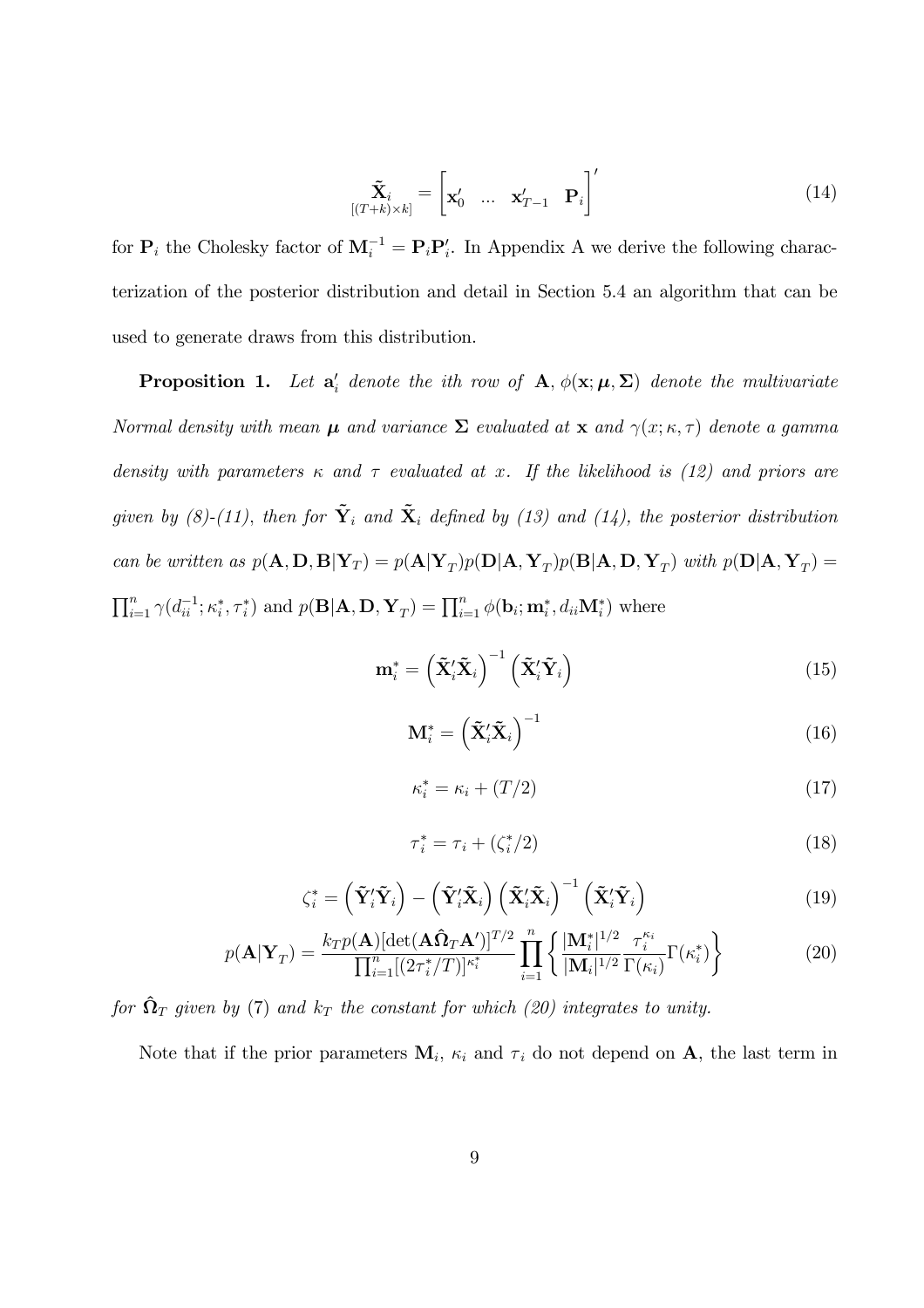(20) can be subsumed into the constant term  $k_T$ , in which case (20) simplifies to<sup>3</sup>

$$
p(\mathbf{A}|\mathbf{Y}_T) = \frac{k_T p(\mathbf{A}) [\det(\mathbf{A}\hat{\mathbf{\Omega}}_T \mathbf{A}')]^{T/2}}{\prod_{i=1}^n [(2\tau_i^*/T)]^{\kappa_i^*}}.
$$
\n(21)

Consider first the posterior distribution for  $\mathbf{b}_i$ , the lagged coefficients in the *i*th structural equation, conditional on  $A$  and  $D$ . In the special case of a noninformative prior for these coefficients  $(M_i^{-1} = 0)$ , this takes the form of a Normal distribution centered at  $m_i^* =$  $\left(\sum_{t=1}^T \mathbf{x}_{t-1} \mathbf{x}'_{t-1}\right)^{-1} \left(\sum_{t=1}^T \mathbf{x}_{t-1} \mathbf{y}'_t \mathbf{a}_i\right)$ , or the coefficient from an OLS regression of  $\mathbf{a}'_i \mathbf{y}_t$  on  $\mathbf{x}_{t-1}$ , with variance given by  $d_{ii} \left( \sum_{t=1}^{T} \mathbf{x}_{t-1} \mathbf{x}'_{t-1} \right)$  $\int^{-1}$ , again the OLS formula. Although the Bayesian would describe  $\mathbf{m}_i^*$  and  $d_{ii} \mathbf{M}_i^*$  as moments of the posterior distribution, they are simple functions of the data, and it is also straightforward to use a frequentist perspective to summarize the properties of the Bayesian posterior inference. In particular, as long as  $M_i^{-1}$ is finite and the true process for  $y_t$  is covariance-stationary and ergodic for second moments, we have that as the sample size  $T$  gets large,

$$
\mathbf{m}_{i}^{*} = \left( T^{-1} \sum_{t=1}^{T} \mathbf{x}_{t-1} \mathbf{x}_{t-1}^{\prime} + T^{-1} \mathbf{M}_{i}^{-1} \right)^{-1} \left( T^{-1} \sum_{t=1}^{T} \mathbf{x}_{t-1} \mathbf{y}_{t}^{\prime} \mathbf{a}_{i} + T^{-1} \mathbf{M}_{i}^{-1} \mathbf{m}_{i} \right)
$$
\n
$$
\xrightarrow{p} \left[ E(\mathbf{x}_{t-1} \mathbf{x}_{t-1}^{\prime})^{-1} \right] E(\mathbf{x}_{t-1} \mathbf{y}_{t}^{\prime}) \mathbf{a}_{i}
$$

and  $\mathbf{M}_i^* \stackrel{p}{\rightarrow} \mathbf{0}$ . In other words, as long as  $\mathbf{M}_i^{-1}$  is finite, the values of the prior parameters  $\mathbf{m}_i$ and  $M_i$  are asymptotically irrelevant, and the Bayesian posterior distribution for  $b_i$  collapses to a Dirac delta function around the same plim that characterizes the OLS regression of  $\mathbf{a}_i' \mathbf{y}_t$ on  $\mathbf{x}_{t-1}$ . Conditional on  $\mathbf{a}_i$ , the data are perfectly informative asymptotically about  $\mathbf{b}_i$ , reproducing the familiar result that, for these features of the parameter space, Bayesian

<sup>&</sup>lt;sup>3</sup> Note also for the special case of noninformative priors, as  $\kappa_i, \tau_i \to 0, \tau_i^{\kappa_i} \to 1$ .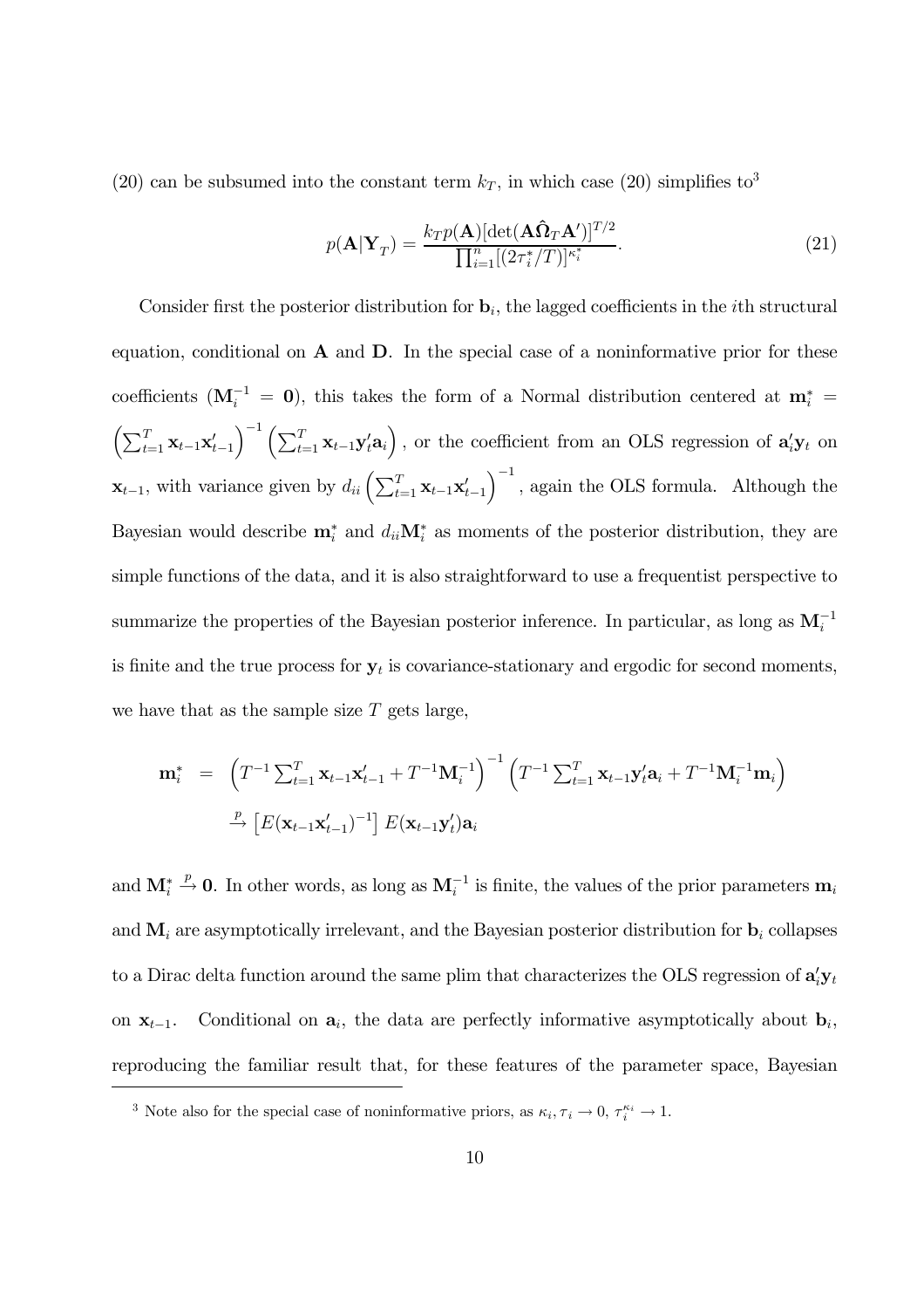inference is the same asymptotically as frequentist inference and correctly uncovers the true value.

Similarly for  $d_{ii}$ , the variance of the *i*th structural equation, in the special case of a noninformative prior for **B** (that is, when  $M_i^{-1} = 0$ ) we have that  $\zeta_i^* = T a_i' \hat{\Omega}_T a_i$ . If the priors for  $d_{ii}$  are also noninformative  $(\kappa_i = \tau_i = 0)$ , then the posterior expectation of  $d_{ii}^{-1}$  is given by  $\kappa_i^*/\tau_i^* = 1/(\mathbf{a}_i'\hat{\mathbf{\Omega}}_T\mathbf{a}_i)$ , the reciprocal of the average squared residual from the OLS regression of  $\mathbf{a}_i'\mathbf{y}_t$  on  $\mathbf{x}_{t-1}$ , with variance  $\kappa_i^*/(\tau_i^*)^2 = 2/[T(\mathbf{a}_i'\hat{\mathbf{\Omega}}_T\mathbf{a}_i)^2]$  again shrinking to zero as T gets large. In the case of general but nondogmatic priors  $(\kappa_i, \tau_i$  and  $\mathbf{M}_i^{-1}$  all finite), as  $T \to \infty$ , the value of  $\zeta_i^*/T$  still converges to  $\mathbf{a}_i' \Omega_0 \mathbf{a}_i$  for  $\Omega_0 = E(\epsilon_t \epsilon'_t)$  the true variance matrix, and the Bayesian posterior distribution for  $d_{ii}^{-1}$  conditional on **A** collapses to a point mass at  $1/(\mathbf{a}_i^{\prime} \Omega_0 \mathbf{a}_i)$ . Hence again the priors are asymptotically irrelevant for inference about D conditional on A.

By contrast, prior beliefs about  $A$  will not vanish asymptotically unless the elements of A are point identified. To see this, note that in the special case of noninformative prior beliefs about  $\bf{B}$  and  $\bf{D}$ , the posterior (20) simplifies to

$$
p(\mathbf{A}|\mathbf{Y}_T) = \frac{k_T p(\mathbf{A}) |\det(\mathbf{A}\hat{\mathbf{\Omega}}_T \mathbf{A}')|^{T/2}}{\left\{ \det \left[ \text{diag}(\mathbf{A}\hat{\mathbf{\Omega}}_T \mathbf{A}') \right] \right\}^{T/2}}
$$
(22)

where  $\rm{diag}(\bf{A}\bf{\hat{\Omega}}_T\bf{A}')$  denotes a matrix whose diagonal elements are the same as those of  $\bf{A}\bf{\hat{\Omega}}_T\bf{A}'$ and whose off-diagonal elements are zero. Thus when evaluated at any value of A that diagonalizes  $\hat{\Omega}_T$ , the posterior distribution is proportional to the prior. Recall further from Hadamard's Inequality that if A has full rank and  $\hat{\Omega}_T$  is positive definite, then  $\det \left[\text{diag}(\mathbf{A}\hat{\mathbf{\Omega}}_T\mathbf{A}')\right] \geq \det \left[\mathbf{A}\hat{\mathbf{\Omega}}_T\mathbf{A}'\right]$  with equality only if  $\mathbf{A}\hat{\mathbf{\Omega}}_T\mathbf{A}'$  is diagonal. Thus if we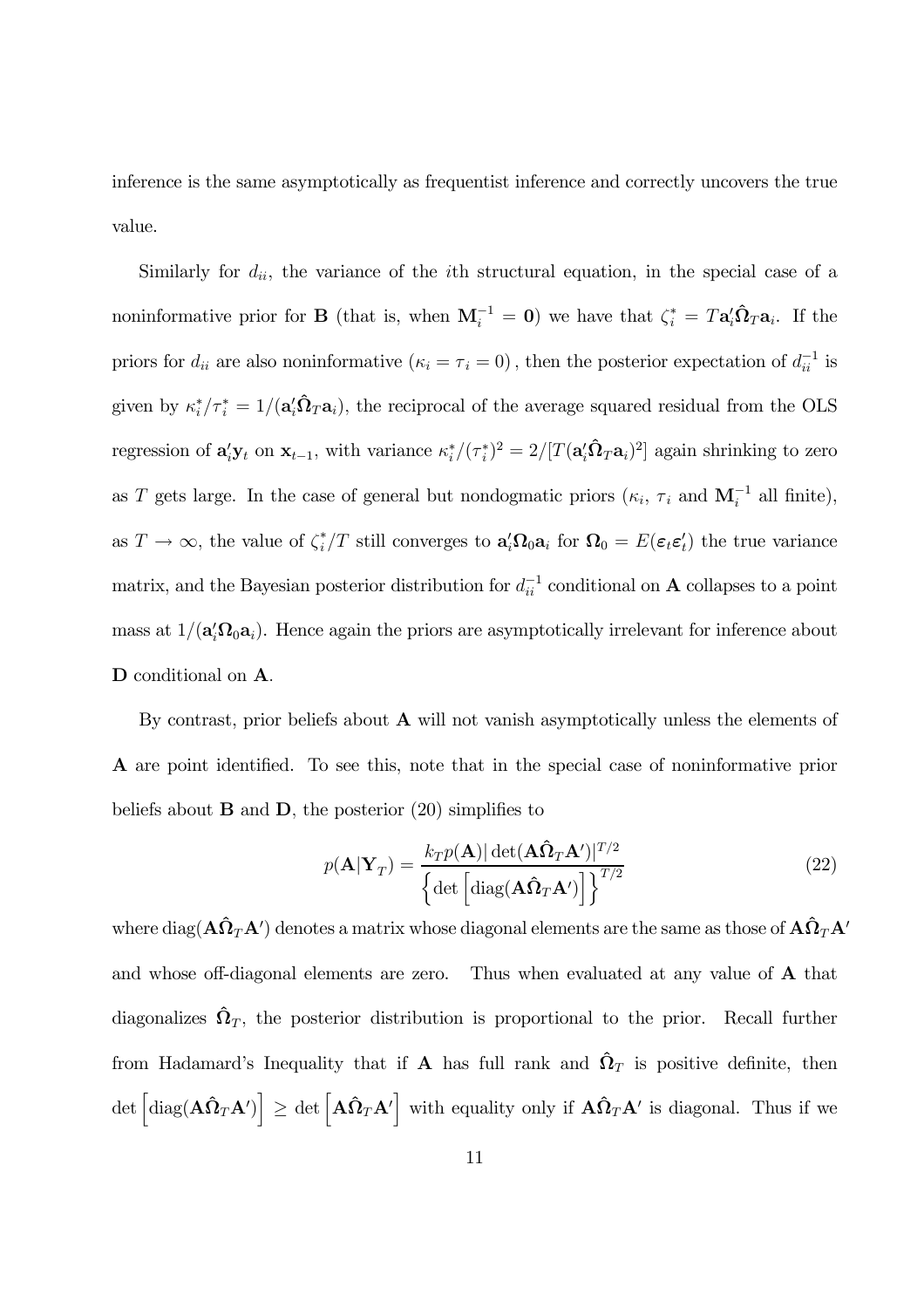define

$$
S(\Omega) = \{ \mathbf{A} : \mathbf{A}\Omega\mathbf{A}' = \text{diag}(\mathbf{A}\Omega\mathbf{A}') \},\tag{23}
$$

then

$$
p(\mathbf{A}|\mathbf{Y}_T) = k_T p(\mathbf{A}) \quad \text{if } \mathbf{A} \in S(\hat{\mathbf{\Omega}}_T)
$$

$$
\xrightarrow{P} 0 \quad \text{if } \mathbf{A} \notin S(\hat{\mathbf{\Omega}}_T)
$$

More formally, for any **A** and  $\Omega$  we can measure the distance  $q(\mathbf{A}, \Omega)$  between **A** and  $S(\mathbf{\Omega})$  by the sum of squares of the off-diagonal elements of the Cholesky factor of  $\mathbf{A}\Omega\mathbf{A}'$ ,

$$
q(\mathbf{A},\mathbf{\Omega})=\sum_{i=2}^n\sum_{j=1}^{i-1}p_{ij}^2(\mathbf{A},\mathbf{\Omega})\qquad\mathbf{P}(\mathbf{A},\mathbf{\Omega})[\mathbf{P}(\mathbf{A},\mathbf{\Omega})]'=\mathbf{A}\mathbf{\Omega}\mathbf{A}',\qquad(24)
$$

so that  $q(\mathbf{A}, \mathbf{\Omega}) = 0$  if and only if  $\mathbf{A} \in S(\mathbf{\Omega})$ . Let  $H_{\delta}(\mathbf{\Omega})$  be the set of all  $\mathbf{A}$  that are within a distance  $\delta$  of the set  $S(\Omega)$ :

$$
H_{\delta}(\Omega) = \{ \mathbf{A} : q(\mathbf{A}, \Omega) \le \delta \}. \tag{25}
$$

As long as the prior puts nonzero mass on some values of A that are consistent with the true  $\Omega_0$  (Prob[ $\mathbf{A} \in H_\delta(\Omega_0) > 0$ ,  $\forall \delta > 0$ ), then asymptotically the posterior will have no mass outside of this set  $(Prob([A \in H_{\delta}(\Omega_0)] | Y_T \} \to 1, \forall \delta > 0)$ . Proposition 2 summarizes the above asymptotic claims; see Appendix B for the proofs.

Proposition 2. Let  $y_t$  $(n\times1)$ *be any process that is covariance stationary and ergodic for second moments.* Let  $\mathbf{x}_t$  $(k\times1)$  $=(\mathbf{y}'_t, \mathbf{y}'_{t-1}, ..., \mathbf{y}'_{t-m+1}, 1)'$  and  $\mathbf{Y}_T = (\mathbf{x}'_0, \mathbf{y}'_1, \mathbf{y}'_2, ..., \mathbf{y}'_T)'$ . Define

$$
\mathbf{\Phi}_0 = E(\mathbf{y}_t \mathbf{x}'_{t-1}) \left\{ E(\mathbf{x}_t \mathbf{x}'_t) \right\}^{-1}
$$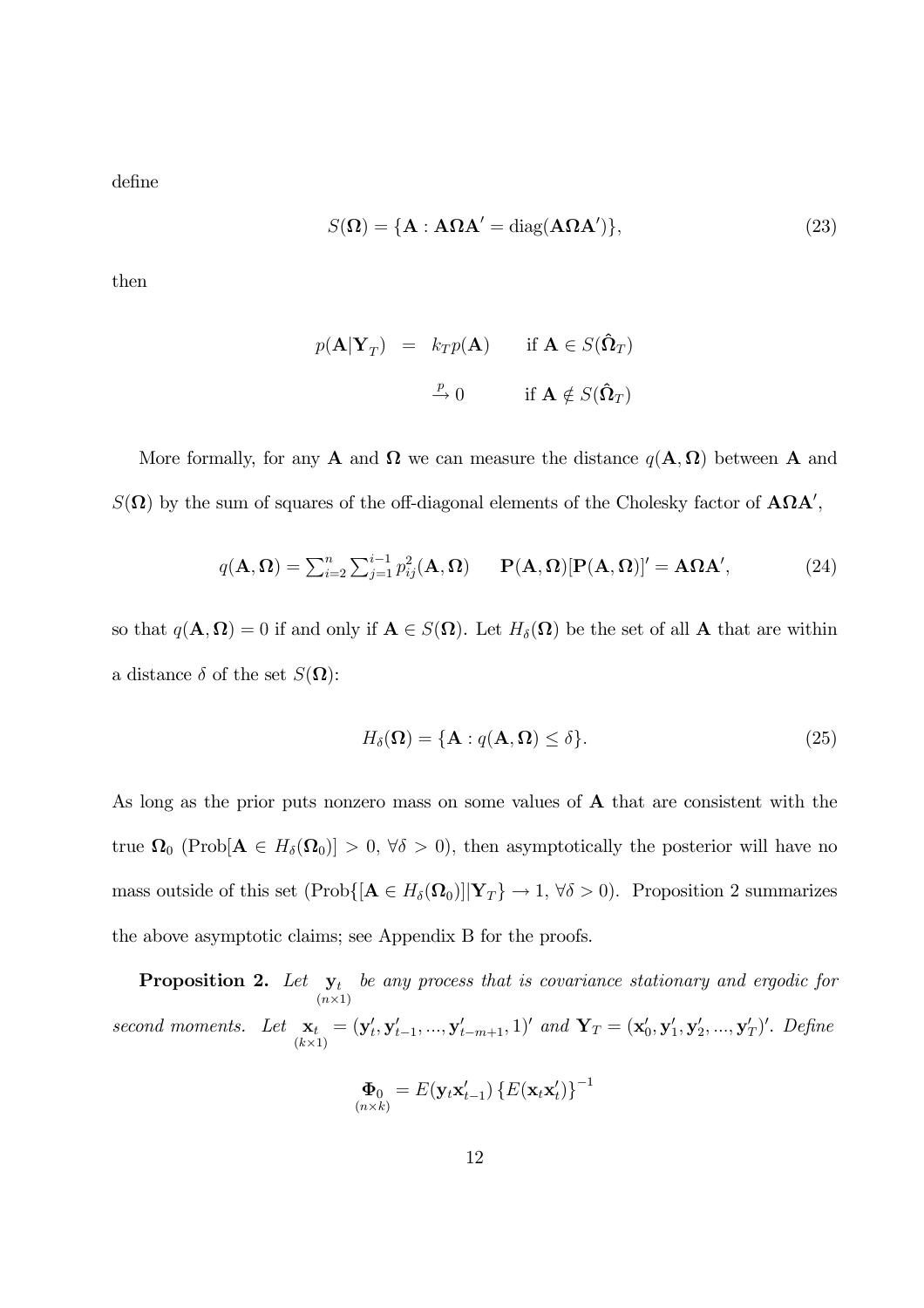$$
\mathbf{\Omega}_0 = E(\mathbf{y}_t \mathbf{y}_t') - E(\mathbf{y}_t \mathbf{x}_{t-1}') \left\{ E(\mathbf{x}_t \mathbf{x}_t') \right\}^{-1} E(\mathbf{x}_{t-1} \mathbf{y}_t')
$$

*with*  $E(\mathbf{x}_t \mathbf{x}'_t)$  and  $\Omega_0$  *both assumed to be positive definite. Define*  $\begin{cases} A \\ B \end{cases}$  $(n \times n)$  $,d_{11}^{-1},...,d_{nn}^{-1},\mathbf{B}_{(n\times k)}$  $\mathcal{L}$ *to be random variables whose joint density conditional on*  $Y_T$  *is given by* 

$$
p(\mathbf{A}, d_{11}^{-1}, ..., d_{nn}^{-1}, \mathbf{B}|\mathbf{Y}_T) = k_T p(\mathbf{A}) [\det(\mathbf{A}\hat{\mathbf{\Omega}}_T \mathbf{A}')]^{T/2} \times \n\prod_{i=1}^n \frac{\gamma(d_{ii}^{-1}; \kappa_i^*, \tau_i^*) \phi(\mathbf{b}_i; \mathbf{m}_i^*, d_{ii} \mathbf{M}_i^*)}{[(2\tau_i^*/T)]^{\kappa_i^*}} \n\tag{26}
$$

where  $\mathbf{a}'_i$  and  $\mathbf{b}'_i$  denote the i<sup>th</sup> rows of **A** and **B**, respectively, and  $\kappa^*_i, \tau^*_i, \mathbf{m}^*_i, \mathbf{M}^*_i, \zeta^*_i$  and  $\hat{\Omega}_T$  are the functions of  $Y_T$  defined in Proposition 1 where  $\mathbf{M}_i$  is any invertible  $(k \times k)$ *matrix,*  $\mathbf{m}_i$  *any finite* ( $k \times 1$ ) *vector,*  $\tau_i$  *and*  $\kappa_i$  *any finite nonnegative constants, and*  $k_T$  *an integrating constant that depends only on*  $\hat{\Omega}_T, \tau_i, \kappa_i$   $(i = 1, ..., n)$  *and the functional form of*  $p(\mathbf{A})$ *. Let*  $p(\mathbf{A})$  *be any bounded density for which*  $\int_{\mathbf{A}\in H_{\delta}(\mathbf{\Omega}_0)} p(\mathbf{A}) d\mathbf{A} > 0$  for all  $\delta > 0$  with  $H_\delta(\Omega)$  *defined in (25). Then as the sample size* T goes to *infinity*, the random variables *characterized by (26) have the following properties:*

- (i)  $\mathbf{B}|\mathbf{A},d_{11},...,d_{nn},\mathbf{Y}_T \stackrel{p}{\rightarrow} \mathbf{A}\Phi_0;$
- $(ii)$   $(\zeta_i^*/T)|\mathbf{A}, \mathbf{Y}_T \stackrel{p}{\rightarrow} \mathbf{a}_i' \Omega_0 \mathbf{a}_i;$
- $(iii) d_{ii}$ **A**,  $\mathbf{Y}_T \stackrel{p}{\rightarrow} \mathbf{a}_i' \Omega_0 \mathbf{a}_i;$
- $(iv) \text{ Prob}[\mathbf{A} \in H_{\delta}(\mathbf{\Omega}_0)|\mathbf{Y}_T] \to 1 \text{ for all } \delta > 0.$

*Moreover, if*  $\kappa_i = \tau_i = 0$  and  $\mathbf{M}_i = \mathbf{0}$  for  $i = 1, ..., n$ , then when evaluated at any  $\mathbf{A} \in S(\hat{\mathbf{\Omega}}_T),$ 

$$
(v) \t p(\mathbf{A}|\mathbf{Y}_T) = k_T p(\mathbf{A}) \t for all T.
$$

Note that while we originally motivated the expression in (26) as the Bayesian posterior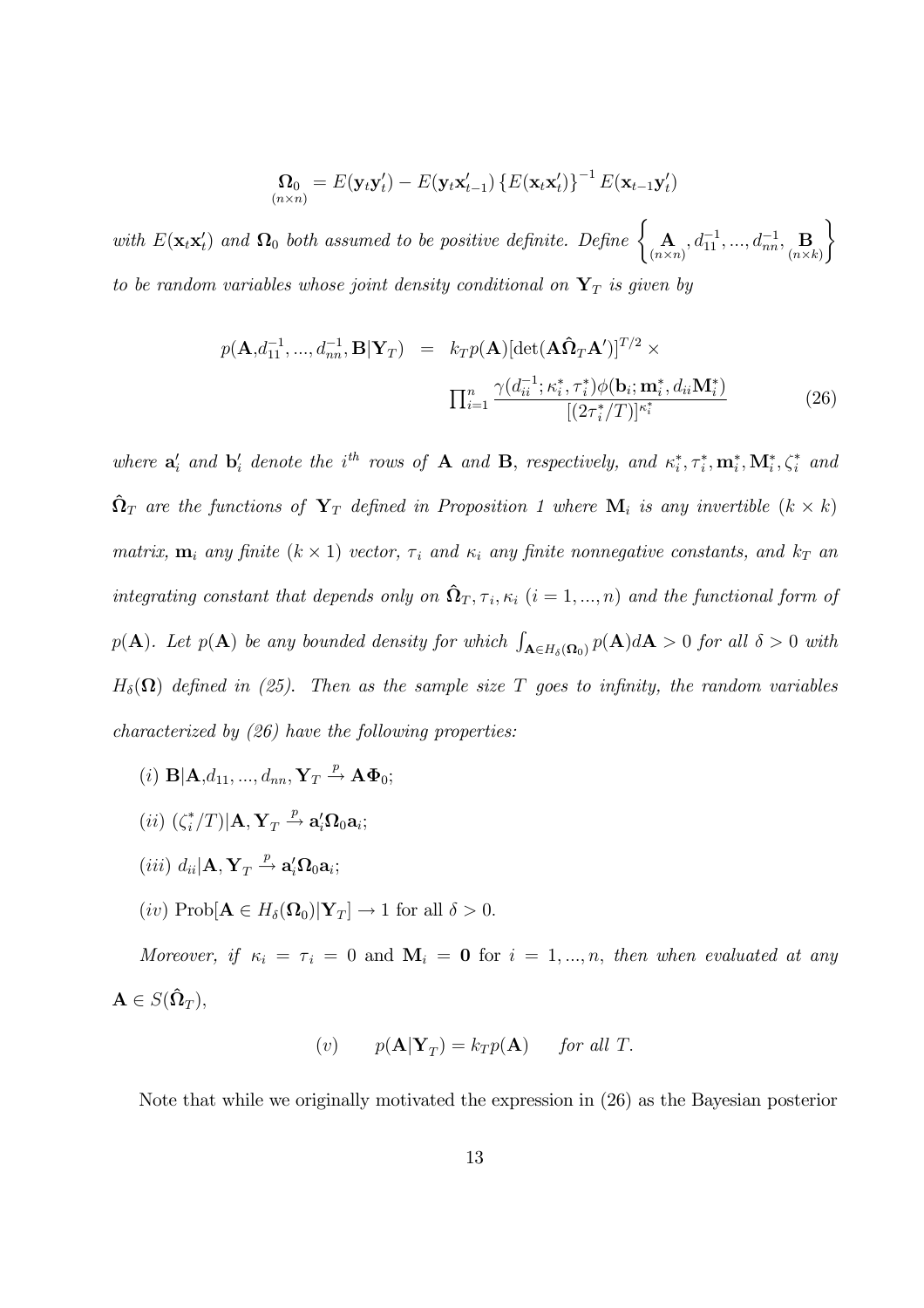distribution for a Gaussian structural VAR, the results in Proposition 2 do not assume that the actual data are Gaussian or even that they follow a VAR. Nor does the proposition make any use of the fact that there exists a Bayesian interpretation of these formulas. The proposition establishes that as long as the prior assigns nonzero probability to a subset of A that diagonalizes the value  $\Omega_0$  defined in the proposition, then asymptotically the posterior density will be confined to that subset and at any point within the set will converge to some constant times the value of the prior density at that point.

In the special case where the model is point-identified, there exists only one allowable value of **A** for which  $\mathbf{A}\Omega_0\mathbf{A}'$  is diagonal. Provided that  $p(\mathbf{A})$  is nonzero in all neighborhoods including that point, the posterior distribution collapses to the Dirac delta function at this value of A. This reproduces the familiar result that under point identification, the priors on all parameters  $(A, D, and B)$  are asymptotically irrelevant and Bayesian inference is asymptotically equivalent to maximum likelihood estimation, producing consistent estimates of parameters.

## 3 Priors implicit in the traditional approach to signidentified VARs.

In this section we characterize the prior distributions that are implicit in the approach to sign-restricted VARs developed by Rubio-Ramírez et al. (2010). Their focus was on the mapping between the VAR residuals  $\varepsilon_t$  and a vector of unit-variance structural shocks  $\mathbf{v}_t$ :

$$
\boldsymbol{\varepsilon}_t = \mathbf{H} \mathbf{v}_t \quad \mathbf{v}_t \sim N(\mathbf{0}, \mathbf{I}_n). \tag{27}
$$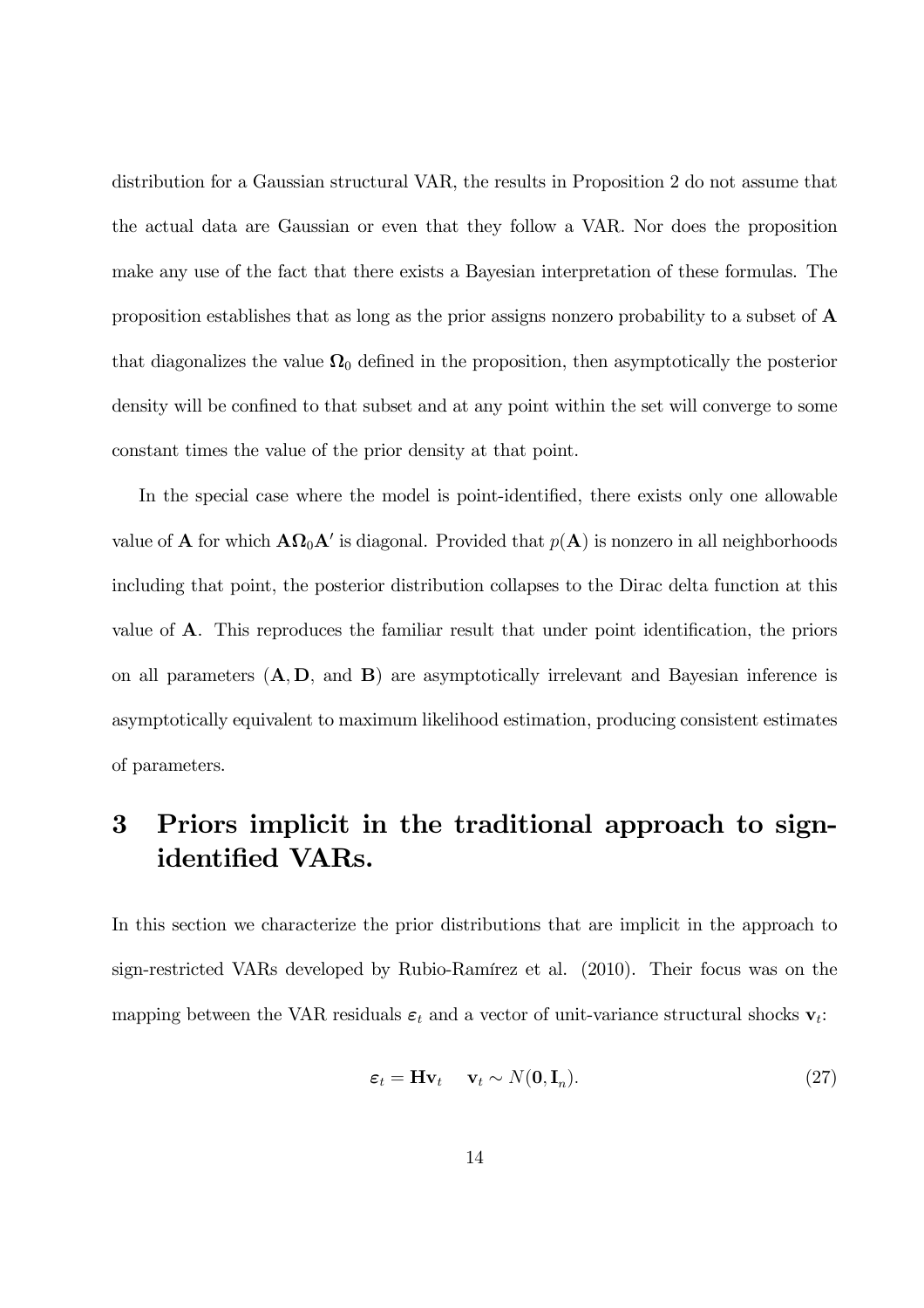Their algorithm begins by generating an  $(n \times n)$  matrix  $\mathbf{X} = [x_{ij}]$  of independent  $N(0, 1)$ variates and then calculating the decomposition  $X = QR$  where Q is an orthogonal matrix and  $R$  is upper triangular. From this a candidate draw for the contemporaneous response to the vector of structural shocks is calculated as

$$
\mathbf{H} = \mathbf{PQ} \tag{28}
$$

for P the Cholesky factor of the variance matrix of the reduced-form innovations:

$$
\mathbf{\Omega} = \mathbf{P}\mathbf{P}'.\tag{29}
$$

This algorithm can be viewed as generating draws from a Bayesian prior distribution for H conditional on  $\Omega$ , the properties of which we now document. Note that the first column of  ${\bf Q}$  is simply the first column of  ${\bf X}$  normalized to have unit length:

$$
\begin{bmatrix} q_{11} \\ \vdots \\ q_{n1} \end{bmatrix} = \begin{bmatrix} x_{11}/\sqrt{x_{11}^2 + \dots + x_{n1}^2} \\ \vdots \\ x_{n1}/\sqrt{x_{11}^2 + \dots + x_{n1}^2} \end{bmatrix} .
$$
 (30)

In the special case when  $n = 2$ ,  $q_{11}$  has the interpretation as the cosine of  $\theta$ , the angle defined by the point  $(x_{11}, x_{21})$ . In this case, the fact that **Q** is an orthogonal matrix will result in half the draws being the rotation matrix associated with  $\theta$  and the other half the reflection matrix:  $\lambda$  $\overline{\mathbf{1}}$ 

$$
\mathbf{Q} = \begin{cases} \begin{bmatrix} \cos \theta & -\sin \theta \\ \sin \theta & \cos \theta \end{bmatrix} & \text{with probability } 1/2 \\ \cos \theta & \sin \theta \\ \sin \theta & -\cos \theta \end{bmatrix} & \text{with probability } 1/2 \end{cases}
$$
(31)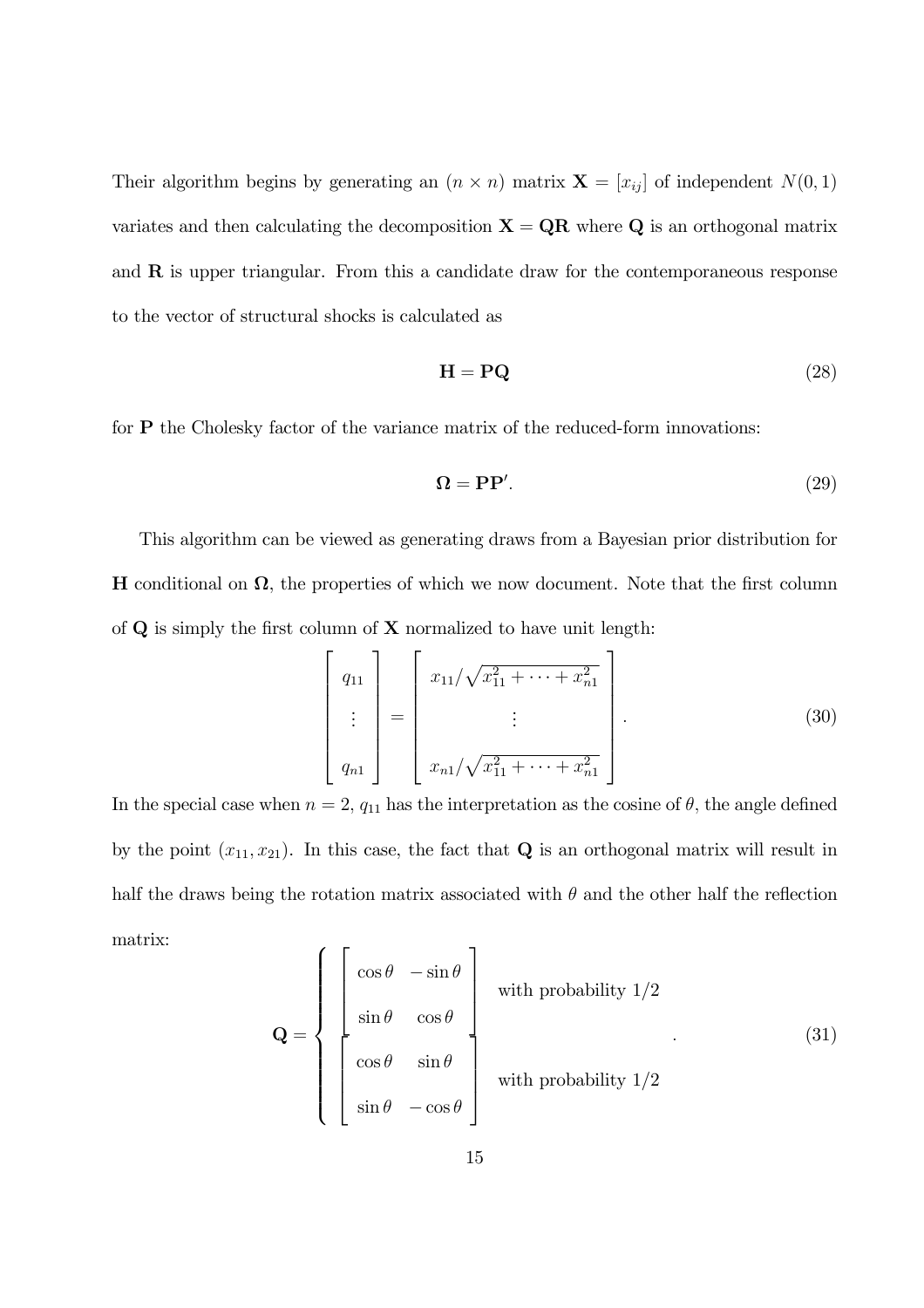Independence of  $x_{11}$  and  $x_{21}$  ensures that  $\theta$  will have a uniform distribution over  $[-\pi, \pi]$ . It is in this sense that the prior implicit in the procedure (28) is thought to be uninformative.

However, a prior that is uninformative about some features of the parameter space can turn out to be informative about others. It is not hard to show that each element of (30) has a marginal density given by<sup>4</sup>

$$
p(q_{i1}) = \begin{cases} \frac{\Gamma(n/2)}{\Gamma(1/2)\Gamma((n-1)/2)} (1 - q_{i1}^2)^{(n-3)/2} & \text{if } q_{i1} \in [-1, 1] \\ 0 & \text{otherwise} \end{cases}
$$
(32)

Note next that the  $(1, 1)$  element of  $(28)$  therefore implies a prior distribution for the effect of a one-standard-deviation increase in structural shock number 1 on variable number 1 that is characterized by the random variable  $h_{11} = p_{11}q_{11} = \sqrt{\omega_{11}}q_{11}$  for  $\omega_{11}$  the  $(1, 1)$  element of  $\Omega$ . In other words, the implicit prior belief about the effect of this structural shock has the distribution of  $\sqrt{\omega_{11}}$  times the random variable in (32). Note that if we invoke no further normalization or sign restrictions, "shock number 1" would be associated with no different identifying information than "shock number  $j$ ". Invariance of the algorithm<sup>5</sup> and the

$$
y_{i1} = \frac{x_{i1}^2}{x_{11}^2 + \dots + x_{n1}^2},
$$

has a Beta $(1/2,(n-1)/2)$  distribution:

$$
p(y_{i1}) = \begin{cases} \frac{\Gamma(n/2)}{\Gamma(1/2)\Gamma((n-1)/2)} y_{i1}^{(1/2)-1} (1-y_{i1})^{((n-1)/2)-1} & \text{if } y_{i1} \in [0,1] \\ 0 & \text{otherwise} \end{cases}
$$

.

The density of  $q_{i1} = \sqrt{y_{i1}}$  in (32) is then obtained using the change-of-variables formula. Alternatively, one can verify directly that when  $\theta \sim U(-\pi, \pi)$ , the random variables  $\pm \cos \theta$  and  $\pm \sin \theta$  each have a density that is given by the special case of  $(32)$  corresponding to  $n = 2$ .

<sup>5</sup> This conclusion can also be verified by direct manipulation of the relevant equations, as shown in Appendix C.

<sup>&</sup>lt;sup>4</sup> Note from Theorem 3.1 of Devroye (1986, p.403) that the variable  $y_{i1} = q_{i1}^2$ ,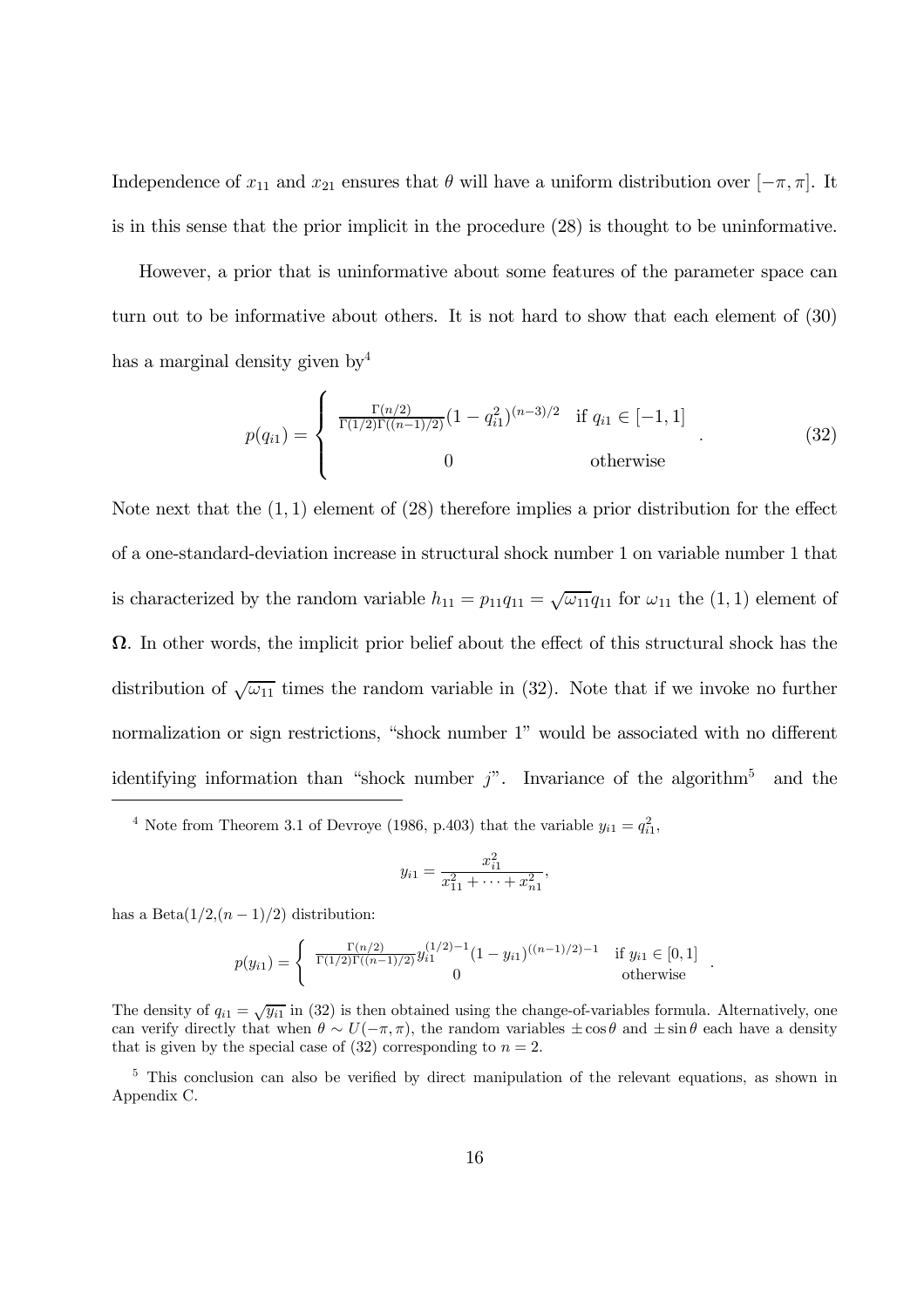change-of-variables formula for probabilities thus implies a prior density for  $h_{ij} = \partial y_{it}/\partial u_{jt}$ , the effect on impact of structural shock  $j$  on observed variable  $i$  given by

$$
p(h_{ij}|\Omega) = \begin{cases} \frac{\Gamma(n/2)}{\Gamma(1/2)\Gamma((n-1)/2)} \frac{1}{\sqrt{\omega_{ii}}} (1 - h_{ij}^2/\omega_{ii})^{(n-3)/2} & \text{if } h_{ij} \in [-\sqrt{\omega_{ii}}, \sqrt{\omega_{ii}}] \\ 0 & \text{otherwise} \end{cases}
$$
(33)

Panel A of Figure 1 plots this density for two different values of n. When there are  $n = 2$ variables in the VAR, this prior regards impacts of  $\pm\sqrt{\omega_{ii}}$  as more likely than 0. By contrast, when there are  $n \geq 4$  variables in the VAR, impacts near 0 are regarded as more likely. The distribution is only uniform in the case  $n = 3$ .

Alternatively, researchers are more often interested in the effect of a structural shock normalized by some definition, for example, the effect on observed variable 2 of a shock that increases observed variable number 1 by one unit. Such an object is characterized by the ratio of the  $(2,1)$  to the  $(1,1)$  element of  $(28)$ :<sup>6</sup>

$$
h_{21}^{*} = \frac{\partial y_{2t}}{\partial u_{1t}^{*}} = \frac{p_{21}q_{11} + p_{22}q_{21}}{p_{11}q_{11}} = \frac{p_{21}}{p_{11}} + \frac{p_{22}}{p_{11}} \frac{x_{21}}{x_{11}}
$$

$$
= \omega_{21}/\omega_{11} + \sqrt{\frac{\omega_{22} - \omega_{21}^{2}/\omega_{11}}{\omega_{11}} \frac{x_{21}}{x_{11}}}.
$$

Recall that the ratio of independent  $N(0, 1)$  has a standard Cauchy distribution. Invariance properties again establish that the choice of subscripts 1 and 2 is irrelevant. Thus for any  $i \neq j$ ,

$$
h_{ij}^*|\Omega \sim \text{Cauchy}(c_{ij}^*, \sigma_{ij}^*)
$$
\n(34)

$$
\left[\begin{array}{cc} \omega_{11} & \omega_{21} \\ \omega_{21} & \omega_{22} \end{array}\right] = \left[\begin{array}{cc} p_{11}^2 & p_{11}p_{21} \\ p_{11}p_{21} & p_{21}^2 + p_{22}^2 \end{array}\right].
$$

<sup>&</sup>lt;sup>6</sup> The final equation here is derived from the upper  $(2 \times 2)$  block of  $(29)$ :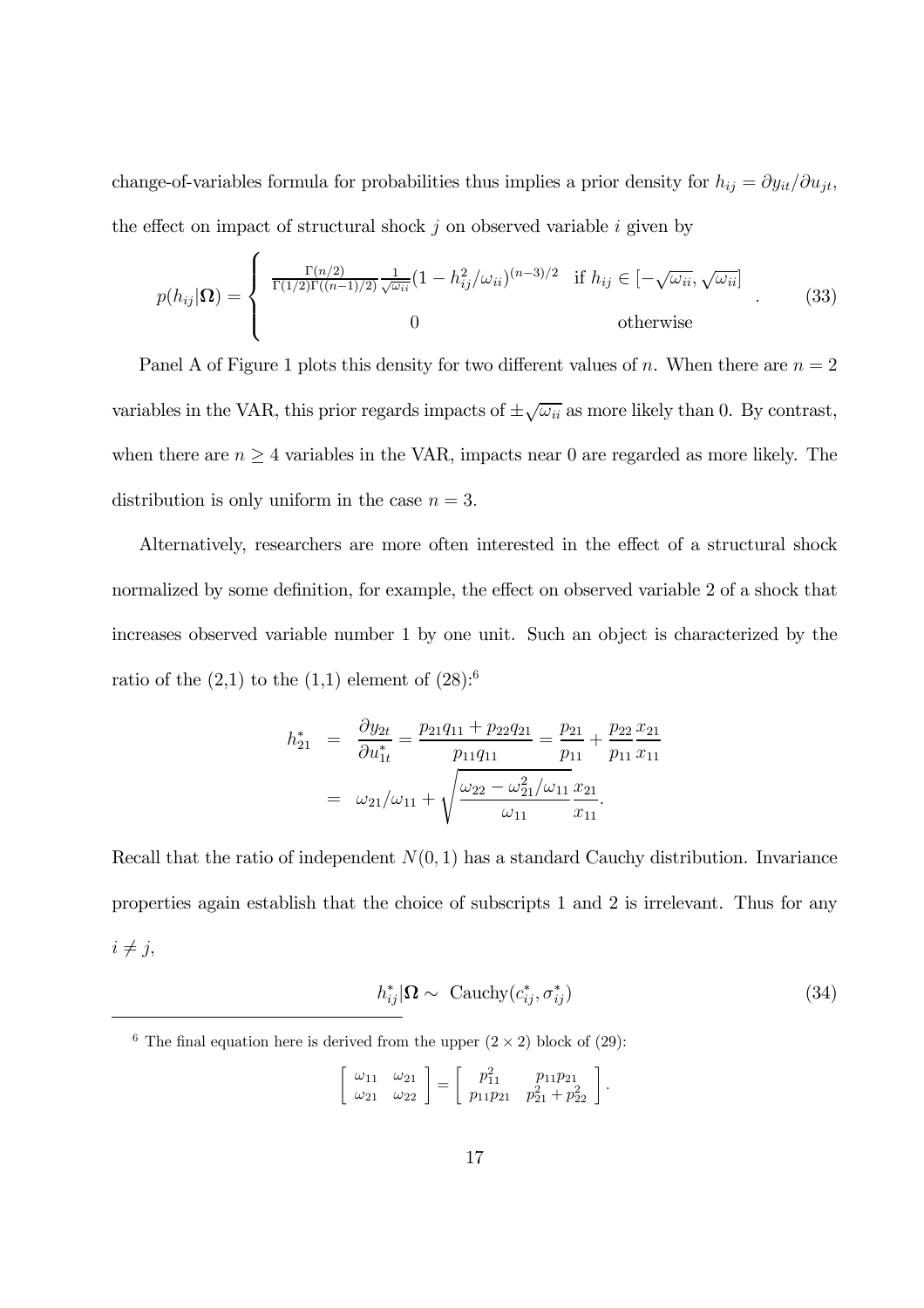with location and scale parameters given by  $c_{ij}^* = \omega_{ij}/\omega_{jj}$  and  $\sigma_{ij}^* =$  $\sqrt{\omega_{ii}-\omega_{ij}^2/\omega_{jj}}$  $\omega_{jj}$ . This density is plotted in Panel B of Figure 1.

Figure 1 establishes that although the prior is uninformative about the angle of rotation  $\theta$ , it can be highly informative for the objects about which the researcher intends to form an inference, namely the impulse response functions.

In practice, applied researchers often ignore posterior uncertainty about  $\Omega$  and simply condition on the average residual variance  $\hat{\Omega}_T$ . Identifying normalization or sign restrictions then restrict the distributions  $h_{ij}|\hat{\Omega}_T|$  or  $h_{ij}^*|\hat{\Omega}_T|$  to certain allowable regions. But within these regions, the shapes of the posterior distributions are exactly those governed by the implicit prior distributions plotted in Figure 1. One can see how this happens using a simple bivariate example in which the first variable is a measure of price and the second variable is a measure of quantity. Taking the case of the reflection matrix in  $(31)$  for illustration<sup>7</sup>, we have

$$
\begin{bmatrix} h_{11} & h_{12} \\ h_{21} & h_{22} \end{bmatrix} = \begin{bmatrix} p_{11} \cos \theta & p_{11} \sin \theta \\ (p_{21} \cos \theta + p_{22} \sin \theta) & (p_{21} \sin \theta - p_{22} \cos \theta) \end{bmatrix}.
$$
 (35)

Suppose our normalizing and partially identifying restrictions consist of the requirements that a demand shock raises price  $(h_{11} \geq 0)$  and raises quantity  $(h_{21} \geq 0)$  while a supply shock raises price  $(h_{12} \geq 0)$  and lowers quantity  $(h_{22} \leq 0)$ . The first and third inequalities then restrict  $\theta \in [0, \pi/2]$ . Suppose further that the correlation between the price and quantity residuals is positive  $(p_{21} > 0)$ . Then  $h_{21} \geq 0$  for all  $\theta \in [0, \pi/2]$ , as called for. But the

<sup>7</sup> Draws using the rotation matrix would always be ruled out by the normalization described below.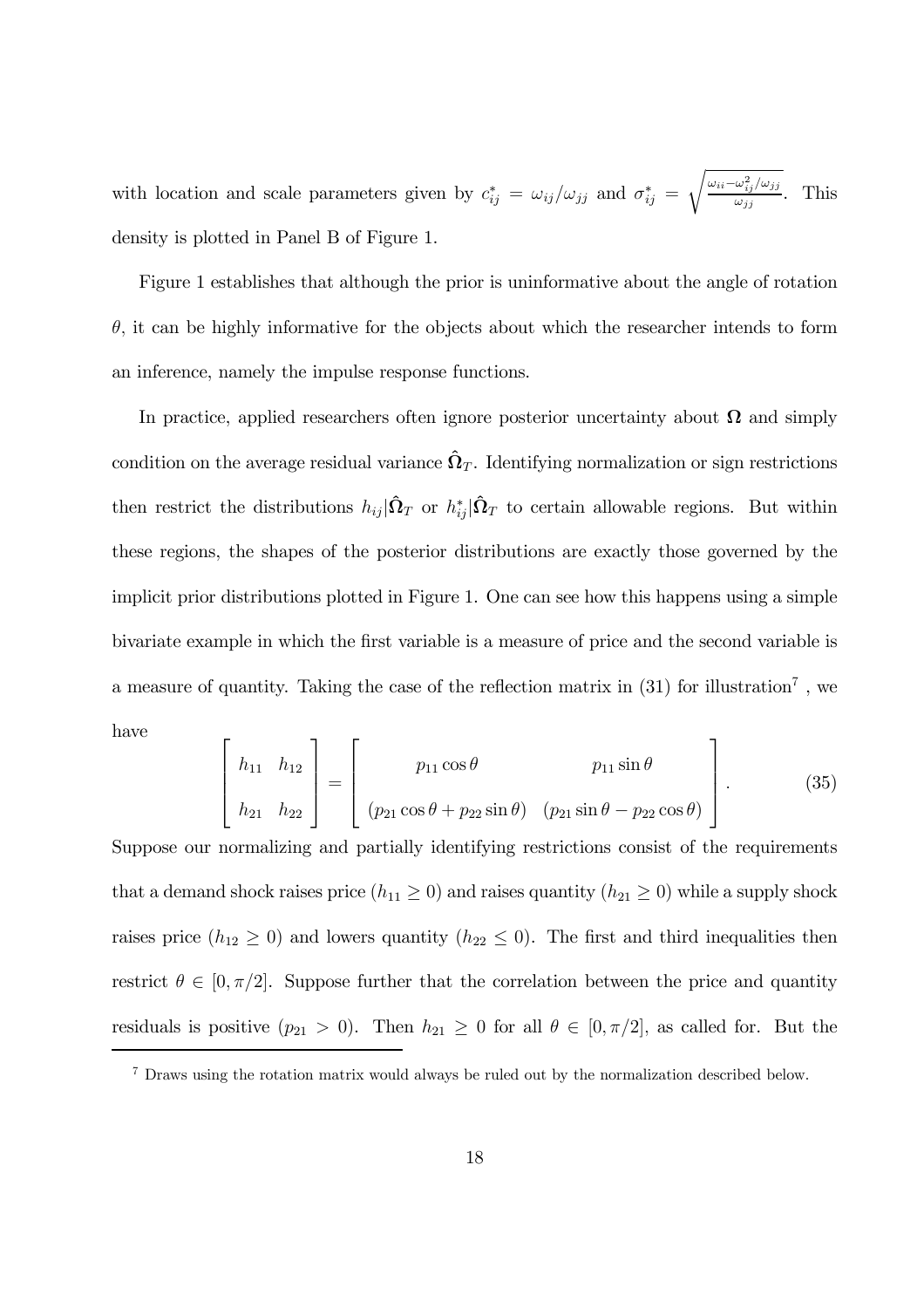condition  $h_{22} \leq 0$  requires  $\theta \in [0, \tilde{\theta}]$  where  $\tilde{\theta}$  is the angle in  $[0, \pi/2]$  for which cot  $\tilde{\theta} = p_{21}/p_{22}$ . Recall that the response of quantity to a supply shock that raises the price by 1% is given by the ratio of the (2,2) to the (2,1) element in (35):  $h_{22}^* = (p_{21}/p_{11}) - (p_{22}/p_{11}) \cot \theta$ . As  $\theta$  goes from 0 to  $\tilde{\theta}$ ,  $h_{22}^*$  varies from  $-\infty$  to 0. One can verify directly<sup>8</sup> that when  $\theta \sim U(-\pi, \pi)$ , cot  $\theta \sim$  Cauchy(0,1). Thus when the correlation between the OLS residuals is positive, the posterior distribution of  $h_{22}^*$  is a Cauchy $(c_{22}^*, \sigma_{22}^*)$  truncated to be negative.

The value of  $h_{21}^*$  (which measures the response of quantity to a demand shock that raises the price by 1%) is given by  $h_{21}^* = (p_{21}/p_{11}) + (p_{22}/p_{11}) \tan \theta$ . As  $\theta$  varies from 0 to  $\tilde{\theta}$ , this ranges from

$$
h_L = \frac{p_{21}}{p_{11}} + \frac{p_{22}}{p_{11}} \times 0 = \frac{\omega_{21}}{\omega_{11}}.
$$
\n(36)

to

$$
h_H = \frac{p_{21}}{p_{11}} + \frac{p_{22}}{p_{11}} \frac{p_{22}}{p_{21}} = \frac{p_{21}^2 + p_{22}^2}{p_{11}p_{21}} = \frac{\omega_{22}}{\omega_{21}} \tag{37}
$$

Note that the magnitude  $h_{21}^*$  usually goes by another name– it is the short-run price elasticity of supply, while  $h_{22}^*$  is just the short-run price elasticity of demand. We have thus seen that, when the correlation between price and quantity is positive, the posterior distribution for the demand elasticity will be the original Cauchy $(c_{22}^*, \sigma_{22}^*)$  truncated to be negative, while the posterior distribution for the supply elasticity will be the original Cauchy $(c_{21}^*, \sigma_{21}^*)$  truncated to the interval  $[h_L, h_H]$ .

Alternatively, if price and quantity are negatively correlated, the magnitudes in (36) and (37) would be negative numbers. In this case, the posterior distribution for the supply

<sup>8</sup> See for example Gubner (2006, p.194). This of course is just a special case of the general result in (34).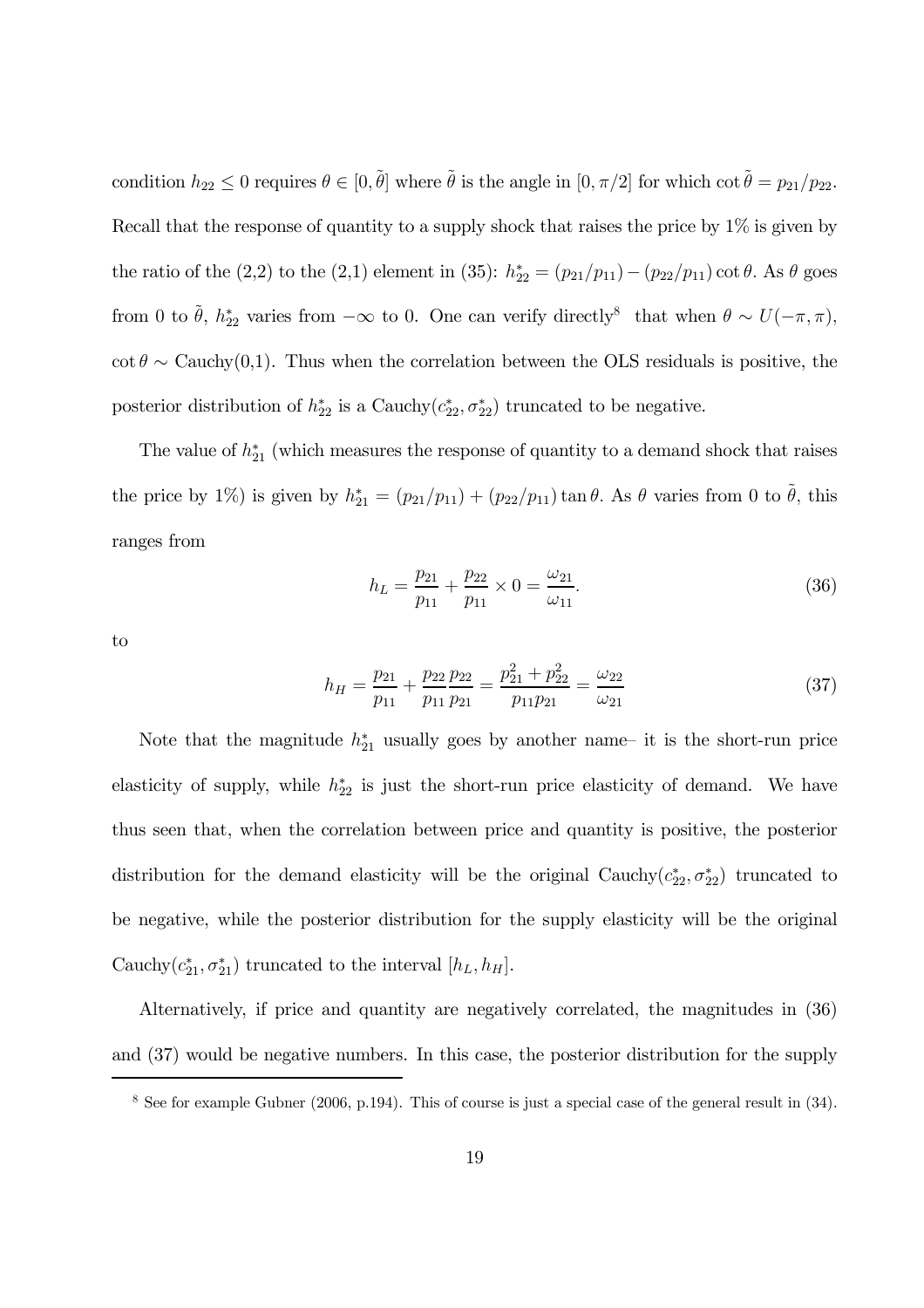elasticity will be the original Cauchy $(c_{21}^*, \sigma_{21}^*)$  truncated to be positive, while that for the demand elasticity will be the original Cauchy $(c_{22}^*, \sigma_{22}^*)$  truncated to the interval  $[h_H, h_L]$ .

For illustration, we applied the Rubio-Ramírez et al. (2010) algorithm (summarized in Baumeister and Hamilton, 2014) to an 8-lag VAR fit to U.S. data on growth rates of real labor compensation and total employment over  $t = 1970$ :Q1 - 2014:Q2. The reduced-form VAR residual variance matrix is estimated by OLS to be

$$
\hat{\Omega} = \begin{bmatrix} 0.5920 & 0.0250 \\ 0.0250 & 0.1014 \end{bmatrix}.
$$
\n(38)

Since the correlation between wages and employment is positive, the set  $S(\hat{\Omega})$  does not restrict the demand elasticity  $h_{22}^*$ . The blue histogram in the top panel of Figure 2 plots the magnitude that a researcher using the sign-identification methodology would interpret as the response of employment to a shock to supply that increases the real wage by 1%. The red curve plots a Cauchy $(c_{22}^*, \sigma_{22}^*)$  density truncated to be negative.

The blue histogram in the bottom panel of Figure 2 plots the magnitude that the researcher would describe as the response of employment to a shock to demand that increases the real wage by 1%. From (38) we calculate that  $S(\hat{\Omega})$  restricts this supply elasticity to fall between  $h_L = 0.0421$  and  $h_H = 4.0626$ . The green curve plots a Cauchy $(c_{21}^*, \sigma_{21}^*)$  truncated to be positive and the red curve further truncates it to the interval  $[h_L, h_H]$ . Because the correlation between the reduced-form residuals is quite small, there is very little difference between the red and green distributions.

The figure illustrates that researchers using the traditional methodology can end up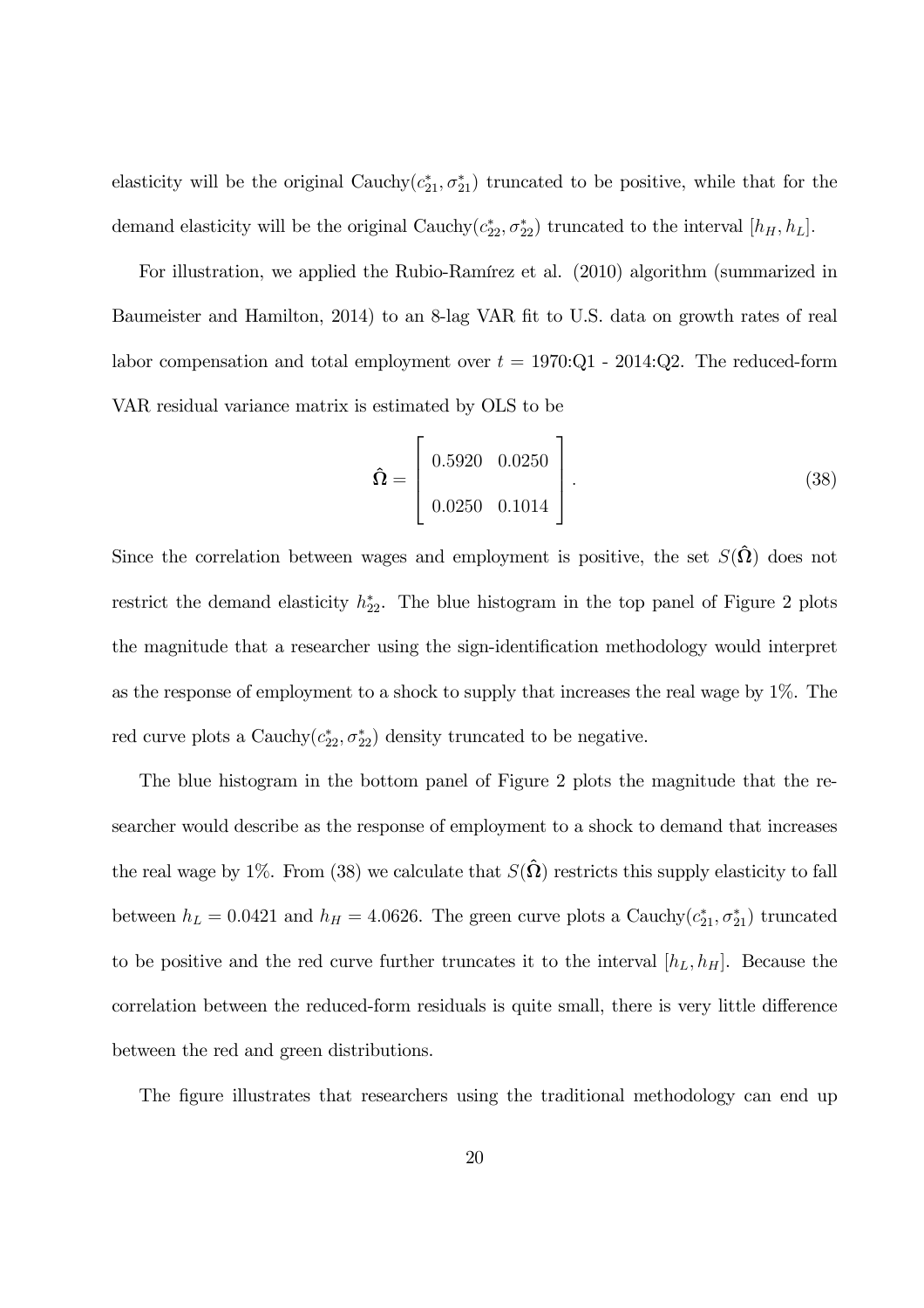performing hundreds of thousands of calculations, ostensibly analyzing the data, but in the end are doing nothing more than generating draws from a prior distribution that they never even acknowledged that they had assumed!

While one might suppose that the distributions in Figures 1 and 2 are simply an unintended side effect of the Haar prior, the problem is much more pervasive. In fact, *any* uniform prior distribution for the effect of a structural shock on one variable necessarily implies a nonuniform prior distribution for the effects on other variables or of other structural shocks, as we now demonstrate. The first row of (27) states that  $\varepsilon_{1t} = h_{11}v_{1t} + \cdots + h_{1n}v_{nt}$ with variance

$$
\omega_{11} = h_{11}^2 + \dots + h_{1n}^2. \tag{39}
$$

Suppose our sign restrictions require  $h_{11}$  and  $h_{12}$  to be nonnegative. Then  $h_{11}$  can be no smaller than zero and no larger than  $\sqrt{\omega_{11}}$ . A uniform prior for the effect of structural shock 1 on variable 1 would thus call for  $h_{11}|\Omega \sim U(0, \sqrt{\omega_{11}})$ , as plotted in Panel A of Figure 3. Taking the case  $n = 2$  for illustration, equation (39) then requires  $h_{12} = \sqrt{\omega_{11} - h_{11}^2}$ , which implies the density<sup>9</sup>

$$
p(h_{12}|\Omega) = \begin{cases} \frac{h_{12}}{\sqrt{\omega_{11}}\sqrt{\omega_{11} - h_{12}^2}} & \text{if } h_{12} \in [0, \sqrt{\omega_{11}}] \\ 0 & \text{otherwise} \end{cases}
$$
(40)

This density is plotted in Panel B of Figure 3. If the prior for the effect of structural shock 1 was uniform, then the prior for the effect of structural shock 2 necessarily puts more weight on larger effects. The reason is that if there is a  $10\%$  probability that  $h_{11}$  (the effect of shock

<sup>&</sup>lt;sup>9</sup> Notice  $P(h_{12} \leq z) = P(\sqrt{\omega_{11} - h_{11}^2} \leq z) = P(h_{11} \geq \sqrt{\omega_{11} - z^2}) = 1 - \frac{\sqrt{\omega_{11} - z^2}}{\sqrt{\omega_{11}}}$ . Differentiating with respect to  $z$  gives (40).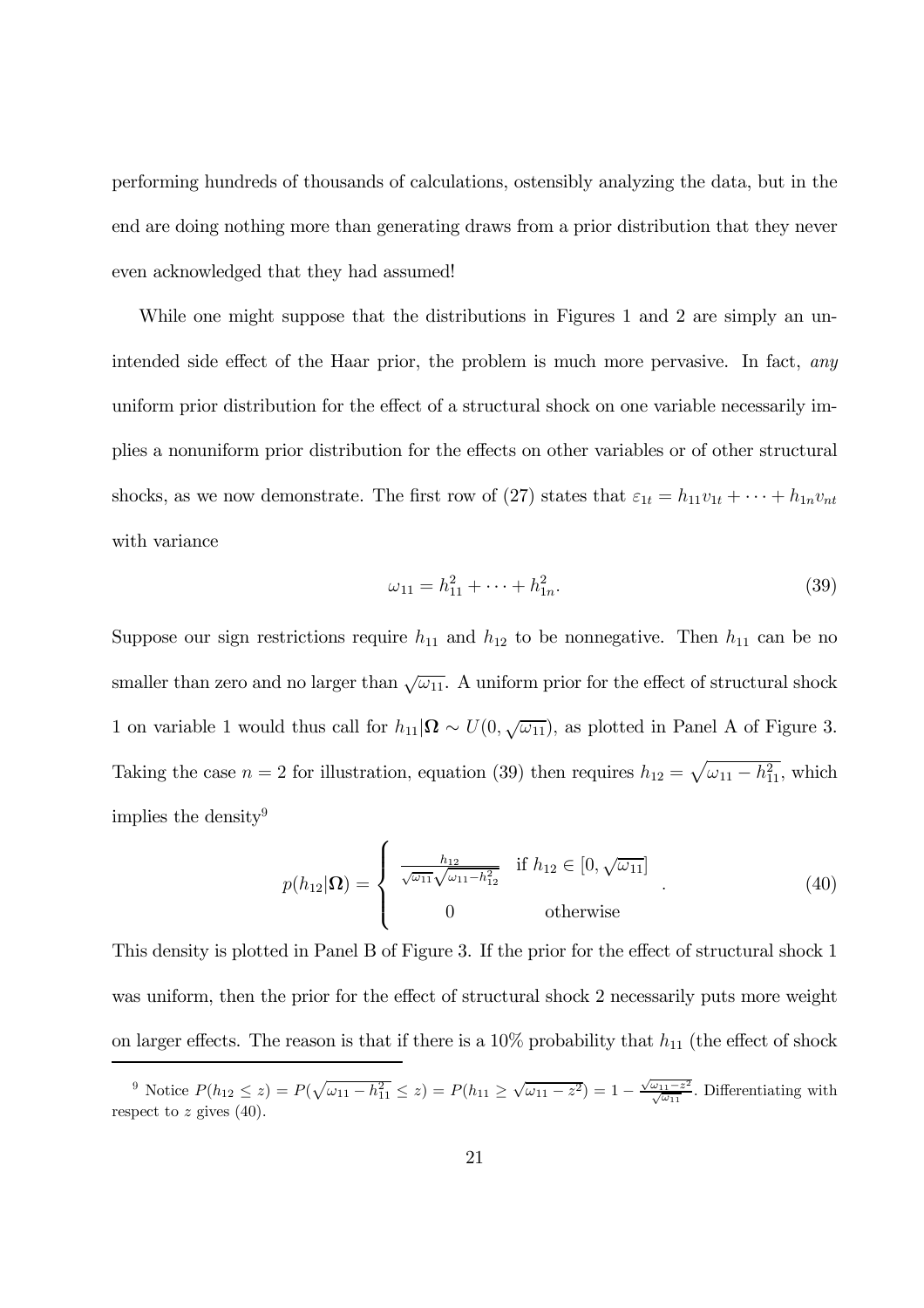1) is less than  $0.1\sqrt{\omega_{11}}$  (as a uniform prior on  $h_{11}$  would require), then there must be a 10% probability that  $h_{12}$  (the effect of shock 2) exceeds  $\sqrt{\omega_{11} - (0.1)^2 \omega_{11}} = \sqrt{0.99} \sqrt{\omega_{11}}$ . Thus the density of  $h_{12}$  in Panel B would be required to go off to infinity as  $h_{12}$  approaches  $\sqrt{\omega_{11}}$ if we wanted to use a uniform prior for  $h_{11}$ . One can also show that a uniform prior for the effect of structural shock 1 on variable 1,  $h_{11}|\Omega \sim U(0, \sqrt{\omega_{11}})$ , implies a nonuniform prior for the effect of structural shock 1 on variable 2—we can't even pick a single shock by itself about which we could claim that our prior is truly uninformative! $10$ 

Could we avoid such problems by posing the prior directly in terms of an unconditional density  $p(\mathbf{H})$  instead of the conditional density  $p(\mathbf{H}|\Omega)$ ? Suppose we insisted on relatively flat priors for  $h_{11}$  and  $h_{21}$ , which say correspond to the effect of a one-standard-deviation shock to monetary policy on interest rates and output. The natural use that researchers and policymakers would make of the results would be calculating the effect on output if the Fed raised interest rates by 25 basis points, namely  $h_{21}/h_{11}$ . A uniform prior on  $h_{11}$  and  $h_{21}$ implies a nonuniform prior for  $h_{21}/h_{11}$ .

These are all illustrations of the general principle that a uniform prior for any parameter implies a nonuniform prior for nonlinear functions of that parameter (e.g., Datta and Ghosh, 1996). Because the objects of interest in structural VARs are highly nonlinear functions of the underlying parameters, the quest for "noninformative" priors for structural VARs is destined to fail.

Our recommendation is that rather than regard these procedures as something that can

<sup>&</sup>lt;sup>10</sup> The distribution for  $h_{21}|\Omega$  is characterized by the equation  $\omega_{21} = h_{11}h_{21} + h_{12}\sqrt{\omega_{22} - h_{21}^2}$  where the distributions of  $h_{11}|\Omega$  and  $h_{12}|\Omega$  are as displayed in Figure 3.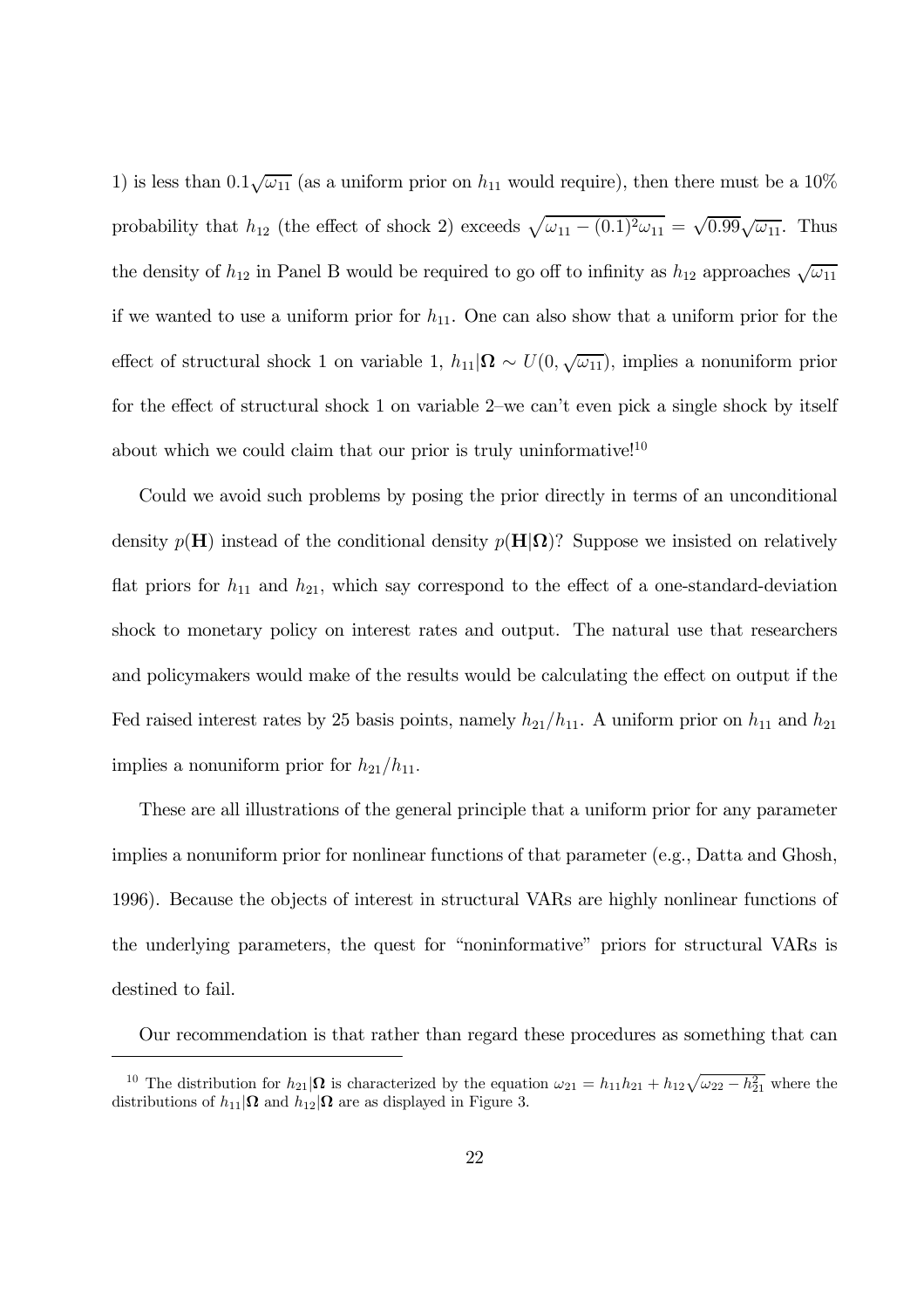be implemented without thinking, it is preferable to spell out explicitly the class of structural models that the researcher has in mind and exactly what is known and unknown about the model. Our proposed formulation of the problem does exactly this. The coefficients in  $\bf{A}$  are written in the natural units of a true structural model in which the elements correspond to parameters governing elasticities, policy rules, and first-order conditions. When the model is written in this way, it is possible (as we illustrate in Section 5) to draw on literally hundreds of previous studies for what might be known about plausible values for the parameters, as well as to find the correct implications for any objects of interest when little is known about the structural model. By contrast, prior beliefs about the elements of H would at best be based on loose intuition about how the structural parameters in A interact when the matrix is inverted. We nevertheless note that, since Proposition 1 describes the inference for an arbitrary set of prior beliefs about A, it immediately also characterizes inference if for some reason the researcher preferred to represent these in the form of prior beliefs about the elements of  $A^{-1}$ .

## 4 Sign restrictions for higher-horizon impacts.

In an effort to try to gain additional identification, many applied researchers impose sign restrictions not just on the time-zero structural impacts  $\partial \mathbf{y}_t/\partial \mathbf{u}'_t$  but also on impacts  $\partial \mathbf{y}_{t+s}/\partial \mathbf{u}'_t$ for some horizons  $s = 0, 1, ..., S$ . These are given by

$$
\frac{\partial \mathbf{y}_{t+s}}{\partial \mathbf{u}'_t} = \mathbf{\Psi}_s \mathbf{A}^{-1} \tag{41}
$$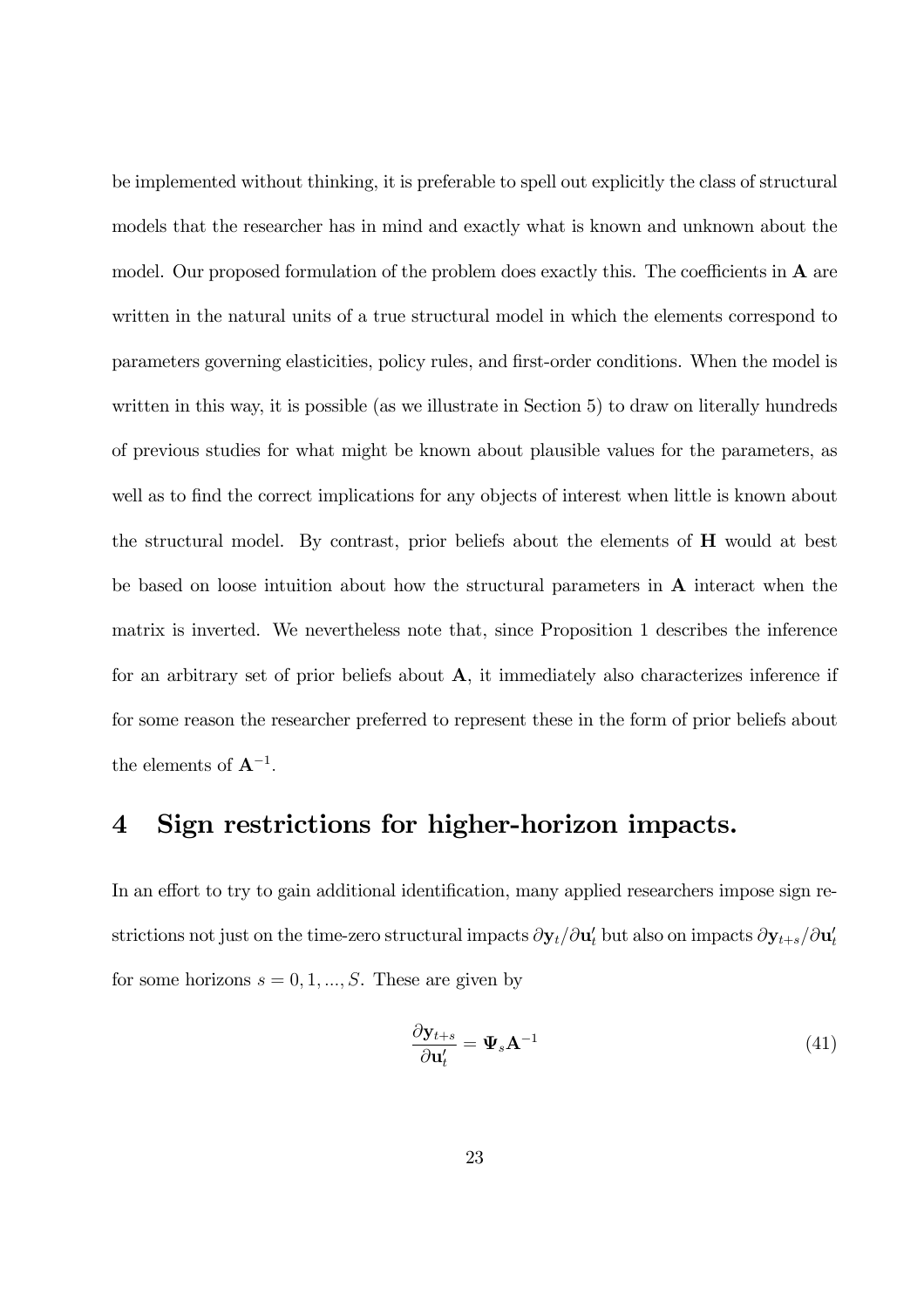for  $\Psi_s$  the first n rows and columns of  $\mathbf{F}^s$  for

$$
\mathbf{F} = \begin{bmatrix} \boldsymbol{\Phi}_1 & \boldsymbol{\Phi}_2 & \cdots & \boldsymbol{\Phi}_{m-1} & \boldsymbol{\Phi}_m \\ \mathbf{I}_n & \mathbf{0} & \cdots & \mathbf{0} & 0 \\ \vdots & \vdots & \cdots & \vdots & \vdots \\ \mathbf{0} & \mathbf{0} & \cdots & \mathbf{I}_n & \mathbf{0} \end{bmatrix}
$$
  

$$
\mathbf{y}_t = \mathbf{c} + \boldsymbol{\Phi}_1 \mathbf{y}_{t-1} + \boldsymbol{\Phi}_2 \mathbf{y}_{t-2} + \cdots + \boldsymbol{\Phi}_m \mathbf{y}_{t-m} + \varepsilon_t.
$$
 (42)

Beliefs about higher-order impacts are of necessity joint beliefs about A and B. For example,

$$
\frac{\partial \mathbf{y}_t}{\partial \mathbf{u}'_t} = \mathbf{A}^{-1} \tag{43}
$$

$$
\frac{\partial \mathbf{y}_{t+1}}{\partial \mathbf{u}'_t} = \mathbf{\Phi}_1 \mathbf{A}^{-1}.
$$
 (44)

If  $\Phi_1$  is diagonal with negative elements, the signs of  $\partial y_{t+1}/\partial u'_t$  are opposite those of  $A^{-1}$ itself. In this case, as the sample size grows to infinity, there will be no posterior distribution satisfying a restriction such as  $\partial y_{it}/\partial u_{jt}$  and  $\partial y_{i,t+1}/\partial u_{jt}$  are both positive. In a finite sample, a simulated draw from the posterior distribution purporting to impose such a restriction would at best be purely an artifact of sampling error. Canova and Paustian (2011) demonstrated using a popular macro model that implications for the signs of structural multipliers beyond the zero horizon  $(\partial \mathbf{y}_{t+s}/\partial \mathbf{u}'_t$  for  $s > 0)$  are generally not robust.

In our parameterization prior beliefs about structural impacts for  $s > 0$  would be represented in the form of the prior distribution  $p(\mathbf{B}|\mathbf{A}, \mathbf{D})$ . Our recommendation is that nondogmatic priors should be used for this purpose, since we have seen the data are asymptotically fully informative about the posterior  $p(\mathbf{B}|\mathbf{A}, \mathbf{D}, \mathbf{Y}_T)$ .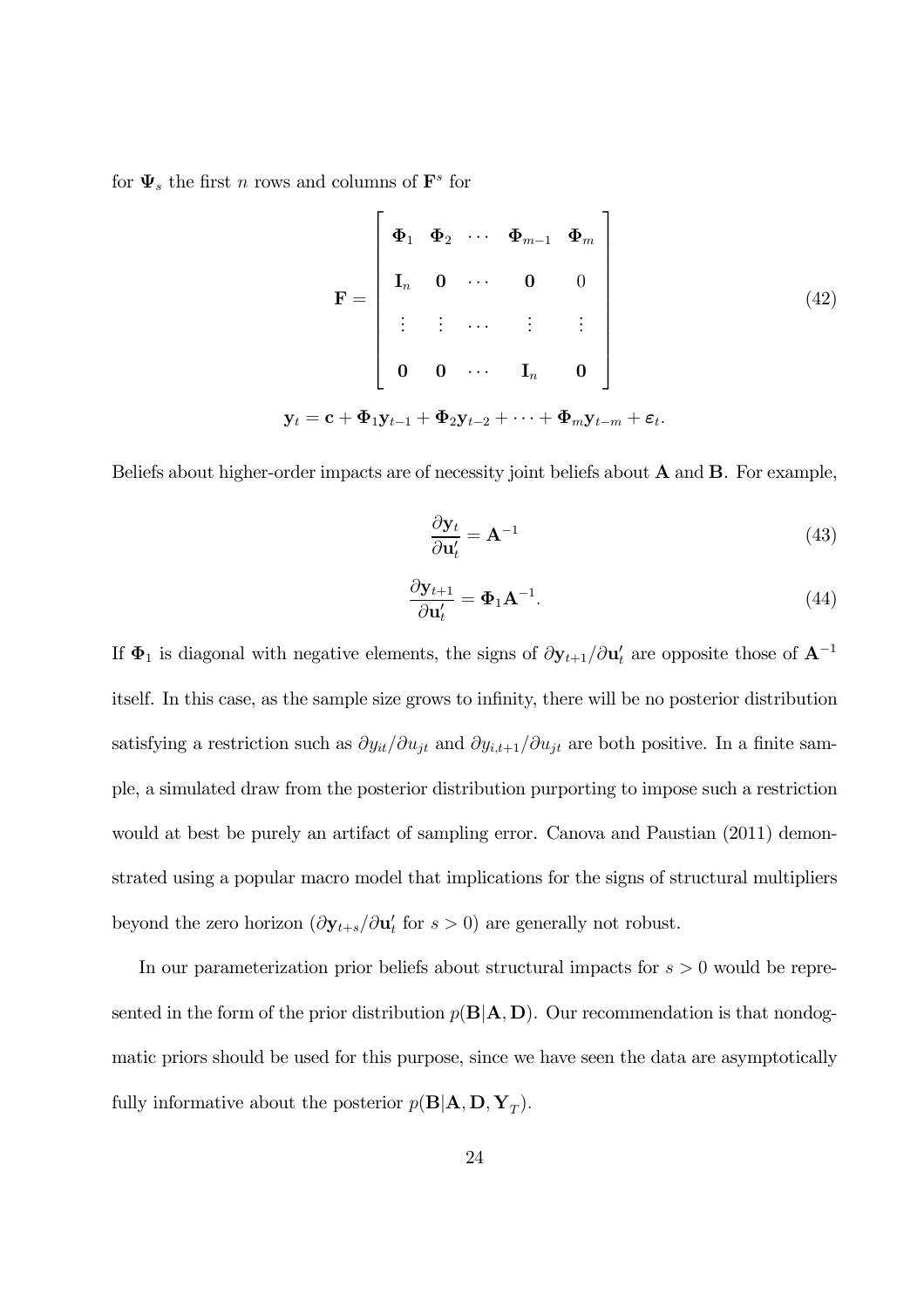A common source of the expectation that signs of  $\partial y_{t+s}/\partial u'_t$  should be the same as those of  $\partial \mathbf{y}_t / \partial \mathbf{u}'_t$  is a prior expectation that  $\Phi_1$  is not far from the identity matrix and that elements of  $\Phi_2, ..., \Phi_m$  are likely small. Nudging the unrestricted OLS estimates in the direction of such a prior has long been known to help improve the forecasting accuracy of a VAR.<sup>11</sup> This suggests that we might want to use priors for  $A$  and  $B$  that imply a value for  $\eta = E(\Phi)$  given by

$$
\eta_{(n\times k)} = \left[ \begin{array}{cc} \mathbf{I}_n & \mathbf{0} \\ (n\times n) & [n\times (k-n)] \end{array} \right]. \tag{45}
$$

As noted by Sims and Zha (1998), since  $\mathbf{B} = \mathbf{A}\Phi$ , this calls for setting the prior mean for  $\mathbf{B}|\mathbf{A}$  to be  $E(\mathbf{B}|\mathbf{A}) = \mathbf{A}\boldsymbol{\eta}$ , suggesting a prior mean for  $\mathbf{b}_i$  given by  $\tilde{\mathbf{m}}_i = E(\mathbf{b}_i|\mathbf{A}) = \boldsymbol{\eta}'\mathbf{a}_i$ . We can also follow Doan, Litterman and Sims (1984) as modified by Sims and Zha (1998) in putting more confidence in our prior beliefs that higher-order lags are zero, as we describe in detail in Section 5.4.

Some researchers may want to use additional prior information about structural dynamics. In the example in the following section, we consider a prior belief that a labor demand shock should have little permanent effect on the level of employment. We have found it convenient to implement these as supplements to our general recommendations, where we could put as little weight as we wanted on the general recommendations by specifying  $\lambda_0$  in expression (58) to be sufficiently large. For example, had the additional information that  $h_i$ linear combinations (represented by  $\mathbf{R}_i \mathbf{b}_i$ ) should be close to some expected value  $\mathbf{r}_i$ , where  $r_i$  could be a function of A. As in Theil (1971, pp.347-49) we can represent this additional

 $11$  See for example Doan, Litterman and Sims (1984), Litterman (1986), and Smets and Wouters (2003).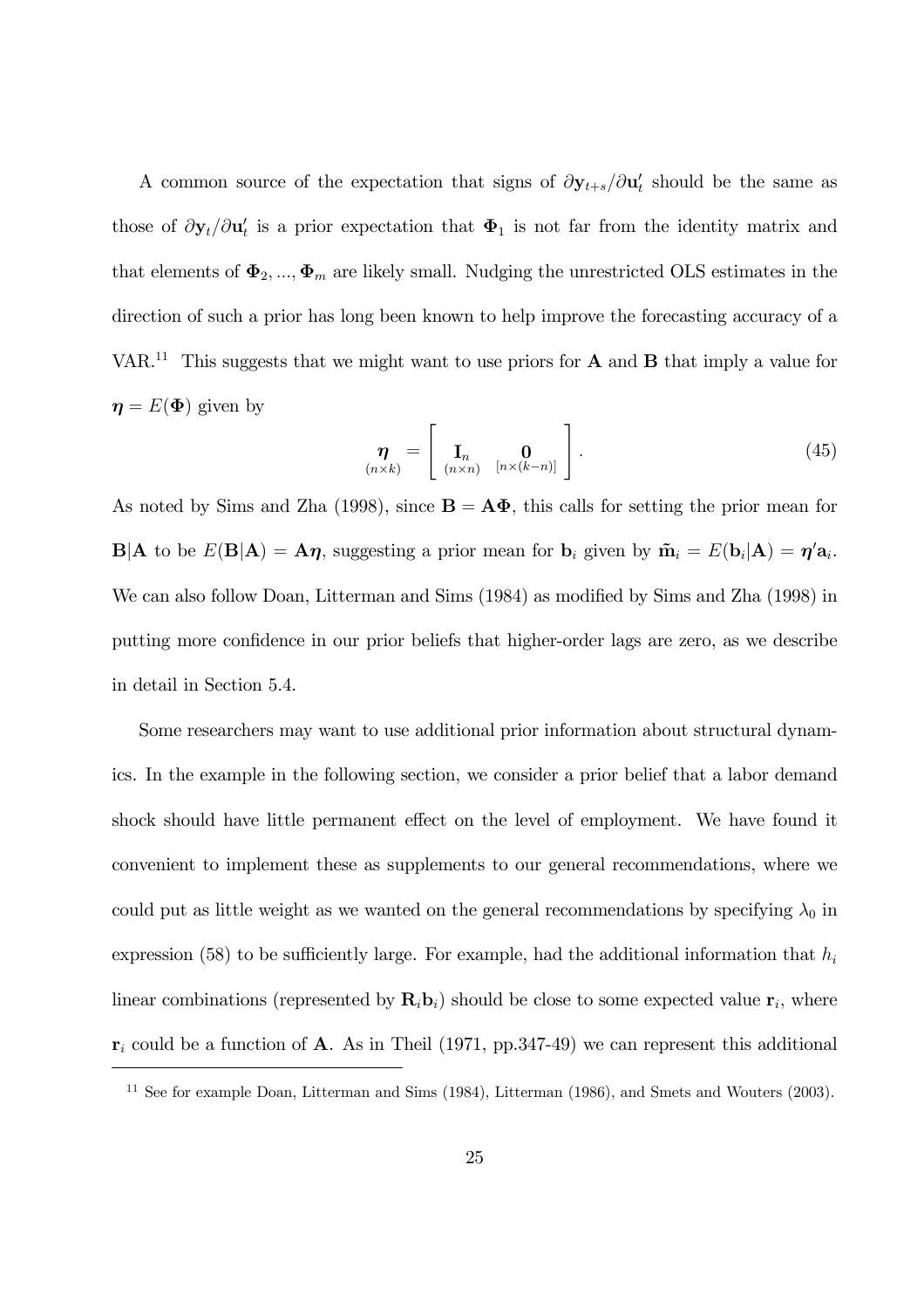information in the form of  $h_i$  pseudo observations

$$
\mathbf{r}_i = \mathbf{R}_i \mathbf{b}_i + \mathbf{v}_i \mathbf{v}_i \sim N(\mathbf{0}, d_{ii} \mathbf{V}_i) \qquad (46)
$$
  
\n
$$
\mathbf{r}_{(h_i \times 1)} = \mathbf{R}_i \mathbf{b}_i \times N(\mathbf{b}_i \times 1) \qquad (h_i \times 1) \qquad (h_i \times h_i)
$$

allowing us to simply replace  $(13)$  and  $(14)$  with<sup>12</sup>

$$
\tilde{\mathbf{Y}}_i = \begin{bmatrix} \mathbf{\tilde{x}}_i \\ \mathbf{a}_i' \mathbf{y}_1 & \cdots & \mathbf{a}_i' \mathbf{y}_T & \mathbf{m}_i' \mathbf{P}_i & \mathbf{r}_i' \mathbf{P}_{V_i} \end{bmatrix}' \tag{47}
$$

$$
\widetilde{\mathbf{X}}_i \left[ (T+k+h_i) \times k \right] = \begin{bmatrix} \mathbf{x}_0 & \cdots & \mathbf{x}_{T-1} & \mathbf{P}_i & \mathbf{R}'_i \mathbf{P}_{V_i} \end{bmatrix}' \tag{48}
$$

for  $\mathbf{M}_i^{-1} = \mathbf{P}_i \mathbf{P}'_i$  and  $\mathbf{V}_i^{-1} = \mathbf{P}_{V_i} \mathbf{P}'_{V_i}$ .

Although such priors can help improve inference about the structural parameters in a given observed sample, they do not change any of the asymptotics in Proposition 2.

## 5 Application: Bayesian inference in a model of labor supply and demand.

In this section we illustrate these methods using the example of labor supply and labor demand introduced in Section 3. The goal here is to elevate such prior information from something that the researcher imposes mechanically without consideration to something that is explicitly acknowledged and can be motivated from economic theory and empirical evidence from other data sets. Consider structural dynamic labor demand and supply curves

<sup>&</sup>lt;sup>12</sup> This is numerically identical to using  $\mathbf{b}_i | \mathbf{A}, \mathbf{D} \sim N(\mathbf{\tilde{m}}_i, d_{ii} \mathbf{\tilde{M}}_i)$  as a unified prior in (10) with  $\mathbf{\tilde{M}}_i^{-1} =$  $\mathbf{M}_i^{-1} + \mathbf{R}_i' \mathbf{V}_i^{-1} \mathbf{R}_i$  and  $\tilde{\mathbf{m}}_i = \tilde{\mathbf{M}}_i (\mathbf{M}_i^{-1} \mathbf{m}_i + \mathbf{R}_i' \mathbf{V}_i^{-1} \mathbf{r}_i).$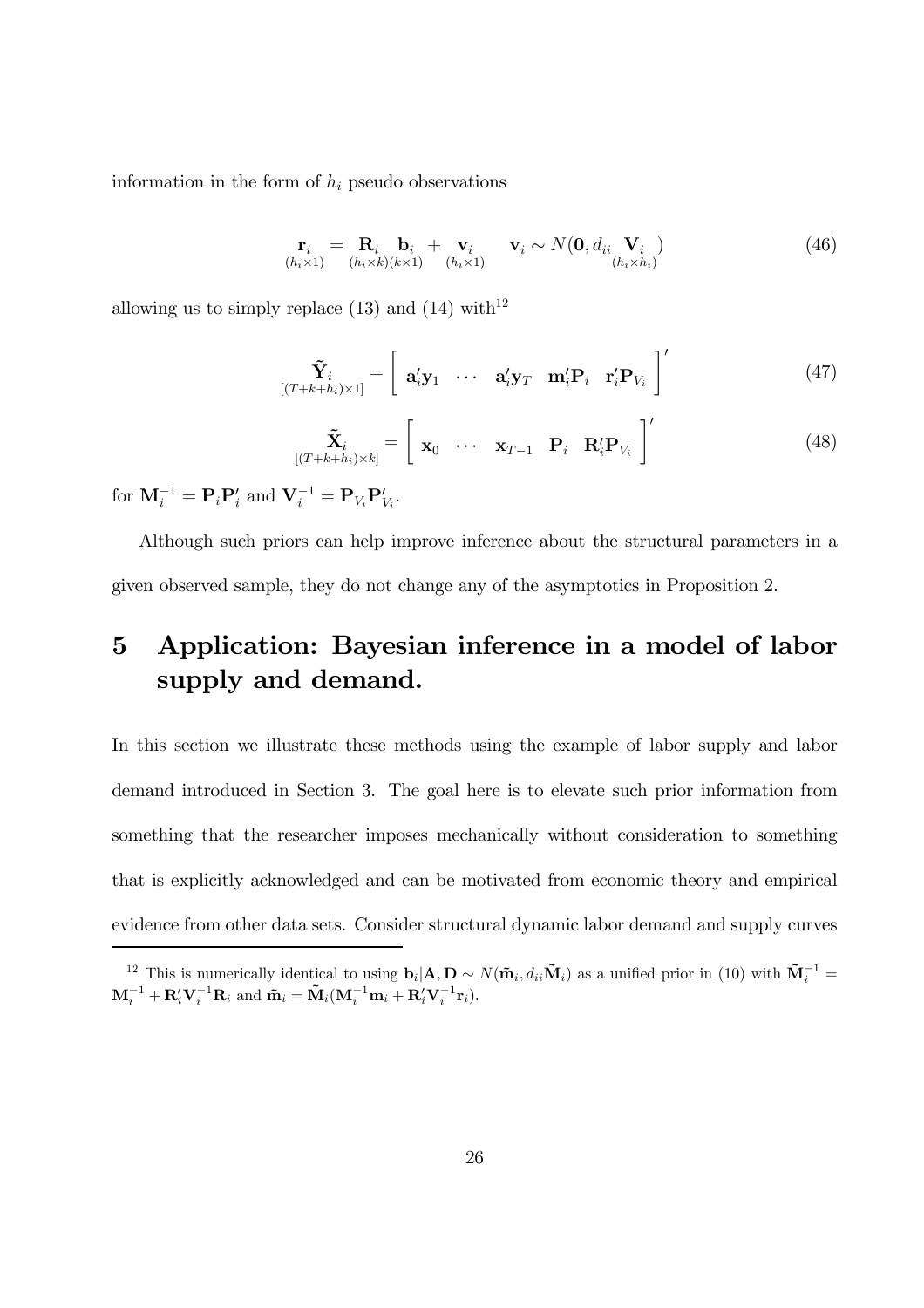of the form:

$$
\Delta n_t = k^d + \beta^d \Delta w_t + b_{11}^d \Delta w_{t-1} + b_{12}^d \Delta n_{t-1} + b_{21}^d \Delta w_{t-2} + b_{22}^d \Delta n_{t-2} + \cdots + b_{m1}^d \Delta w_{t-m} + b_{m2}^d \Delta n_{t-m} + u_t^d
$$
\n
$$
\text{supply:} \qquad \Delta n_t = k^s + \alpha^s \Delta w_t + b_{11}^s \Delta w_{t-1} + b_{12}^s \Delta n_{t-1} + b_{21}^s \Delta w_{t-2} + b_{22}^s \Delta n_{t-2} + b_{21}^s \Delta n_{t-1} + b_{21}^s \Delta n_{t-2} + b_{22}^s \Delta n_{t-2} + b_{22}^s \Delta n_{t-1} + b_{21}^s \Delta n_{t-1} + b_{21}^s \Delta n_{t-1} + b_{21}^s \Delta n_{t-2} + b_{22}^s \Delta n_{t-2} + b_{22}^s \Delta n_{t-1} + b_{21}^s \Delta n_{t-1} + b_{21}^s \Delta n_{t-1} + b_{21}^s \Delta n_{t-2} + b_{22}^s \Delta n_{t-2} + b_{22}^s \Delta n_{t-1} + b_{21}^s \Delta n_{t-1} + b_{21}^s \Delta n_{t-1} + b_{21}^s \Delta n_{t-2} + b_{22}^s \Delta n_{t-1} + b_{21}^s \Delta n_{t-1} + b_{21}^s \Delta n_{t-1} + b_{21}^s \Delta n_{t-1} + b_{21}^s \Delta n_{t-1} + b_{21}^s \Delta n_{t-2} + b_{22}^s \Delta n_{t-2} + b_{22}^s \Delta n_{t-1} + b_{21}^s \Delta n_{t-1} + b_{21}^s \Delta n_{t-1} + b_{21}^s \Delta n_{t-1} + b_{21}^s \Delta n_{t-1} + b_{21}^s \Delta n_{t-1} + b_{21}^s \Delta n_{t-1} + b_{21}^s \Delta n_{t-1} + b_{21}^s \Delta n_{t-1} + b_{21}^s \Delta n_{t
$$

$$
\cdots + b_{m1}^{s} \Delta w_{t-m} + b_{m2}^{s} \Delta n_{t-m} + u_{t}^{s}.
$$
\n(49)

Here  $\Delta n_t$  is the growth rate of total U.S. employment,<sup>13</sup>  $\Delta w_t$  is the growth rate of real compensation per hour,<sup>14</sup>  $\beta^d$  is the short-run wage elasticity of demand, and  $\alpha^s$  is the short-run wage elasticity of supply. Note that the system (49) is a special case of (1) with  $\mathbf{y}_t = (\Delta w_t, \Delta n_t)'$  and

$$
\mathbf{A} = \begin{bmatrix} -\beta^d & 1 \\ -\alpha^s & 1 \end{bmatrix} .
$$
 (50)

OLS estimation of the reduced-form (2) for this system with  $m = 8$  lags and  $t = 1970$ :Q1 through 2014:Q2 led to the estimate of the reduced-form residual variance matrix  $\hat{\Omega}$  =  $T^{-1} \sum_{t=1}^{T} \hat{\varepsilon}_t \hat{\varepsilon}'_t$  reported in (38).

#### 5.1 Maximum likelihood estimates.

As in Shapiro and Watson (1988), for any given  $\alpha$  we can find the maximum likelihood estimate of  $\beta$  by an IV regression of  $\hat{\varepsilon}_{2t}$  on  $\hat{\varepsilon}_{1t}$  using  $\hat{\varepsilon}_{2t} - \alpha \hat{\varepsilon}_{1t}$  as instruments, where  $\hat{\varepsilon}_{it}$  are

<sup>&</sup>lt;sup>13</sup> The level  $n_t$  was measured as 100 times the natural log of the seasonally adjusted number of people on nonfarm payrolls during the third month of quarter t from series PAYEMS downloaded August 2014 from http://research.stlouisfed.org/fred2/.

<sup>&</sup>lt;sup>14</sup> The level  $w_t$  was measured as 100 times the natural log of seasonally adjusted real compensation per hour for the nonfarm business sector from series COMPRNFB downloaded August 2014 from http://research.stlouisfed.org/fred2/.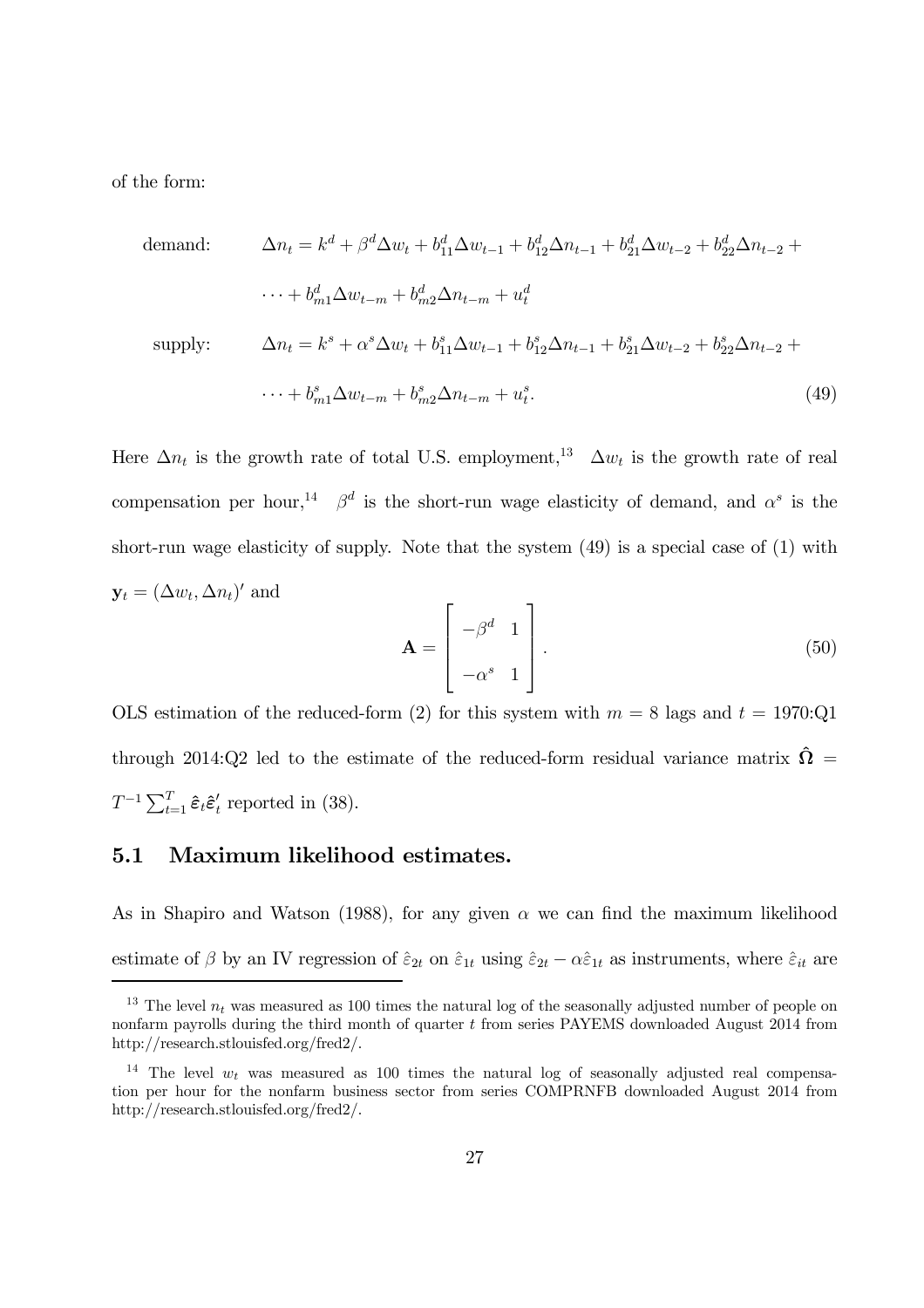the residuals from OLS estimation of the reduced-form VAR,

$$
\hat{\beta}(\alpha) = \frac{\sum_{t=1}^{T} (\hat{\varepsilon}_{2t} - \alpha \hat{\varepsilon}_{1t}) \hat{\varepsilon}_{2t}}{\sum_{t=1}^{T} (\hat{\varepsilon}_{2t} - \alpha \hat{\varepsilon}_{1t}) \hat{\varepsilon}_{1t}} = \frac{(\hat{\omega}_{22} - \alpha \hat{\omega}_{12})}{(\hat{\omega}_{12} - \alpha \hat{\omega}_{11})},
$$
(51)

for  $\hat{\omega}_{ij}$  the  $(i, j)$  element of  $\hat{\Omega}$ . One can verify directly that any pair  $(\alpha, \beta)$  satisfying (51) produces a diagonal matrix for  $\mathbf{A}\hat{\Omega}\mathbf{A}'$ .

The top panel of Figure 4 plots the function  $\hat{\beta}(\alpha)$  for these data. Any pair  $(\alpha, \beta)$  lying on these curves would maximize the likelihood function, and there is no basis in the data for preferring one point on the curves to any other.

If we restrict the supply elasticity  $\alpha$  to be positive and the demand elasticity  $\beta$  to be negative, we are left with the lower right quadrant in the figure. When, as in this data set, the OLS residuals are positively correlated, the sign restrictions are consistent with any  $\beta \in (-\infty, 0)$ , but require  $\alpha$  to fall in the interval  $(h_L, h_H)$  defined in (36)-(37). We earlier derived these bounds considering allowable angles of rotation but it is also instructive to explain their intuition in terms of a structural interpretation of the likelihood function.<sup>15</sup> Note that  $h_L$  is the estimated coefficient from an OLS regression of  $\hat{\varepsilon}_{2t}$  on  $\hat{\varepsilon}_{1t}$ , which is a weighted average of the positive supply elasticity  $\alpha$  and negative demand elasticity  $\beta$  (see for example Hamilton, 1994, equation [9.1.6]). Hence the MLE for  $\beta$  can be no larger than  $h_L$  and the MLE for  $\alpha$  can be no smaller than  $h_L$ . The fact that the MLE for  $\beta$  can be no larger than  $h_L$  is not a restriction, because we have separately required that  $\beta < 0$  and in the case under discussion,  $h_L > 0$ . However, the inference that  $\alpha$  can be no smaller than  $h_L$ puts a lower bound on  $\alpha$ . At the other end, the OLS coefficient from a regression of  $\hat{\varepsilon}_{1t}$  on

<sup>15</sup> Leamer (1981) discovered these points in a simple OLS setting years ago.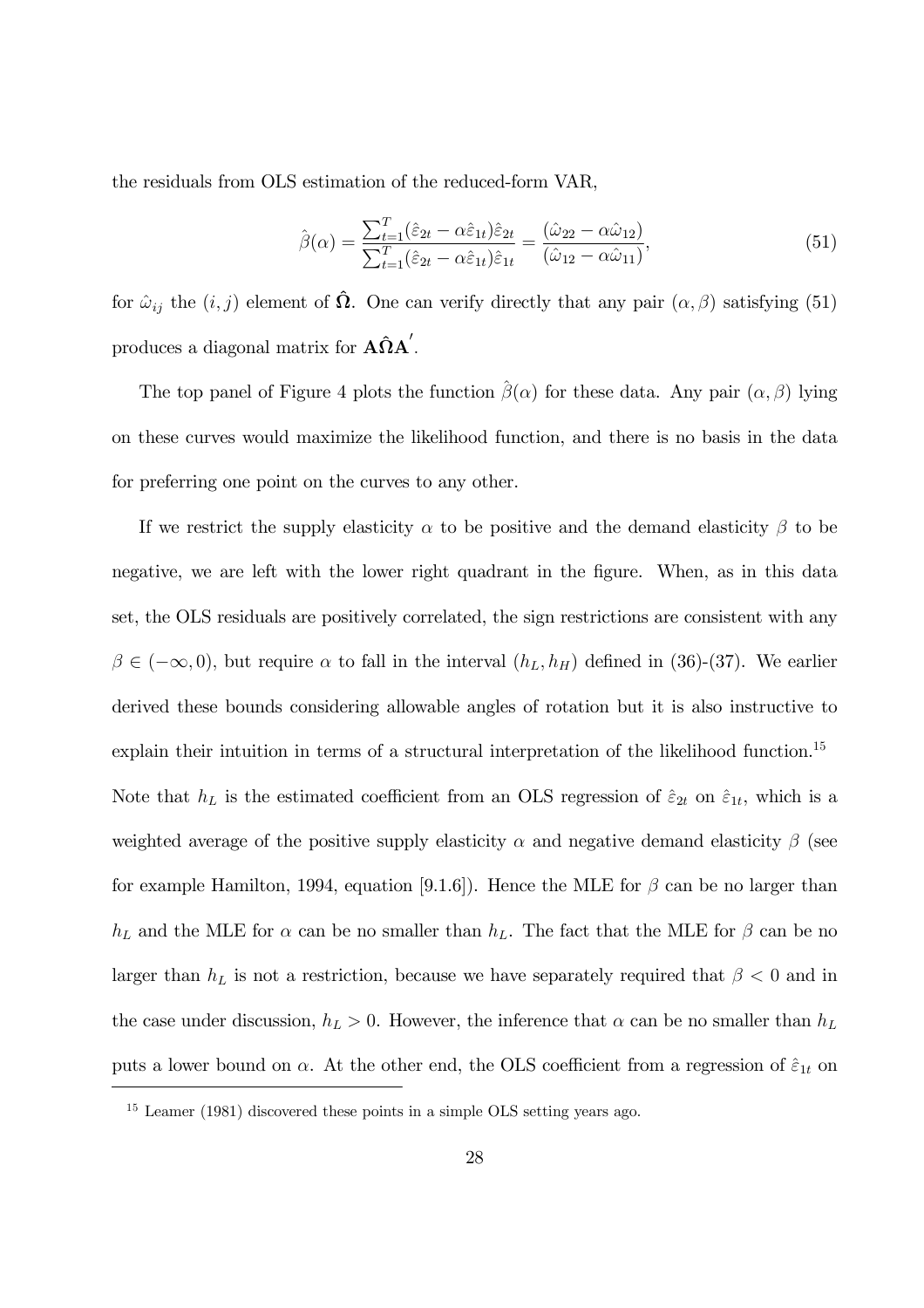$\hat{\epsilon}_{2t}$  (that is,  $h_H^{-1}$ ) turns out to be a weighted average of  $\alpha^{-1}$  and  $\beta^{-1}$ , requiring  $\beta^{-1} < h_H^{-1}$ (again not binding when  $h_H > 0$ ) and  $\alpha^{-1} > h_H^{-1}$ ; the latter gives us the upper bound that  $\alpha < h_H$ . This is the intuition for why  $h_L < \alpha < h_H$ .

The bottom panel in Figure 4 plots contours of the concentrated likelihood function, that is, contours of the function:  $T \log |\det(A)| - (T/2) \log \{ \det [\text{diag}(A\hat{\Omega}A')] \}$ . The data are quite informative that  $\alpha$  and  $\beta$  should be close to the values that diagonalize  $\Omega$ , that is, that  $\alpha$  and  $\beta$  are close to the function  $\beta = \hat{\beta}(\alpha)$  shown in black.

The set  $S(\Omega)$  in expression (23) is calculated for this example as follows. When the correlation between the VAR residuals  $\omega_{12}$  is positive,  $S(\mathbf{\Omega})$  is the set of all **A** in (50) such that  $\beta \le 0$ ,  $(\omega_{21}/\omega_{11}) \le \alpha \le (\omega_{22}/\omega_{21})$ , and  $\beta = (\omega_{22} - \alpha \omega_{12})/(\omega_{12} - \alpha \omega_{11})$ , in other words, the set of points on the black curve in Figure 4 between  $h_L$  and  $h_H$ .

### 5.2 Prior information about elasticities.

While the frequentist would regard any of the points in  $S(\hat{\Omega})$  as equally plausible, from the standpoint of economic theory that is surely not the case; for example, a demand elasticity of −100 would not be consistent with any coherent economic model. We propose to represent prior information about  $\alpha$  and  $\beta$  using Student t distributions with  $\nu$  degrees of freedom. Note that this includes the Cauchy distribution in (34) as a special case when  $\nu = 1$ . One benefit of using  $\nu \geq 3$  is that the posterior distributions for  $\alpha$  and  $\beta$  would then be guaranteed to have finite mean and variance. Our proposal is that the location and scale parameters for these distributions should be chosen on the basis of prior information about these elasticities.

Hamermesh's (1996) survey of microeconometric studies concluded that the absolute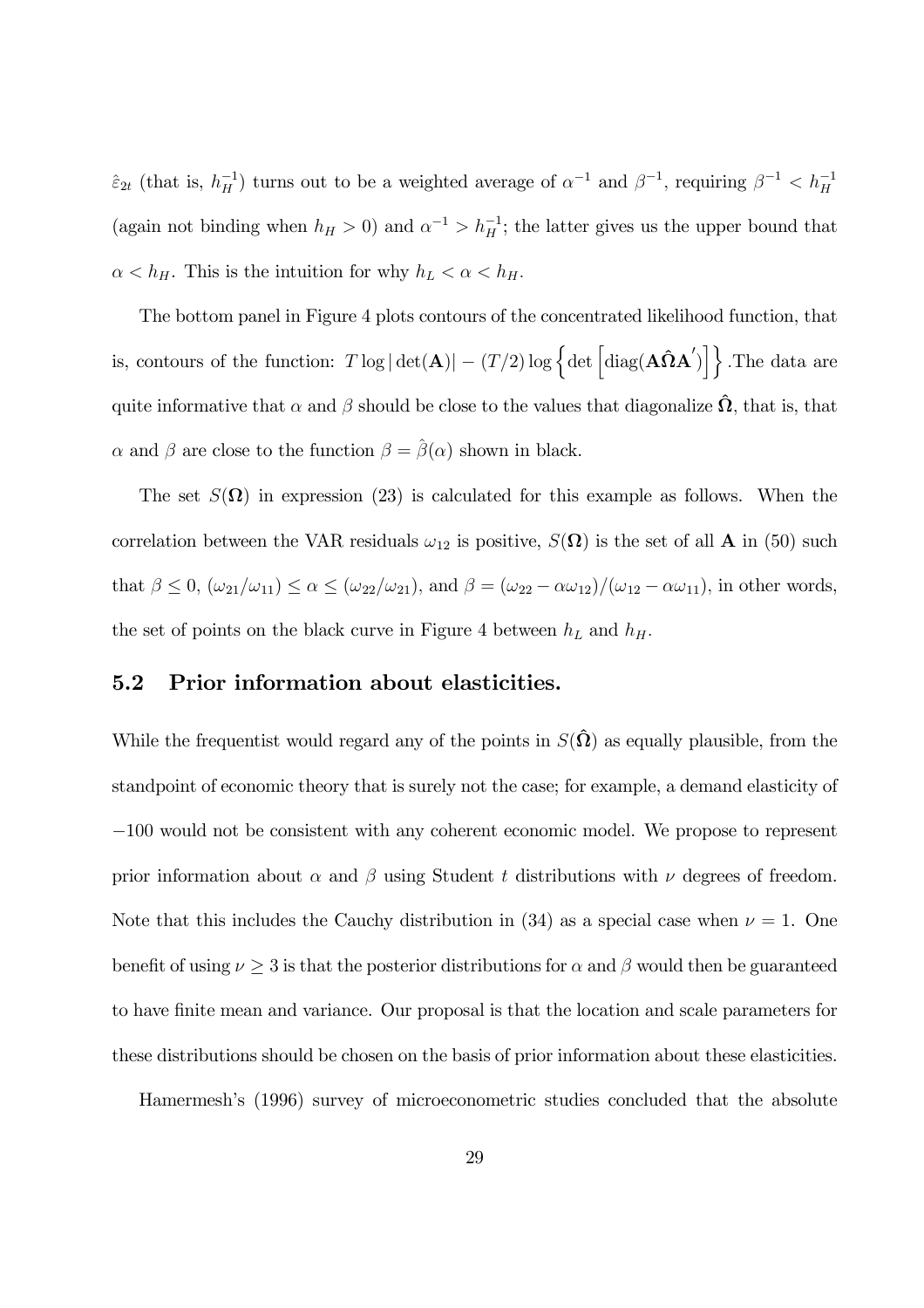value of the elasticity of labor demand is between 0.15 and 0.75. Lichter, Peichl, and Siegloch's (2014) meta-analysis of 942 estimates from 105 different studies favored values at the lower end of this range. On the other hand, theoretical macro models can imply a value of 2.5 or higher (Akerlof and Dickens, 2007; Galí, Smets, and Wouters, 2012). A prior for  $\beta$  that reflects the uncertainty associated with these findings could be represented with a Student t distribution with location parameter  $c_\beta = -0.6$ , scale parameter  $\sigma_\beta = 0.6$ , and degrees of freedom  $\nu_{\beta} = 3$ , truncated to be negative. This places a 5% probability on values of  $\beta < -2.2$  and another 5% probability on values above  $-0.1$ .

In terms of the labor supply elasticity, a key question is whether the increase in wages is viewed as temporary or permanent. A typical assumption is that the income and substitution effects cancel, in which case there would be zero observed response of labor supply to a permanent increase in the real wage (Kydland and Prescott, 1982). On the other hand, the response to a temporary wage increase is often interpreted as the Frisch (or compensated marginal utility) elasticity, about which there are again quite different consensuses in the micro and macro literatures. Chetty et al. (2013) reviewed 15 different quasi-experimental studies all of which implied Frisch elasticities below 0.5. A separate survey of microeconometric studies by Reichling and Whalen (2012) concluded that the Frisch elasticity is between 0.27 and 0.53. By contrast, values above one or two are common in the macroeconomic literature (see e.g., Kydland and Prescott, 1982, Cho and Cooley, 1994, and Smets and Wouters, 2007). For the prior used for the short-run elasticity  $\alpha$  in this study, we specified  $c_{\alpha} = 0.6$ ,  $\sigma_{\alpha} = 0.6$ , and  $\nu_{\alpha} = 3$ , which associates a 90% probability to  $\alpha \in (0.1, 2.2)$ .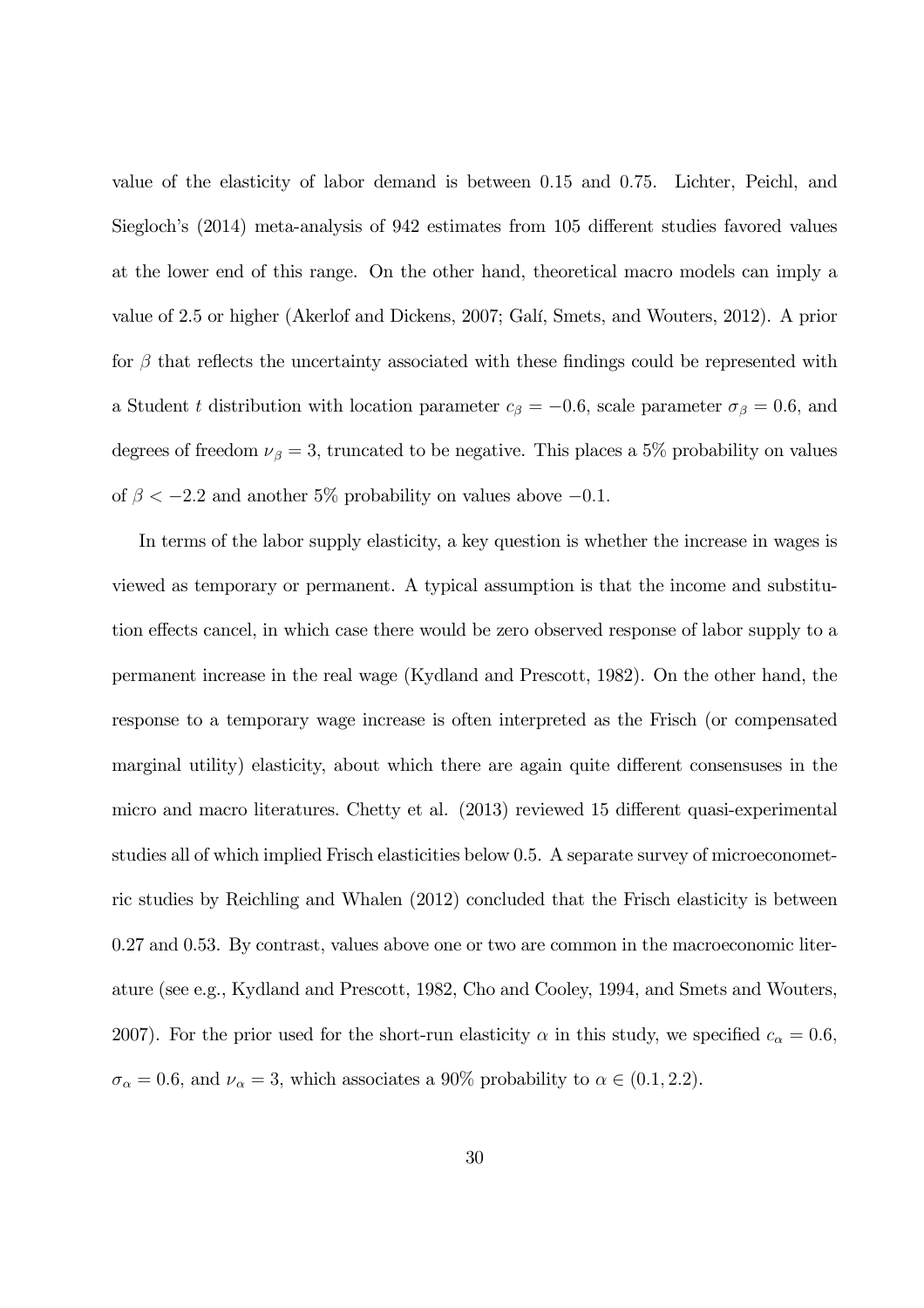The prior distribution  $p(A)$  is thus taken to be the product of these two truncated Student t densities, which is written out explicitly in equation (56) below. Contours for this prior distribution are provided in the top panel of Figure 5, while the bottom panel displays contours for the posterior distribution that would result if we used only this prior  $p(A)$  with no additional information about D or B. The observed data contain sufficient information to cause all of the posterior distribution to fall within a close neighborhood of  $S(\hat{\Omega})$ . But whereas the frequentist regards all points within this set as equally plausible, a sensible person with knowledge of the literature would regard values such as  $\alpha = 0.5$ ,  $\beta = -0.3$  as much more plausible than  $\alpha = 0.06$ ,  $\beta = -9.5$ . The Bayesian approach gives the analyst a single coherent framework for combining uncertainty caused by observing a limited data set (that is, uncertainty about the true value of  $\Omega$ ) with uncertainty about the correct structure of the model itself (that is, uncertainty about points within  $S(\Omega)$ ), which combined uncertainty is represented by the contours in the bottom panel of Figure 5.

#### 5.3 Long-run restrictions.

We also illustrate how inference could be improved by making use of additional sources of outside information about the long-run labor supply elasticity. Let  $\tilde{\mathbf{y}}_t = (w_t, n_t)'$  denote the levels of the variables so that  $y_t = \Delta \tilde{y}_t$ . From (41) the effect of the structural shocks on the future levels of wages and employment is given by

$$
\frac{\partial \tilde{\mathbf{y}}_{t+s}}{\partial \mathbf{u}'_t} = \frac{\partial \Delta \tilde{\mathbf{y}}_{t+s}}{\partial \mathbf{u}'_t} + \frac{\partial \Delta \tilde{\mathbf{y}}_{t+s-1}}{\partial \mathbf{u}'_t} + \dots + \frac{\partial \Delta \tilde{\mathbf{y}}_t}{\partial \mathbf{u}'_t}
$$
\n
$$
= \mathbf{\Psi}_s \mathbf{A}^{-1} + \mathbf{\Psi}_{s-1} \mathbf{A}^{-1} + \dots + \mathbf{\Psi}_0 \mathbf{A}^{-1}
$$
\n(52)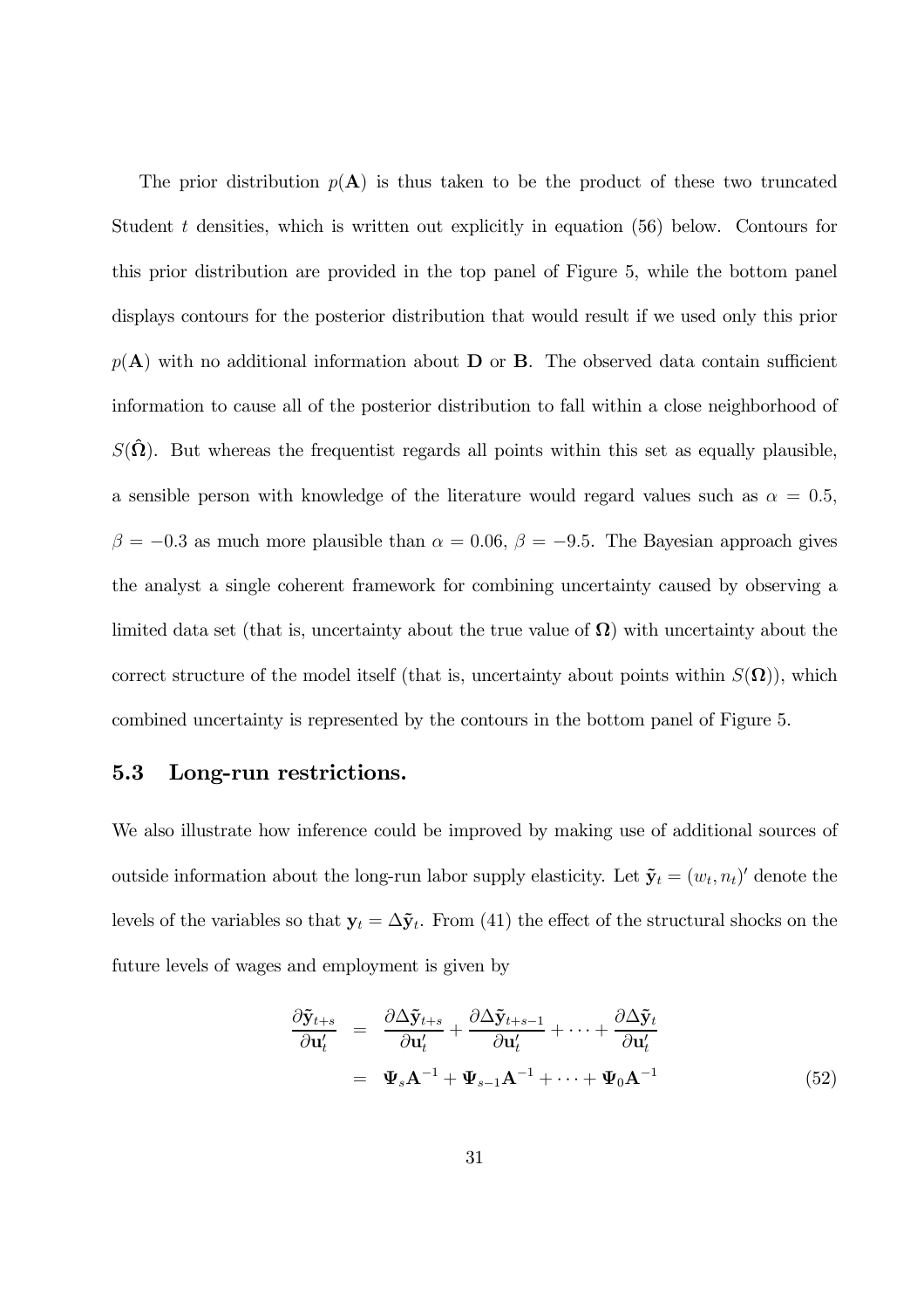with a permanent or long-run effect given by

$$
\lim_{s\to\infty}\frac{\partial \tilde{\mathbf{y}}_{t+s}}{\partial \mathbf{u}'_t}=(\mathbf{\Psi}_0+\mathbf{\Psi}_1+\mathbf{\Psi}_2+\cdots)\mathbf{A}^{-1}=(\mathbf{I}_n-\mathbf{\Phi}_1-\mathbf{\Phi}_2-\cdots-\mathbf{\Phi}_m)^{-1}\mathbf{A}^{-1}.
$$

The long-run effect of a labor demand shock on employment is given by the (2, 1) element of this matrix. Recalling that  $\mathbf{\Phi}_j = \mathbf{A}^{-1} \mathbf{B}_j$  this long-run elasticity would be zero if and only if the above matrix is upper triangular, or equivalently if and only if the following matrix is upper triangular

$$
\mathbf{A}(\mathbf{I}_n - \mathbf{\Phi}_1 - \mathbf{\Phi}_2 - \cdots - \mathbf{\Phi}_m) = \mathbf{A} - \mathbf{B}_1 - \mathbf{B}_2 - \cdots - \mathbf{B}_m
$$
\n(53)

requiring  $0 = -\alpha^s - b_{11}^s - b_{21}^s - \cdots - b_{m1}^s$  or

$$
b_{11}^s + b_{21}^s + \dots + b_{m1}^s = -\alpha^s. \tag{54}
$$

If we were to insist that (54) has to hold exactly, then the model would become justidentified even in the absence of any information about  $\alpha^s$  or  $\beta^d$ , and indeed hundreds of empirical papers have used exactly such a procedure to perform structural inference using VARs.<sup>16</sup> We propose instead to represent the idea as a prior belief of the form

$$
(b_{11}^s + b_{21}^s + \dots + b_{m1}^s)|\mathbf{A}, \mathbf{D} \sim N(-\alpha^s, d_{22}V_2).
$$
 (55)

Note that our proposal is a strict generalization of the existing approach, in that (55) becomes (54) in the special case when  $V_2 \rightarrow 0$ . We would further argue that our method is a strict improvement over the existing approach in several respects. First, (54) is usually

<sup>&</sup>lt;sup>16</sup> See for example Shapiro and Watson (1988), Blanchard and Quah (1989), and Galí (1999).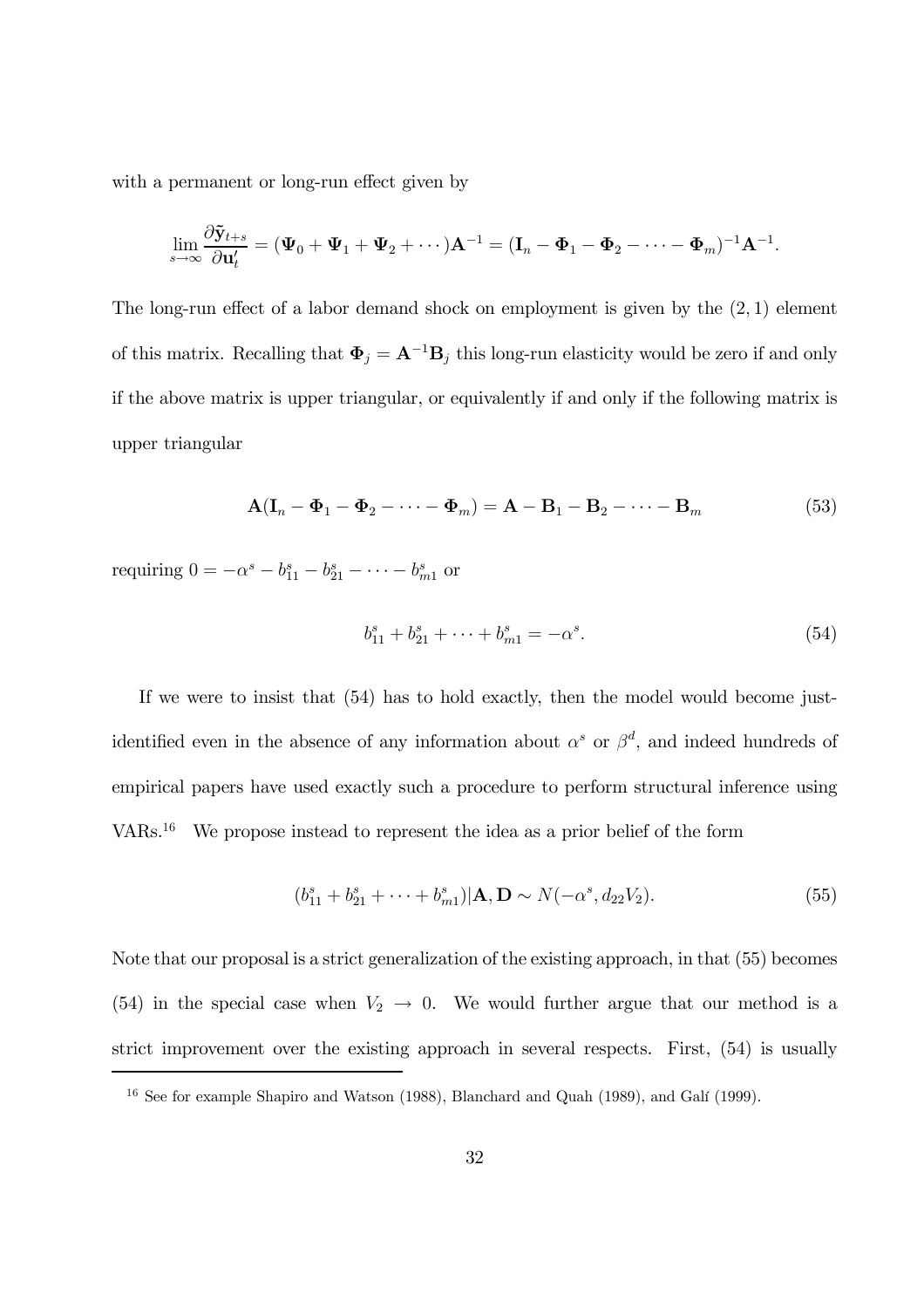implemented by conditioning on the reduced-form estimates  $\hat{\Phi}$ . By contrast, our approach will generate the statistically optimal joint inference about  $A$  and  $B$  taking into account the fact that both are being estimated with error. Second, we would argue that the claim that (54) is known with certainty is indefensible. A much better approach in our view is to acknowledge openly that (54) is a prior belief about which any reasonable person would have some uncertainty. Granted, an implication of Proposition 2 is that some of this uncertainty will necessarily remain even if we had available an infinite sample of observations on y. However, our position is that this uncertainty about the specification should be openly acknowledged and reported as part of the results, and indeed as we have demonstrated this is exactly what is accomplished using the algorithm suggested in Proposition 1.

Note that our recommended approach also helps address some of the concerns about longrun restrictions raised by Faust and Leeper (1997). For example, rather than dogmatically impose that coefficients beyond some fixed lag are all zero, our approach instead allows the researcher to shrink coefficients toward zero gradually as the lag length increases up to some large m, with the pace of the shrinkage governed by choice of the parameter  $\lambda_1$  used to define  $v_1$  in expression (58).

#### 5.4 Implementation of the estimation algorithm.

Before discussing the results, we document step by step how our algorithm is implemented for this example.<sup>17</sup> Readers not interested in these technical details can skip this section.

<sup>&</sup>lt;sup>17</sup> Code to replicate these results and to apply in more general settings is available at http://econweb.ucsd.edu/~jhamilton/BHcode.zip.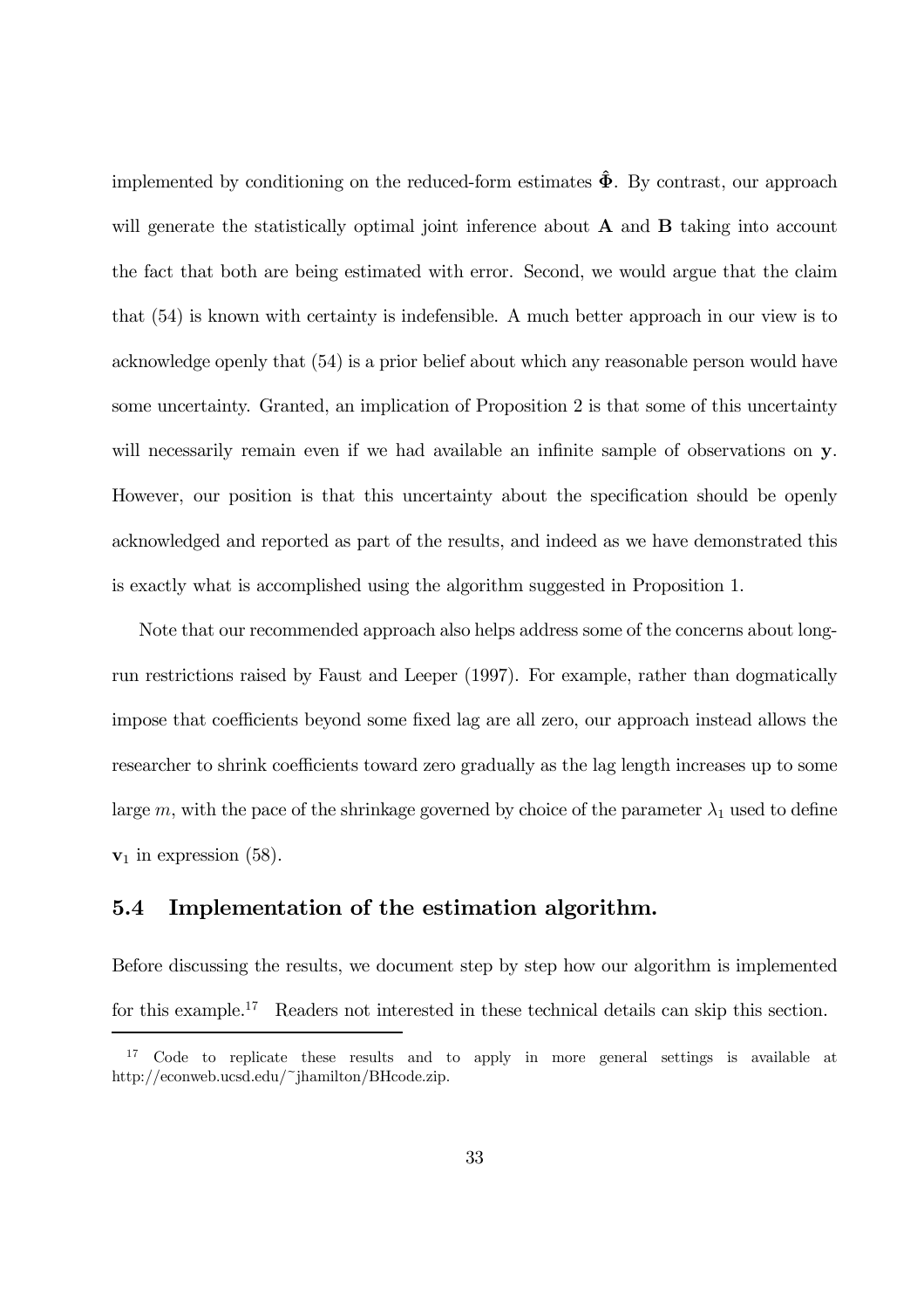#### 5.4.1 Setting the parameters for the prior distributions

Step 1a: Prior for the elasticities  $p(A)$ . Collect the unknown elements of A in the vector  $\boldsymbol{\alpha} = (\alpha, \beta)'$  with prior  $p(\mathbf{A})$  the product of truncated Student t densities:

$$
p(\boldsymbol{\alpha}) = \begin{cases} \frac{f(\alpha; c_{\alpha}, \sigma, \nu)}{1 - F(0; c_{\alpha}, \sigma, \nu)} \frac{f(\beta; c_{\alpha}, \sigma, \nu)}{F(\beta; c_{\alpha}, \sigma, \nu)} & \text{if } \alpha \ge 0 \text{ and } \beta \le 0\\ 0 & \text{otherwise} \end{cases}
$$
(56)

where  $f(x; c, \sigma, \nu)$  denotes the density for a Student *t* variable with location *c*, scale  $\sigma$ , and degrees of freedom  $\nu$  evaluated at  $x$ ,

$$
f(x; c, \sigma, \nu) = \frac{\Gamma(\frac{\nu+1}{2})}{\sqrt{\nu \pi} \sigma \Gamma(\nu/2)} \left( 1 + \frac{(x-c)^2}{\sigma^2 \nu} \right)^{-(\nu+1)/2}
$$
(57)

and  $F(.)$  the cumulative distribution function  $F(x; c, \sigma, \nu) = \int_{-\infty}^{x} f(z; c, \sigma, \nu) dz$ . We set  $c_{\alpha} = 0.6, c_{\beta} = -0.6, \sigma = 0.6, \,\text{and} \,\, \nu = 3.$ 

Step 1b: Prior for the inverse of the structural variances  $p(d_{ii}|A)$ . Prior beliefs about structural variances should reflect in part the scale of the underlying data. Let  $\hat{e}_{it}$  denote the residuals from an  $8^{th}$ -order univariate autoregression fit to series i and  $\hat{S} =$  $T^{-1} \sum_{t=1}^{T} \hat{e}_{1t} \hat{e}_{2t}$  the sample variance matrix of these univariate residuals. We set  $\kappa_i = 2$ , which given equation (17) puts a weight on our prior equivalent to  $2\kappa_i = 4$  observations of data. The prior mean for  $d_{ii}^{-1} = \kappa_i/\tau_i$  is chosen to equal the reciprocal of the *i*th diagonal element of  $\angle A\hat{S}A'$ , that is,  $\tau_i(\alpha) = \kappa_i a'_i \hat{S}a_i$ .

Step 1c: Prior for the lagged structural coefficients  $p(b_i|A, D)$ . Compute the prior mean  $\mathbf{m}_i(\alpha) = \eta' \mathbf{a}_i$  with  $\eta$  defined in (45). Doan et al. (1984) suggested that we should have greater confidence in our expectation that coefficients on higher lags are zero,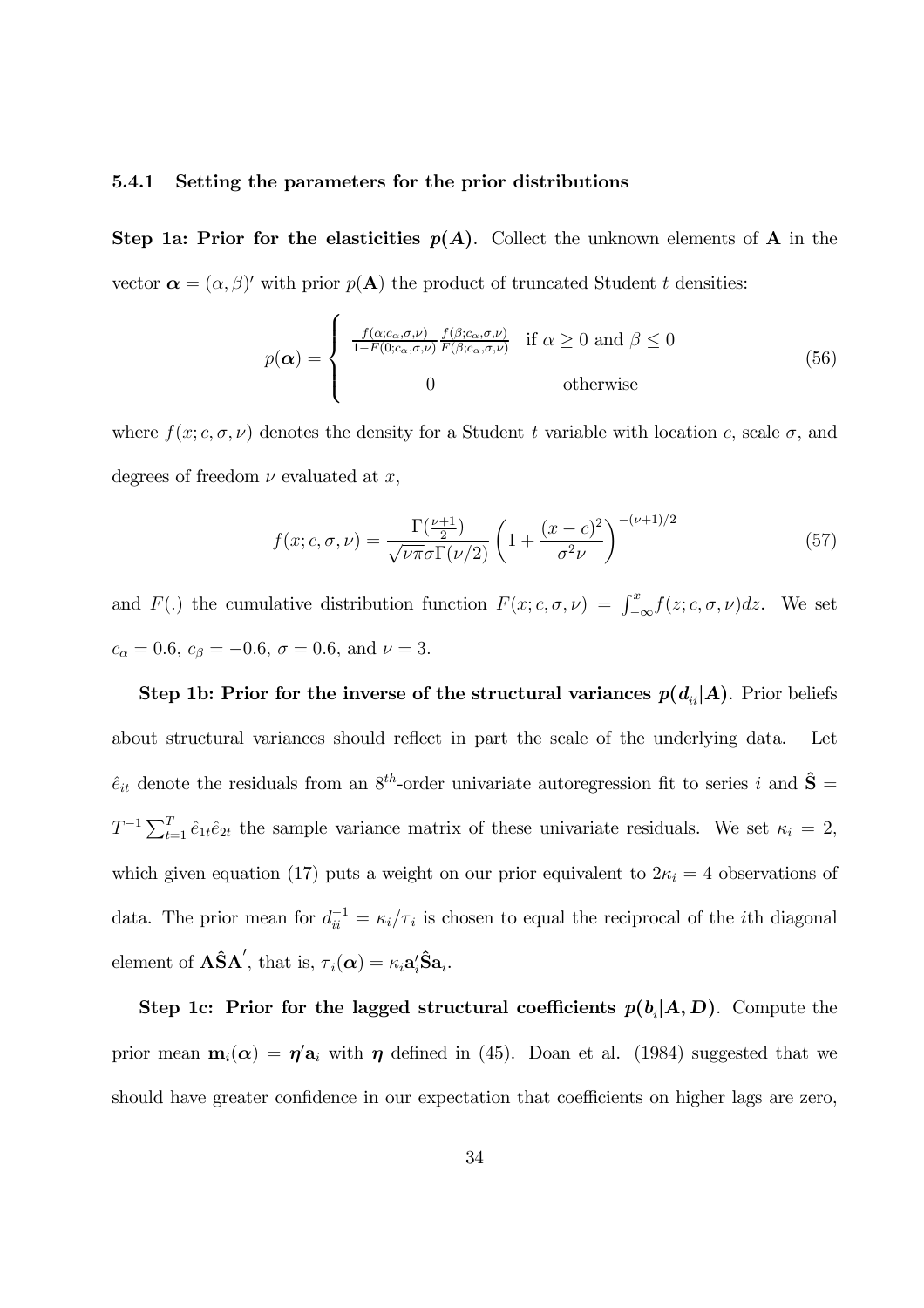represented by smaller diagonal elements for  $M_i$  associated with higher lags. Let  $\sqrt{s_{ii}}$  denote the estimated standard deviation of a univariate  $8^{th}$ -order autoregression fit to variable i and

define 
$$
\mathbf{v}'_1 = (1/(1^{2\lambda_1}), 1/(2^{2\lambda_1}), ..., 1/(m^{2\lambda_1}))
$$
 and  $\mathbf{v}'_2 = (s_{11}^{-1}, s_{22}^{-1}, ..., s_{nn}^{-1})'$  to form  
\n
$$
\mathbf{v}_3 = \lambda_0^2 \begin{bmatrix} \mathbf{v}_1 \otimes \mathbf{v}_2 \\ \lambda_3^2 \end{bmatrix}.
$$
\n(58)

Then  $\mathbf{M}_i$  is taken to be a diagonal matrix whose row r column r element is the rth element of  $\mathbf{v}_3$ :  $M_{i,rr} = v_{3r}$ . Following Doan (2013), we set  $\lambda_1 = 1$  (which governs how quickly the prior for lagged coefficients tightens to zero as the lag m increases),  $\lambda_3 = 100$  (which makes the prior on the constant term essentially irrelevant), and  $\lambda_0 = 0.2$  (which summarizes the overall confidence in the prior).

To incorporate prior beliefs about the long-run elasticity in the second equation using (47) and (48), set  $r_2 = -\alpha^s$ ,  $P_{V_2} = \sqrt{0.1}$ , which weights the long-run prior as equivalent to 10 observations, and  $\mathbf{R}_2$  $(1\times k)$  $=(\mathbf{1}'_m \otimes \mathbf{e}'_2, 0)$  for  $\mathbf{1}_m$  an  $(m \times 1)$  vector of ones and  $\mathbf{e}'_2 = (1, 0)$ , which selects the lagged coefficients on real wages.

#### 5.4.2 Computing the target function and setting initial values.

For any  $\alpha$  we can calculate the target function

$$
q(\boldsymbol{\alpha}) = \log p(\boldsymbol{\alpha}) + (T/2) \log \{ \det[\mathbf{A}(\boldsymbol{\alpha})\hat{\mathbf{\Omega}}_T \mathbf{A}(\boldsymbol{\alpha})'] \} - \sum_{i=1}^2 (\kappa_i + T/2) \log \{ [2\tau_i(\boldsymbol{\alpha})/T] + [\zeta_i^*(\boldsymbol{\alpha})/T] \} + \sum_{i=1}^2 \kappa_i \log \tau_i(\boldsymbol{\alpha})
$$
(59)

where  $\mathbf{A}(\alpha)$  is defined as in (50),  $\hat{\mathbf{\Omega}}_T$  is the residual variance-covariance matrix given by (38), and  $\zeta_i^*(\mathbf{\alpha}) = (\tilde{\mathbf{Y}}_i'(\mathbf{\alpha})\tilde{\mathbf{Y}}_i(\mathbf{\alpha})) - (\tilde{\mathbf{Y}}_i'(\mathbf{\alpha})\tilde{\mathbf{X}}_i)(\tilde{\mathbf{X}}_i'\tilde{\mathbf{X}}_i^{-1})(\tilde{\mathbf{X}}_i'\tilde{\mathbf{Y}}_i(\mathbf{\alpha}))$  using (13) and (14) for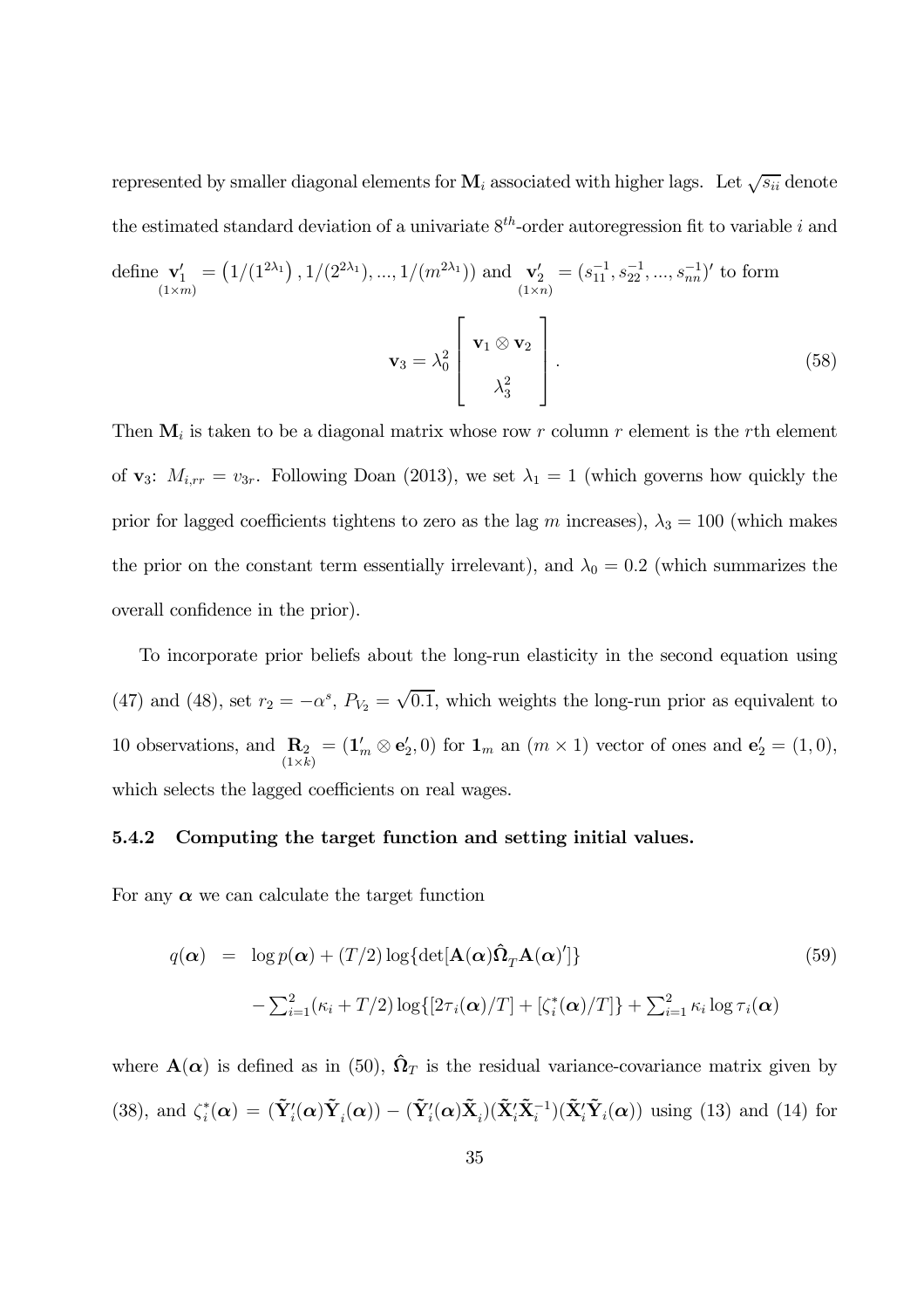$\tilde{\mathbf{Y}}_1(\alpha)$  and  $\tilde{\mathbf{X}}_1$  with  $\mathbf{P}_1$  the Cholesky factor of  $\mathbf{M}_1^{-1} = \mathbf{P}_1 \mathbf{P}_1'$  and using (47) and (48) for  $\tilde{\mathbf{Y}}_2(\boldsymbol{\alpha})$  and  $\tilde{\mathbf{X}}_2$ . Calculating an approximation to the shape of the posterior distribution will help the numerical components of the algorithm be more efficient. For the posterior mean, form an initial guess  $\hat{\boldsymbol{\alpha}}$  by maximizing (59) numerically and get the matrix of second derivatives  $\hat{\Lambda} = \frac{\partial^2 q(\alpha)}{\partial \alpha \partial \alpha'}$ ∂α∂α′ with Cholesky factor  $\hat{P}_{\Lambda} \hat{P}'_{\Lambda} = \hat{\Lambda}$  which gives an idea of the scale of the posterior distribution.

### 5.4.3 Generating draws from the posterior distribution  $p(A, D, B|Y_{T}).$

Step 3a: Generating draws from  $p(A|Y_{\scriptscriptstyle T})$  using a random-walk Metropolis-**Hastings step.** Setting  $\alpha^{(1)} = \hat{\alpha}$ , generate a candidate  $\tilde{\alpha}^{(\ell+1)} = \alpha^{(\ell)} + \xi(\hat{P}_{\Lambda}^{-1})'v_{\ell+1}$  for  $v_{\ell+1}$  a  $(2 \times 1)$  vector of independent standard Student t variables with 2 degrees of freedom and  $\xi$  a scalar tuning parameter that ensures a 30% acceptance rate (here  $\xi = 1.3$ ). If  $q(\tilde{\boldsymbol{\alpha}}^{(\ell+1)}) < q(\boldsymbol{\alpha}^{(\ell)}),$  set  $\boldsymbol{\alpha}^{(\ell+1)} = \boldsymbol{\alpha}^{(\ell)}$  with probability  $1 - \exp\left[q(\tilde{\boldsymbol{\alpha}}^{(\ell+1)}) - q(\boldsymbol{\alpha}^{(\ell)})\right]$ ; otherwise, set  $\boldsymbol{\alpha}^{(\ell+1)} = \boldsymbol{\tilde{\alpha}}^{(\ell+1)}$ . After  $\ell = 1, ..., D$  with  $D = 10^6$  burn-in draws, also cycle through steps 3b and 3c until  $\ell = 2D$ .

**Step 3b: Generating draws from**  $p(D|A, Y_T)$ **.** Starting with  $\ell = D + 1$ , for each  $\boldsymbol{\alpha}^{(\ell)}$  also generate  $\delta_{ii}^{(\ell)} \sim \Gamma(\kappa_i + T/2, \tau_i(\boldsymbol{\alpha}^{(\ell)}) + \zeta_i^*(\boldsymbol{\alpha}^{(\ell)})/2)$  and set the variance of structural shocks to  $d_{ii}^{(\ell)} = 1/\delta_{ii}^{(\ell)}$  for  $i = 1, 2$  which are the  $(i, i)$  elements of the diagonal matrix  $\mathbf{D}^{(\ell)}$ .

Step 3c: Generating draws from  $p(B|A, D, Y_T)$ . Take draws for the lagged structural coefficients from  $\mathbf{b}_i^{(\ell)} \sim N(\mathbf{m}_i^*(\boldsymbol{\alpha}^{(\ell)}), d_{ii}^{(\ell)}\mathbf{M}_i^*)$  with  $\mathbf{m}_i^*(\boldsymbol{\alpha}^{(\ell)}) = (\tilde{\mathbf{X}}_i^{\prime} \tilde{\mathbf{X}}_i^{-1}) (\tilde{\mathbf{X}}_i^{\prime} \tilde{\mathbf{Y}}_i(\boldsymbol{\alpha}^{(\ell)}))$ and  $\mathbf{M}_{i}^{*} = (\tilde{\mathbf{X}}_{i}' \tilde{\mathbf{X}}_{i})^{-1}$  and form  $\mathbf{B}^{(\ell)}$  as the matrix whose  $i^{th}$  row is given by  $\mathbf{b}_{i}^{(\ell)}$  for  $i = 1, 2$ .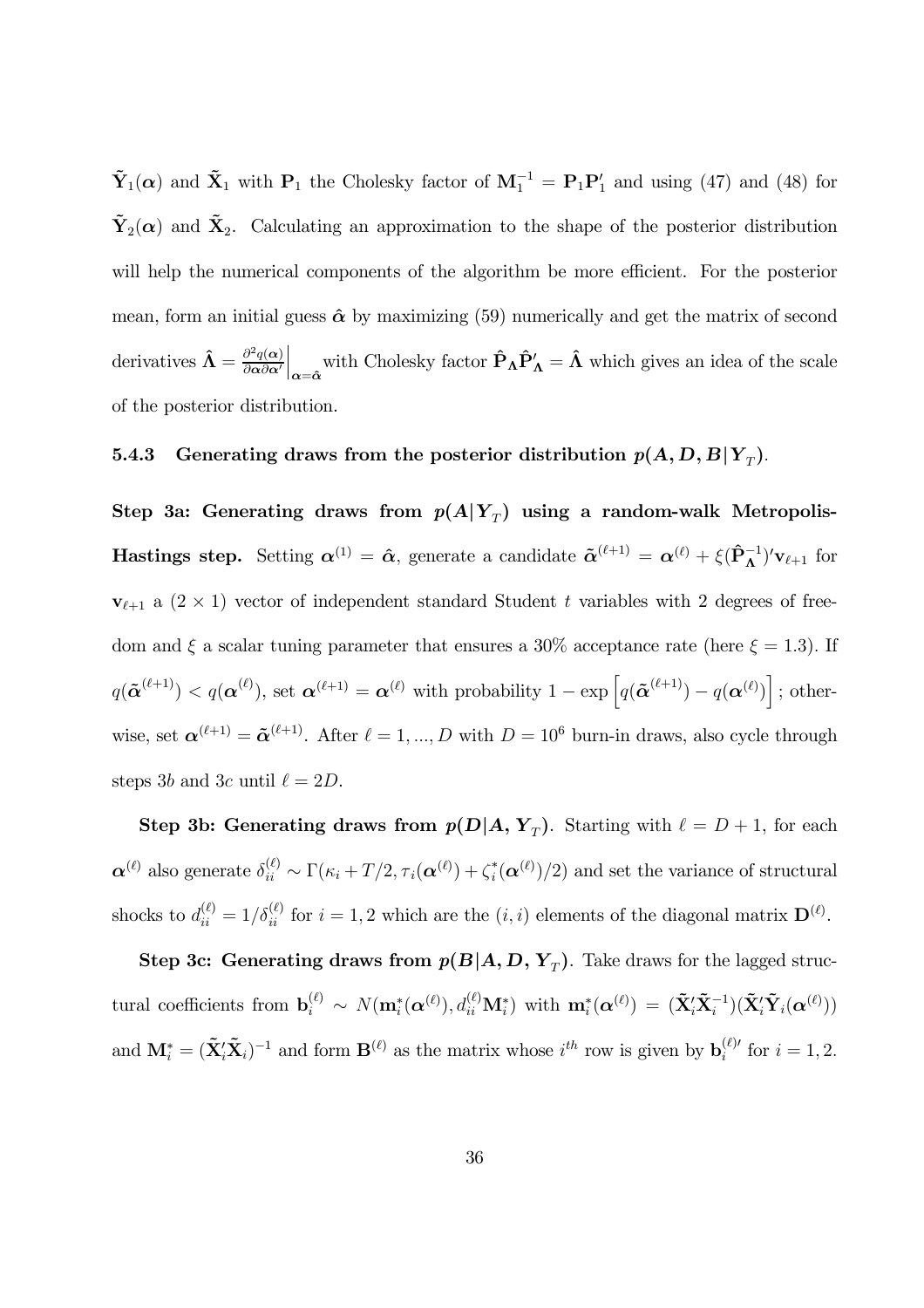#### 5.4.4 Computing impulse responses.

The triple  $\{A(\alpha^{(\ell)}), D^{(\ell)}, B^{(\ell)}\}_{\ell=D+1}^{2D}$  represents a sample of size D drawn from the posterior distribution  $p(\mathbf{A}, \mathbf{D}, \mathbf{B} | \mathbf{Y}_T)$ . Compute  $\mathbf{\Phi}^{(\ell)} = [\mathbf{A}(\boldsymbol{\alpha}^{(\ell)})]^{-1} \mathbf{B}^{(\ell)}$  and use the first  $nm = 16$ columns to fill in the first two rows of  $\bf{F}$  defined in  $(42)$ . The structural impulse response at horizon  $s = 0, 1, 2, ..., S$  is obtained from  $\Psi_s^{(\ell)}[\mathbf{A}(\boldsymbol{\alpha}^{(\ell)})]^{-1}$  as in (41) with  $\Psi_0^{(\ell)} = \mathbf{I}_2$ .

#### 5.5 Empirical results.

The top panels in Figure 6 display prior densities (red curves) and posterior densities (blue histograms) for the short-run demand and supply elasticities. The data cause us to revise our prior beliefs about  $\beta^d$ , regarding elasticities near zero as less likely having seen these data. Our beliefs about the short-run supply elasticity are more strongly revised, favoring estimates at the lower range of the microeconometric literature over values often assumed in macroeconomic studies. Although our prior expectation was for a zero long-run response of employment to a labor demand shock, the data provide support for a significant positive permanent effect (see the bottom panel in Figure 6).

Median posterior values for the impulse-response functions in (52) are plotted as the solid lines in Figure 7. The shaded 95% posterior credible regions reflect both uncertainty associated with having observed only a finite set of data as well as uncertainty about the true structure. A 1% leftward shift of the labor demand curve raises worker compensation on impact (and permanently as well) by about  $1\%$ , and raises employment on impact by much less than 1% in equilibrium due to the limited short-run labor-supply elasticity. And although we approached the data with an expectation that this would not have a permanent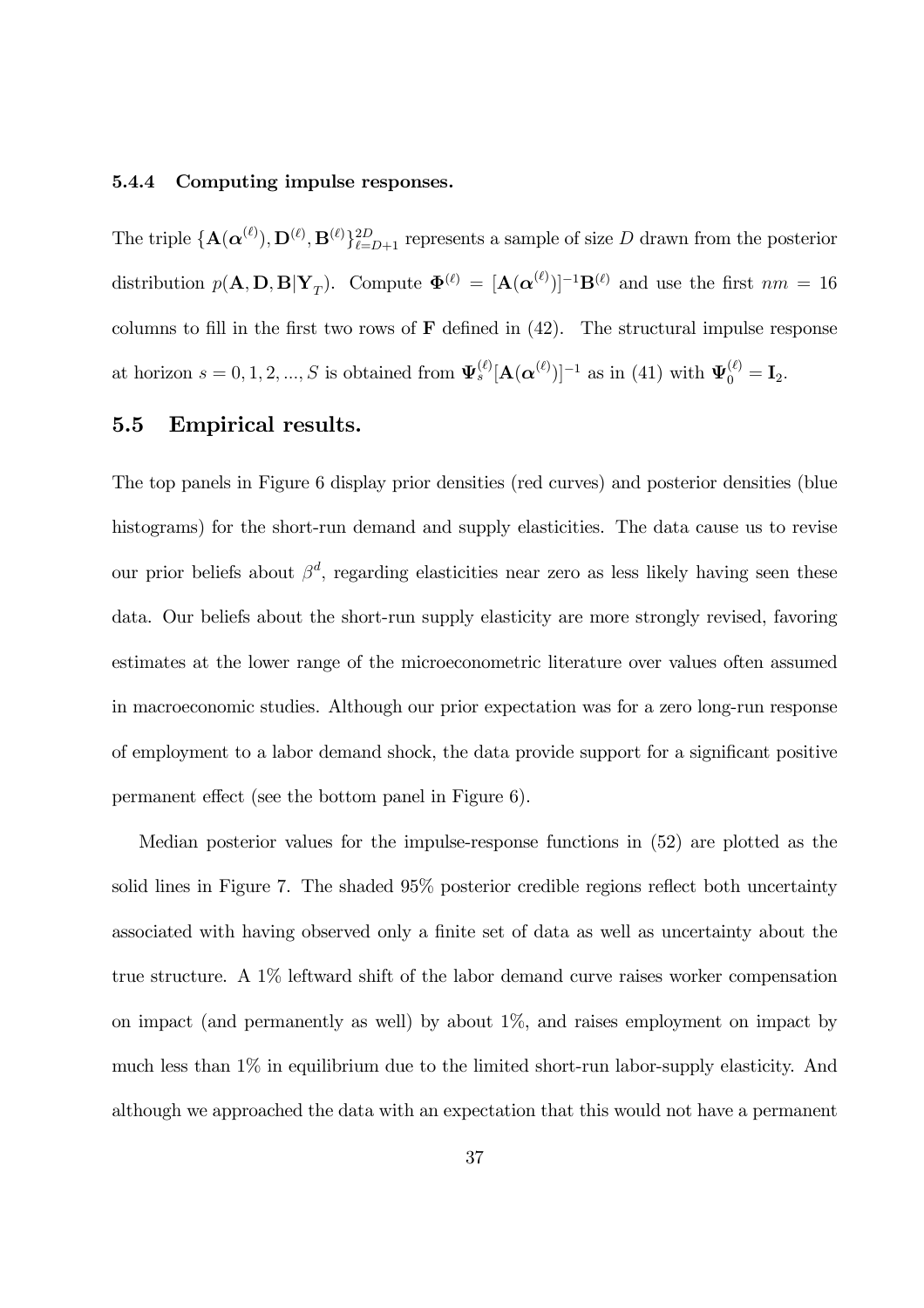effect on employment, after seeing the data we would be persuaded that it does. An increase in the number of people looking for work depresses labor compensation (upper right panel of Figure 7), and raises employment over time.

Figure 8 shows the consequences of putting different weights on the prior belief about the long-run labor-supply elasticity. The first panel in the second row reproduces the impulseresponse function from the lower-left panel of Figure 7, while the second panel in that row reproduces the prior and posterior distributions for the short-run labor supply elasticity (the upper-right panel of Figure 6, drawn here on a different scale for easier visual comparisons). The first row of Figure 8 shows the effects of a weaker weight on the long-run restrictions,  $V_2 = 1.0$ , weighting the long-run belief as equivalent to only one observation rather than 10. With weaker confidence about the long-run effect, we would not conclude that the short-run labor supply elasticity was so low or that the equilibrium effects of a labor demand shock on employment were as muted. The third and fourth rows show the effects of using more informative priors ( $V_2 = 0.01$  and  $V_2 = 0.001$ , respectively). Even when we have a fairly tight prior represented by  $V_2 = 0.01$ , the data still lead us away from believing that the long-run effect of a labor demand shock is literally zero, and to reach that conclusion we need to impute a very small value to the short-run labor supply elasticity as well. Only when we specify  $V_2 = 0.001$  is the long-run effect pushed all the way to zero.

This exercise demonstrates an important advantage of representing prior information in the form proposed in Section 2. In a typical frequentist approach, the restriction (54) is viewed as necessary to arrive at a just-identified model and is therefore regarded as inher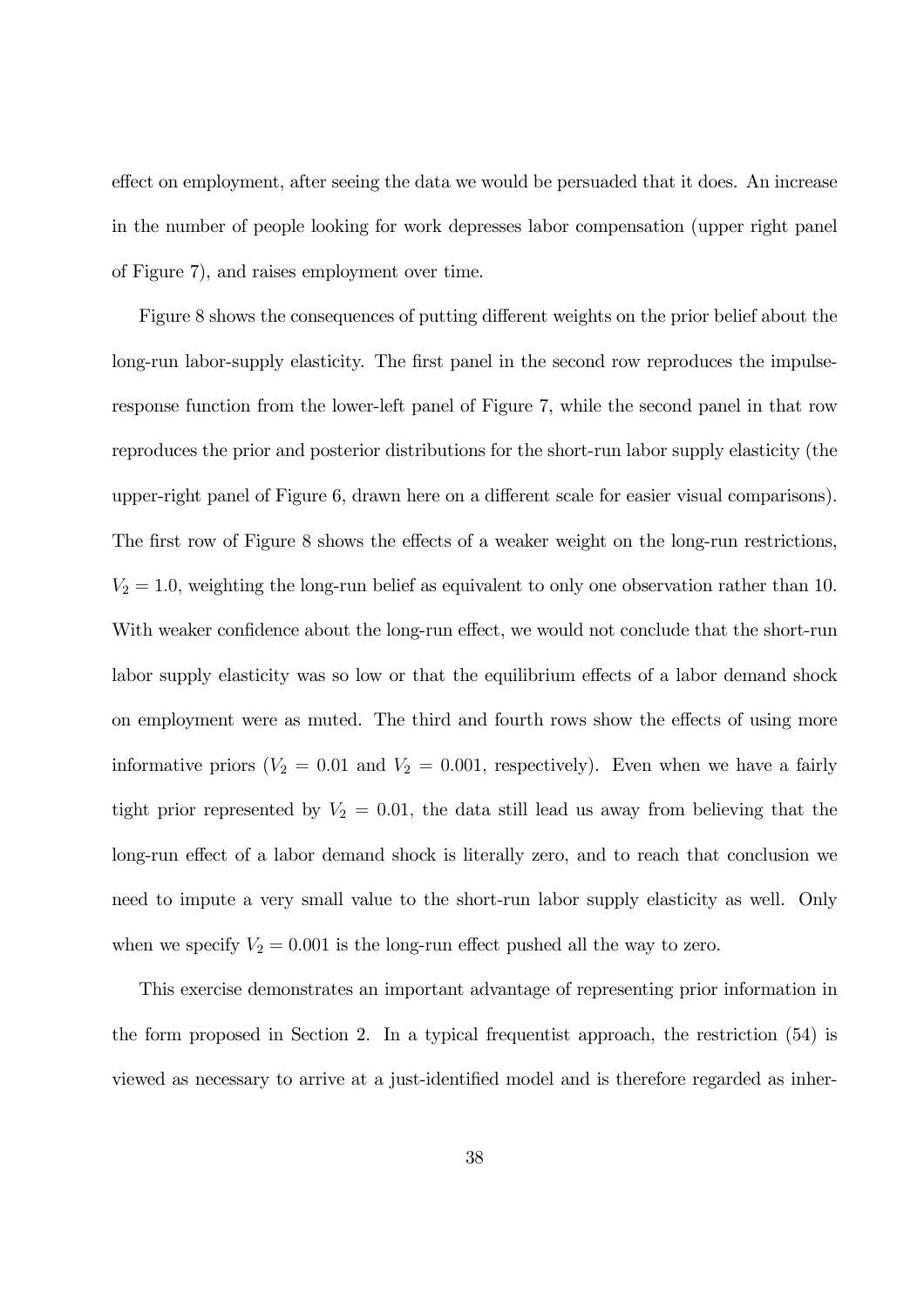ently untestable. By contrast, we have seen that if we instead regard it as one of a set of nondogmatic prior beliefs, it is possible to examine what role the assumption plays in determining the final results and to assess its plausibility. Our conclusion from this exercise is that it would not be a good idea to rely on exact satisfaction of (54) as the identifying assumption for structural analysis. A combination of a weaker belief in the long-run impact along with information from other sources about short-run impacts is a superior approach.

## 6 Conclusion.

Drawing structural inference from observed correlations requires making use of prior beliefs about economic structure. In just-identified models, researchers usually proceed as if these prior beliefs are known with certainty. In vector autoregressions that are only partially identified using sign restrictions, the way that implicit prior beliefs influence the reported results has not been recognized in the previous literature. In this paper we have explicated the prior beliefs that are implicit in sign-restricted VARs and proposed a general Bayesian framework that can be used to make optimal use of prior information and elucidate the consequences of prior beliefs in any vector autoregression. Our suggestion is that explicitly defending the prior information used in the analysis and reporting the way in which the observed data causes these prior beliefs to be revised is superior to pretending that prior information was not used and has no effect on the reported conclusions.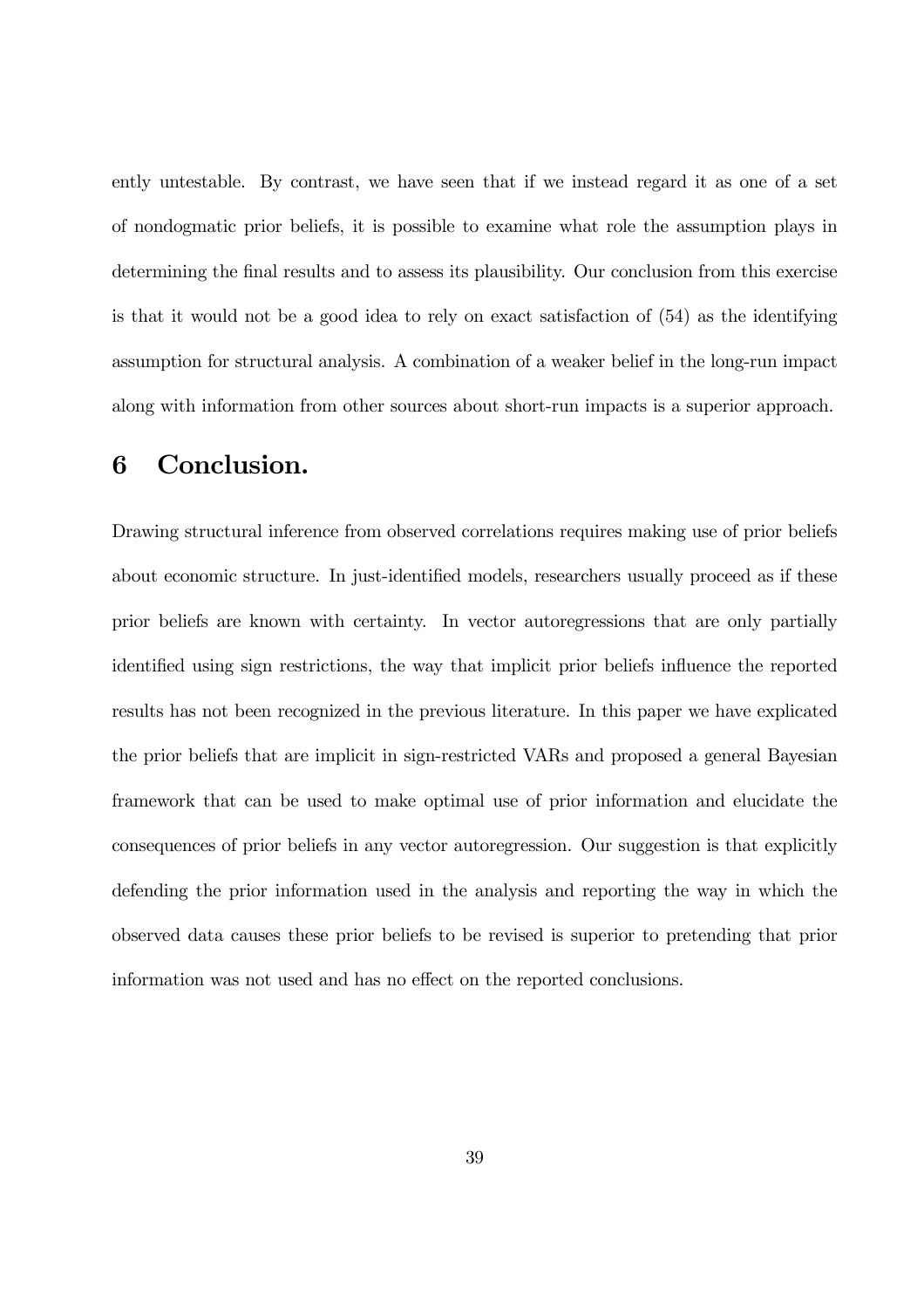## Appendix

#### A. Proof of Proposition 1.

It is not hard to show that the product of the likelihood  $(12)$  with the prior for  $\bf{B}$   $(9)$ can be written

$$
p(\mathbf{B}|\mathbf{A}, \mathbf{D})p(\mathbf{Y}_T|\mathbf{A}, \mathbf{D}, \mathbf{B}) = (2\pi)^{-Tn/2} |\det(\mathbf{A})|^T |\mathbf{D}|^{-T/2} \times
$$
\n
$$
\prod_{i=1}^n \frac{1}{(2\pi)^{k/2} |d_{ii}\mathbf{M}_i|^{1/2}} \exp\left[-\frac{\zeta_i^* + (\mathbf{b}_i - \mathbf{m}_i^*)' (\mathbf{M}_i^*)^{-1} (\mathbf{b}_i - \mathbf{m}_i^*)}{2d_{ii}}\right],
$$
\n(60)

see Baumeister and Hamilton (2014) for details. Multiplying (60) by the priors for A and D and rearranging gives

$$
p(\mathbf{Y}_{T}, \mathbf{A}, \mathbf{D}, \mathbf{B}) = p(\mathbf{A})p(\mathbf{D}|\mathbf{A})p(\mathbf{B}|\mathbf{A}, \mathbf{D})p(\mathbf{Y}_{T}|\mathbf{A}, \mathbf{D}, \mathbf{B})
$$
  
\n
$$
= p(\mathbf{A})(2\pi)^{-Tn/2} |\det(\mathbf{A})|^{T} \prod_{i=1}^{n} \left\{ d_{ii}^{-T/2} \frac{\tau_{i}^{\kappa_{i}}}{\Gamma(\kappa_{i})} \frac{\Gamma(\kappa_{i}^{*}) (\tau_{i}^{*})^{\kappa_{i}^{*}}}{(\tau_{i}^{*})^{\kappa_{i}^{*}} \Gamma(\kappa_{i}^{*})} (d_{ii}^{-1})^{\kappa_{i}-1} \exp(-\tau_{i}^{*} d_{ii}^{-1}) \times \frac{|\mathbf{M}_{i}^{*}|^{1/2}}{|\mathbf{M}_{i}|^{1/2}} \frac{1}{(2\pi)^{k/2} |d_{ii} \mathbf{M}_{i}^{*}|^{1/2}} \exp\left[-\frac{(\mathbf{b}_{i} - \mathbf{m}_{i}^{*})' (\mathbf{M}_{i}^{*})^{-1} (\mathbf{b}_{i} - \mathbf{m}_{i}^{*})}{2d_{ii}}\right]\right\}
$$
  
\n
$$
= p(\mathbf{A})(2\pi)^{-Tn/2} |\det(\mathbf{A})|^{T} \times \prod_{i=1}^{n} \left\{ \frac{|\mathbf{M}_{i}^{*}|^{1/2} \tau_{i}^{\kappa_{i}}}{|\mathbf{M}_{i}|^{1/2} \Gamma(\kappa_{i})} \frac{\Gamma(\kappa_{i}^{*})}{(\tau_{i}^{*})^{\kappa_{i}^{*}}}\right\} \gamma(d_{ii}^{-1}; \kappa_{i}^{*}, \tau_{i}^{*})\phi(\mathbf{b}_{i}; \mathbf{m}_{i}^{*}, d_{ii} \mathbf{M}_{i}^{*}). \tag{61}
$$

Note that the product in (61) can be interpreted as

$$
p(\mathbf{Y}_T, \mathbf{A}, \mathbf{D}, \mathbf{B}) = p(\mathbf{Y}_T) p(\mathbf{A} | \mathbf{Y}_T) p(\mathbf{D} | \mathbf{A}, \mathbf{Y}_T) p(\mathbf{B} | \mathbf{A}, \mathbf{D}, \mathbf{Y}_T).
$$

Thus the posterior  $p(\mathbf{B}|\mathbf{A}, \mathbf{D}, \mathbf{Y}_T)$  is the product of  $N(\mathbf{m}_i^*, d_{ii}\mathbf{M}_i^*)$  densities, the posterior  $p(\mathbf{D}|\mathbf{A}, \mathbf{Y}_T)$  the product of  $\Gamma(\kappa_i^*, \tau_i^*)$  densities, and

$$
p(\mathbf{Y}_T)p(\mathbf{A}|\mathbf{Y}_T) = p(\mathbf{A})(2\pi)^{-Tn/2} |\det(\mathbf{A})|^T \prod_{i=1}^n \left\{ \frac{|\mathbf{M}_i^*|^{1/2}}{|\mathbf{M}_i|^{1/2}} \frac{\tau_i^{\kappa_i}}{\Gamma(\kappa_i)} \frac{\Gamma(\kappa_i^*)}{(\tau_i^*)^{\kappa_i^*}} \right\}.
$$
 (62)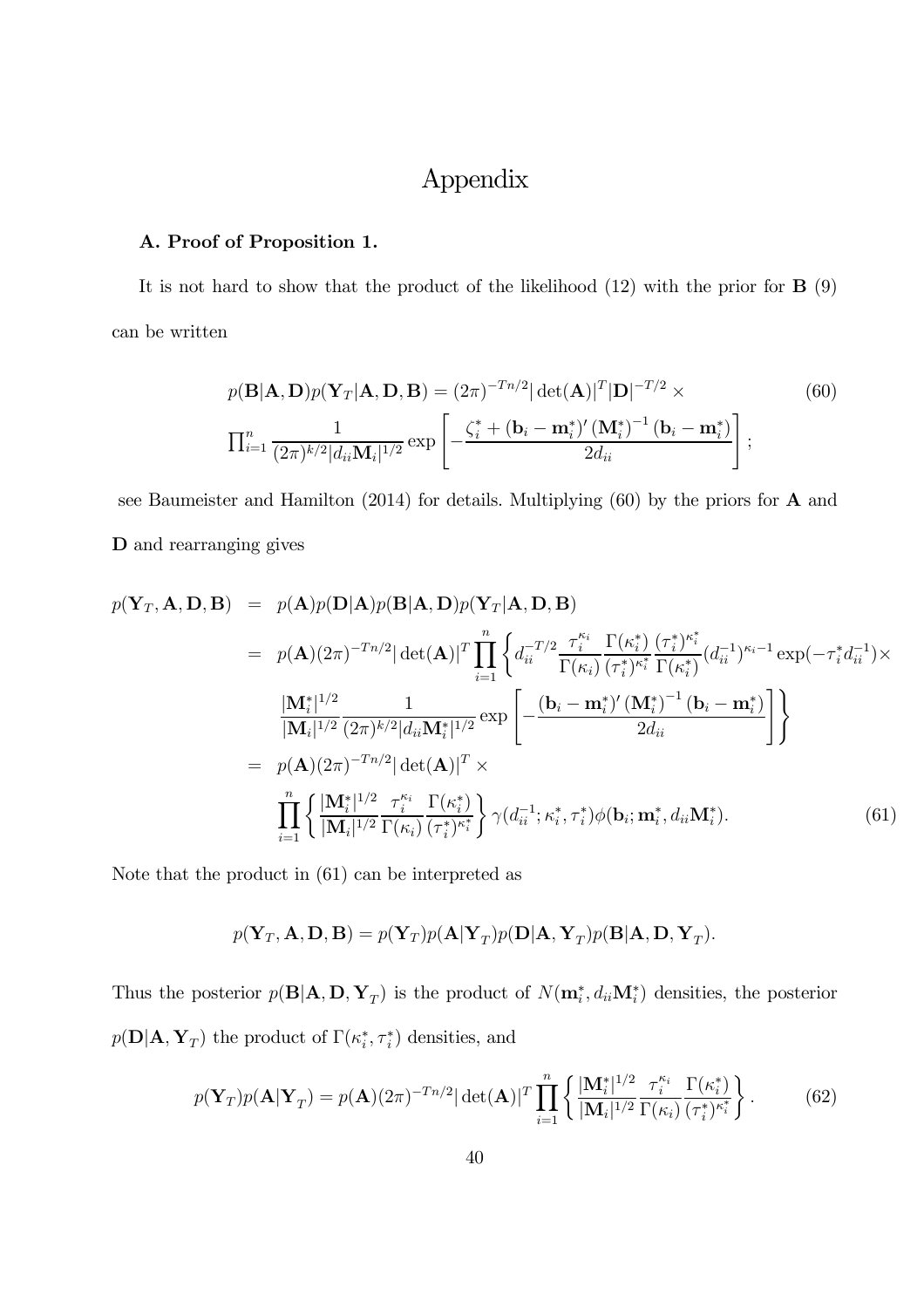The posterior  $p(\mathbf{A}|\mathbf{Y}_T)$  is thus proportional to (62). Since  $\hat{\mathbf{\Omega}}_T$  is not a function of  $\mathbf{A}$ , we can write multiply (62) by  $|\hat{\Omega}_T|^{T/2}$  to write the result in an equivalent form that facilitates numerical calculation and interpretation:

$$
p(\mathbf{A}|\mathbf{Y}_T) \propto \frac{p(\mathbf{A})[\det(\mathbf{A}\hat{\mathbf{\Omega}}_T\mathbf{A}')]^{T/2}}{\prod_{i=1}^n [(2\tau_i^*/T)]^{\kappa_i^*}} \prod_{i=1}^n \left\{ \frac{|\mathbf{M}_i^*|^{1/2}}{|\mathbf{M}_i|^{1/2}} \frac{\tau_i^{\kappa_i}}{\Gamma(\kappa_i)} \Gamma(\kappa_i^*) \right\}
$$

as claimed in equation (20). Note that we could replace  $\hat{\Omega}_T$  in the numerator with any matrix not depending on unknown parameters, with any such replacement simply changing the definition of  $k_T$  in (20). Our use of  $\hat{\Omega}_T$  in the numerator helps the target density (which omits  $k_T$ ) behave better numerically for large T, as will be seen in the asymptotic analysis below.

#### B. Proof of Proposition 2.

Results (*i*)-(*iii*) are relatively straightforward; proofs can be found in Baumeister and Hamilton (2014).

(iv) We first demonstrate that

$$
Prob\{[\mathbf{A} \notin \mathbf{H}_{\delta}(\hat{\mathbf{\Omega}}_T)] | \mathbf{Y}_T\} \to 0 \quad \forall \delta > 0.
$$
\n(63)

To see this, let  $p_{ij}(\mathbf{A}, \mathbf{\Omega})$  denote the row i, column j element of  $\mathbf{P}(\mathbf{A}, \mathbf{\Omega})$  for  $\mathbf{P}(\mathbf{A}, \mathbf{\Omega})$  the lower-triangular Cholesky factor  $P(A, \Omega)[P(A, \Omega)]' = A\Omega A'$ . Note that

$$
|\mathbf{A}\Omega\mathbf{A}'| = p_{11}^2(\mathbf{A}, \Omega)p_{22}^2(\mathbf{A}, \Omega) \cdots p_{nn}^2(\mathbf{A}, \Omega)
$$
  

$$
\mathbf{a}'_i\Omega\mathbf{a}_i = p_{i1}^2(\mathbf{A}, \Omega) + p_{i2}^2(\mathbf{A}, \Omega) + \cdots + p_{ii}^2(\mathbf{A}, \Omega).
$$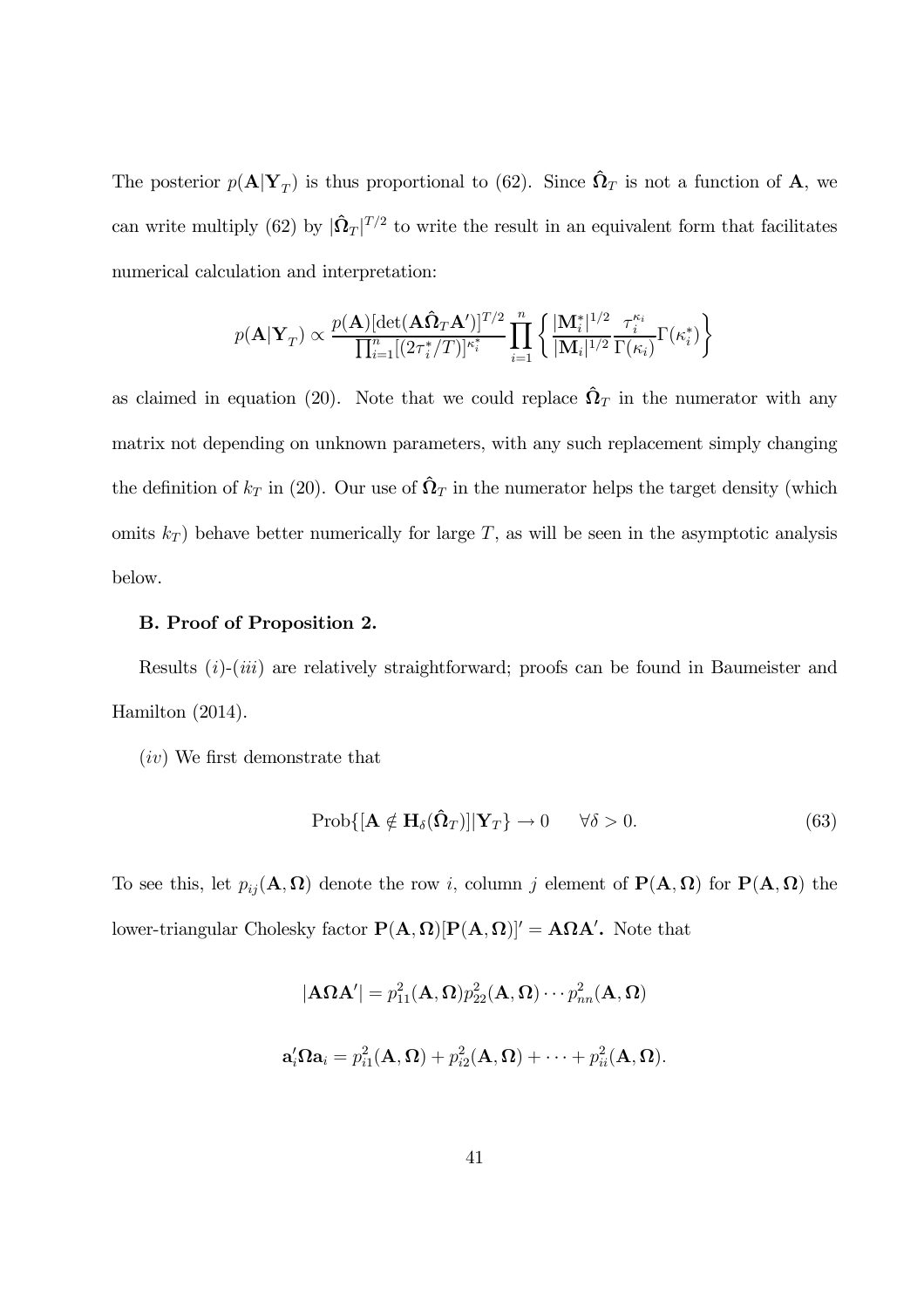Furthermore,  $\zeta_i^*$ , the sum of squared residuals from a regression of  $\tilde{\mathbf{Y}}_i$  on  $\tilde{\mathbf{X}}_i$ , by construction is larger than  $T\mathbf{a}'_i\hat{\mathbf{\Omega}}_T\mathbf{a}_i$ , the SSR from a regression of  $\mathbf{a}'_i\mathbf{y}_t$  on  $\mathbf{x}_{t-1}$ . Thus

$$
(2\tau_i^*/T) = (2\tau_i/T) + \zeta_i^*/T
$$
  
\n
$$
\geq \mathbf{a}_i^{\prime} \hat{\mathbf{\Omega}}_T \mathbf{a}_i
$$
  
\n
$$
= \sum_{j=1}^i [p_{ij}^2(\mathbf{A}, \hat{\mathbf{\Omega}}_T)]^2.
$$

But for all  $\mathbf{A} \notin H_{\delta}(\hat{\Omega}_T)$ ,  $\exists j^* < i^*$  such that  $\left[p_{i^*j^*}(\mathbf{A}, \hat{\Omega}_T)\right]^2 > \delta^*$  for  $\delta^* = 2\delta/[n(n-1)]$  $\text{meaning } \mathbf{a}'_{i^*} \mathbf{\hat{\Omega}}_T \mathbf{a}_{i^*} > [\delta^* + p_{i^*i^*}(\mathbf{A}, \mathbf{\hat{\Omega}}_T)]^2 \text{ for some } i^* \text{ and } \prod_{i=1}^n (2\tau_i^*/T) > [p_{11}(\mathbf{A}, \mathbf{\hat{\Omega}}_T]^2 \cdots [\delta^* + p_{n-1}(\mathbf{A}, \mathbf{\hat{\Omega}}_T)]^2]$  $p_{i^{*}i^{*}}(\mathbf{A}, \hat{\mathbf{\Omega}}_{T})$ <sup>2</sup> · · · [ $p_{nn}(\mathbf{A}, \hat{\mathbf{\Omega}}_{T})$ <sup>2</sup>. Thus

$$
\text{Prob}[\mathbf{A} \notin H_{\delta}(\hat{\mathbf{\Omega}}_{T})|\mathbf{Y}_{T}] = \int_{\mathbf{A} \notin H_{\delta}(\hat{\mathbf{\Omega}}_{T})} \frac{k_{T}p(\mathbf{A})[p_{11}^{2}(\mathbf{A}, \hat{\mathbf{\Omega}}_{T})p_{22}^{2}(\mathbf{A}, \hat{\mathbf{\Omega}}_{T}) \cdots p_{nn}^{2}(\mathbf{A}, \hat{\mathbf{\Omega}}_{T})]^{T/2}}{\prod_{i=1}^{n}[(2\tau_{i}/T) + \zeta_{i}^{*}/T]^{\kappa_{i}}[(2\tau_{i}/T) + \zeta_{i}^{*}/T]^{T/2}} d\mathbf{A}
$$
\n
$$
< \int_{\mathbf{A} \notin H_{\delta}(\hat{\mathbf{\Omega}}_{T})} \left[ \frac{k_{T}p(\mathbf{A})}{\prod_{i=1}^{n}[(2\tau_{i}/T) + (\zeta_{i}^{*}/T)]^{\kappa_{i}} \times} \frac{[p_{11}^{2}(\mathbf{A}, \hat{\mathbf{\Omega}}_{T})p_{22}^{2}(\mathbf{A}, \hat{\mathbf{\Omega}}_{T}) \cdots p_{nn}^{2}(\mathbf{A}, \hat{\mathbf{\Omega}}_{T})]^{T/2}}{\{[p_{11}^{2}(\mathbf{A}, \hat{\mathbf{\Omega}}_{T})] \cdots [\delta^{*} + p_{i^{*}i^{*}}^{2}(\mathbf{A}, \hat{\mathbf{\Omega}}_{T})] \cdots [p_{nn}^{2}(\mathbf{A}, \hat{\mathbf{\Omega}}_{T})]^{T/2}} \right] d\mathbf{A}
$$
\n
$$
= \int_{\mathbf{A} \notin H_{\delta}(\hat{\mathbf{\Omega}}_{T})} \frac{k_{T}p(\mathbf{A})}{\prod_{i=1}^{n}[(2\tau_{i}/T) + \zeta_{i}^{*}/T]^{\kappa_{i}}} \left[ \frac{p_{i^{*}i^{*}}^{2}(\mathbf{A}, \hat{\mathbf{\Omega}}_{T})}{\delta^{*} + p_{i^{*}i^{*}}^{2}(\mathbf{A}, \hat{\mathbf{\Omega}}_{T})} \right]^{T/2} d\mathbf{A}
$$

which goes to 0 as  $T \to \infty$ .

Note next that

$$
\mathrm{Prob}\{[\mathbf{A} \notin H_{\delta}(\Omega_0)]|\mathbf{Y}_T\} = \mathrm{Prob}\left[\sum_{i=2}^n \sum_{j=1}^{i-1} [p_{ij}(\mathbf{A}, \Omega_0)]^2 > \delta\right].
$$

But

$$
[p_{ij}(\mathbf{A}, \mathbf{\Omega}_0)]^2 = \left\{ p_{ij}(\mathbf{A}, \hat{\mathbf{\Omega}}_T) + \left[ p_{ij}(\mathbf{A}, \mathbf{\Omega}_0) - p_{ij}(\mathbf{A}, \hat{\mathbf{\Omega}}_T) \right] \right\}^2
$$
  
 
$$
\leq 2 \left[ p_{ij}(\mathbf{A}, \hat{\mathbf{\Omega}}_T) \right]^2 + 2 \left[ p_{ij}(\mathbf{A}, \mathbf{\Omega}_0) - p_{ij}(\mathbf{A}, \hat{\mathbf{\Omega}}_T) \right]^2.
$$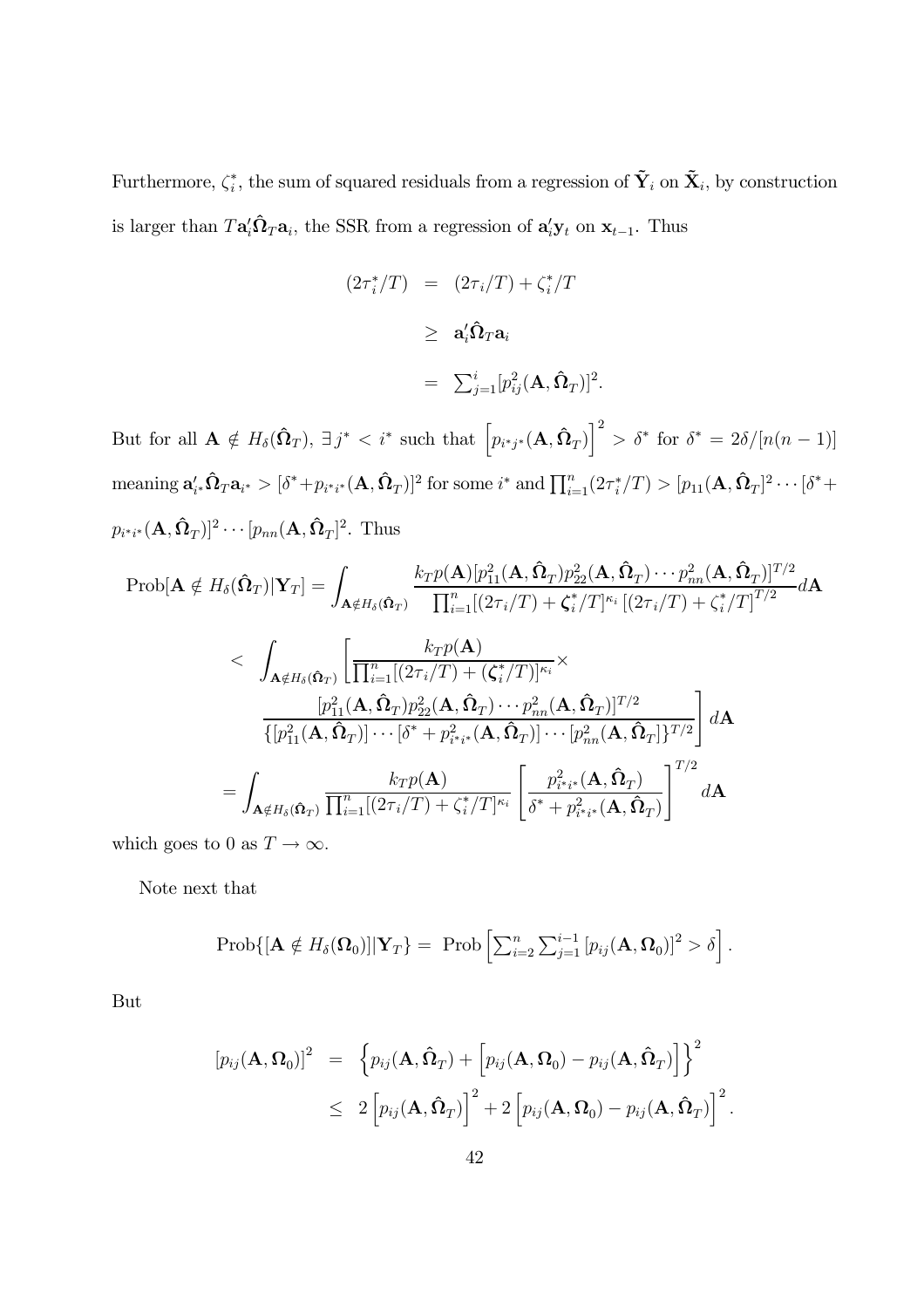Hence

$$
\text{Prob}\{[\mathbf{A} \notin H_{\delta}(\Omega_0)] | \mathbf{Y}_T\} \leq \text{Prob}\{[(A_{1T} + A_{2T}) > \delta] | \mathbf{Y}_T\}
$$
\n
$$
A_{1T} = 2 \sum_{i=2}^n \sum_{j=1}^{i-1} \left[ p_{ij}(\mathbf{A}, \hat{\mathbf{\Omega}}_T) \right]^2
$$
\n
$$
A_{2T} = 2 \sum_{i=2}^n \sum_{j=1}^{i-1} \left[ p_{ij}(\mathbf{A}, \Omega_0) - p_{ij}(\mathbf{A}, \hat{\mathbf{\Omega}}_T) \right]^2.
$$

Given any  $\varepsilon > 0$  and  $\delta > 0$ , by virtue of (63) and result (*ii*) of Proposition 2, there exists a  $T_0$  such that  $\text{Prob}\{[A_{1T} > \delta/2] | \mathbf{Y}_T\} < \varepsilon/2$  and  $\text{Prob}\{[A_{2T} > \delta/2] | \mathbf{Y}_T\} < \varepsilon/2$  for all  $T \ge T_0$ , establishing that  $\text{Prob}\{[(A_{1T}+A_{2T})>\delta]|\mathbf{Y}_T\}<\varepsilon$  as claimed.

(*v*) When  $\kappa_i = \tau_i = 0$  and  $\mathbf{M}_i = \mathbf{0}$ , we have  $\zeta_i^* = T \mathbf{a}_i' \hat{\mathbf{\Omega}}_T \mathbf{a}_i$  and i

$$
p(\mathbf{A}|\mathbf{Y}_T) = \frac{k_T p(\mathbf{A}) [\text{det}(\mathbf{A}\boldsymbol{\hat{\Omega}}_T\mathbf{A}')]^{T/2}}{\prod_{i=1}^n[\mathbf{a}_i'\boldsymbol{\hat{\Omega}}_T\mathbf{a}_i]^{T/2}}
$$

which equals  $k_T p(\mathbf{A})$  when evaluated at any **A** for which  $\mathbf{A}\hat{\Omega}_T \mathbf{A}'$  is diagonal.

#### C. Invariance of the Rubio-Ramírez et al. algorithm.

To verify the invariance of the priors for impulse-response coefficients that are implicit in this algorithm in the absence of sign restrictions or other identifying assumptions, note from (28) that

$$
h_{i1} = p_{i1}q_{11} + p_{i2}q_{21} + \dots + p_{ii}q_{i1} = \frac{p_{i1}x_{11} + p_{i2}x_{21} + \dots + p_{ii}x_{i1}}{\sqrt{x_{11}^2 + x_{21}^2 + \dots + x_{n1}^2}}
$$

.

The numerator of  $h_{i1}$  is a zero-mean Normal variable with variance  $p_{i1}^2 + p_{i2}^2 + \cdots + p_{ii}^2 = \omega_{ii}$ and therefore the numerator can be written as  $\sqrt{\omega_{ii}}v_{i1}$  where  $v_{i1} \sim N(0, 1)$  for

$$
v_{i1}=\frac{p_{i1}x_{11}+p_{i2}x_{21}+\cdots+p_{ii}x_{i1}}{\sqrt{\omega_{ii}}}=\boldsymbol{\alpha}_{i}'\mathbf{x}_{1}
$$

for  $\mathbf{x}_1$  the first column of **X** and  $\alpha'_i$  a vector with the property that  $\alpha'_i \alpha_i = 1$ .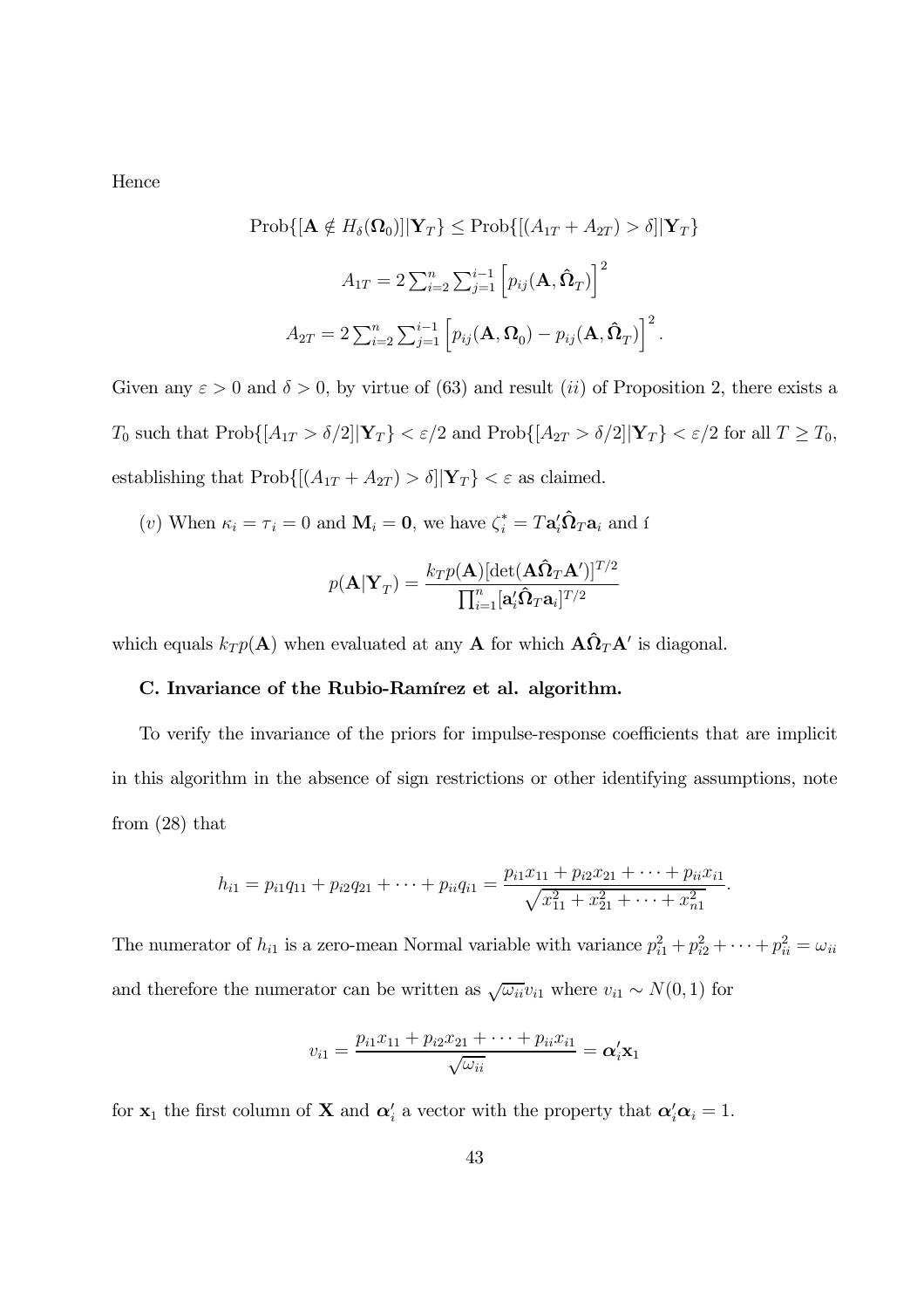If we then consider the square of the impact,  $h_{i1}^2 = \omega_{ii} v_{i1}^2 / (x_{11}^2 + x_{21}^2 + \cdots + x_{n1}^2)$ , the claim is that this is  $\omega_{ii}$  times a Beta $(1/2,(n-1)/2)$  random variable. This would be the case provided that we can write the denominator as

$$
x_{11}^2 + x_{21}^2 + \dots + x_{n1}^2 = v_{11}^2 + v_{21}^2 + \dots + v_{n1}^2
$$

where  $(v_{11},...,v_{n1})$  are independent  $N(0, 1)$  and the  $i^{th}$  term  $v_{i1}$  is the same term as appears in the numerator. That this is indeed the case can be verified by noting that since  $\mathbf{x}_1 \sim N(\mathbf{0}, \mathbf{I}_n)$ , it is also the case that  $\mathbf{v}_1 \sim N(\mathbf{0}, \mathbf{I}_n)$  when  $\mathbf{v}_1 = \boldsymbol{\alpha} \mathbf{x}_1$  and  $\boldsymbol{\alpha}$  is any orthogonal  $(n \times n)$  matrix. We can start with any arbitrary unit-length vector  $\alpha'_{i}$  for the *i*th row of  $\alpha$  and always fill in the other rows  $\{\alpha'_1, \alpha'_2, ..., \alpha'_{i-1}, \alpha'_{i+1}, ..., \alpha'_n\}$  so as to find such an orthogonal matrix  $\alpha$ . Then  $\mathbf{v}_1' \mathbf{v}_1 = \mathbf{x}_1' \alpha' \alpha \mathbf{x}_1 = \mathbf{x}_1' \mathbf{x}_1$  as claimed.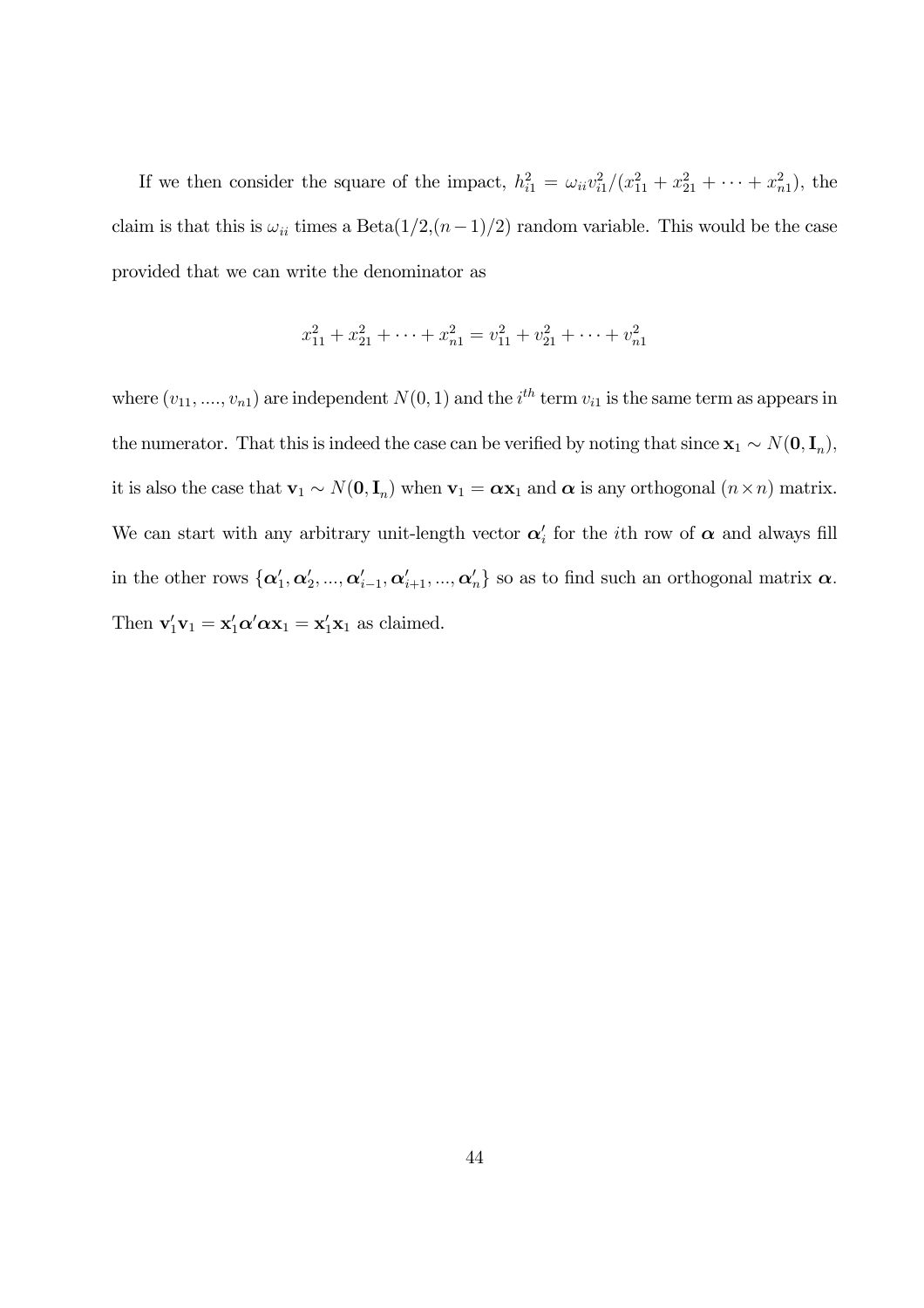### References

Akerlof, George A., and William T. Dickens (2007). "Unfinished Business in the Macroeconomics of Low Inflation: A Tribute to George and Bill by Bill and George," *Brookings Papers on Economic Activity* 2: 31-47.

Baumeister, Christiane, and James D. Hamilton (2014). "Sign Restrictions, Structural Vector Autoregressions, and Useful Prior Information," NBER Working Paper No. 20741.

Blanchard, Olivier J. and Peter Diamond (1990). "The Cyclical Behavior of Gross Flows

of Workers in the United States," *Brookings Papers on Economic Activity* 1990(2): 85-155. Blanchard, Olivier J., and Danny Quah (1989). "The Dynamic Effects of Aggregate

Demand and Supply Disturbances," *American Economic Review* 79: 655-673.

Caldara, Dario and Christophe Kamps (2012). "The Analytics of SVARs: A Unified Framework to Measure Fiscal Multipliers," working paper, Federal Reserve Board.

Canova, Fabio, and Gianni De Nicoló (2002). "Monetary Disturbances Matter for Business Fluctuations in the G-7," *Journal of Monetary Economics* 49: 1131-1159.

Canova, Fabio, and Matthias Paustian (2011). "Business Cycle Measurement with Some Theory," *Journal of Monetary Economics* 58: 345-361.

Chetty, Raj, Adam Guren, Day Manoli, and Andrea Weber (2013). "Does Indivisible Labor Explain the Difference between Micro and Macro Elasticities? A Meta-Analysis of Extensive Margin Elasticities," *NBER Macroeconomics Annual*, Volume 27, pp. 1-55, edited by Daron Acemoglu, Jonathan Parker, and Michael Woodford. Chicago, IL: University of Chicago Press.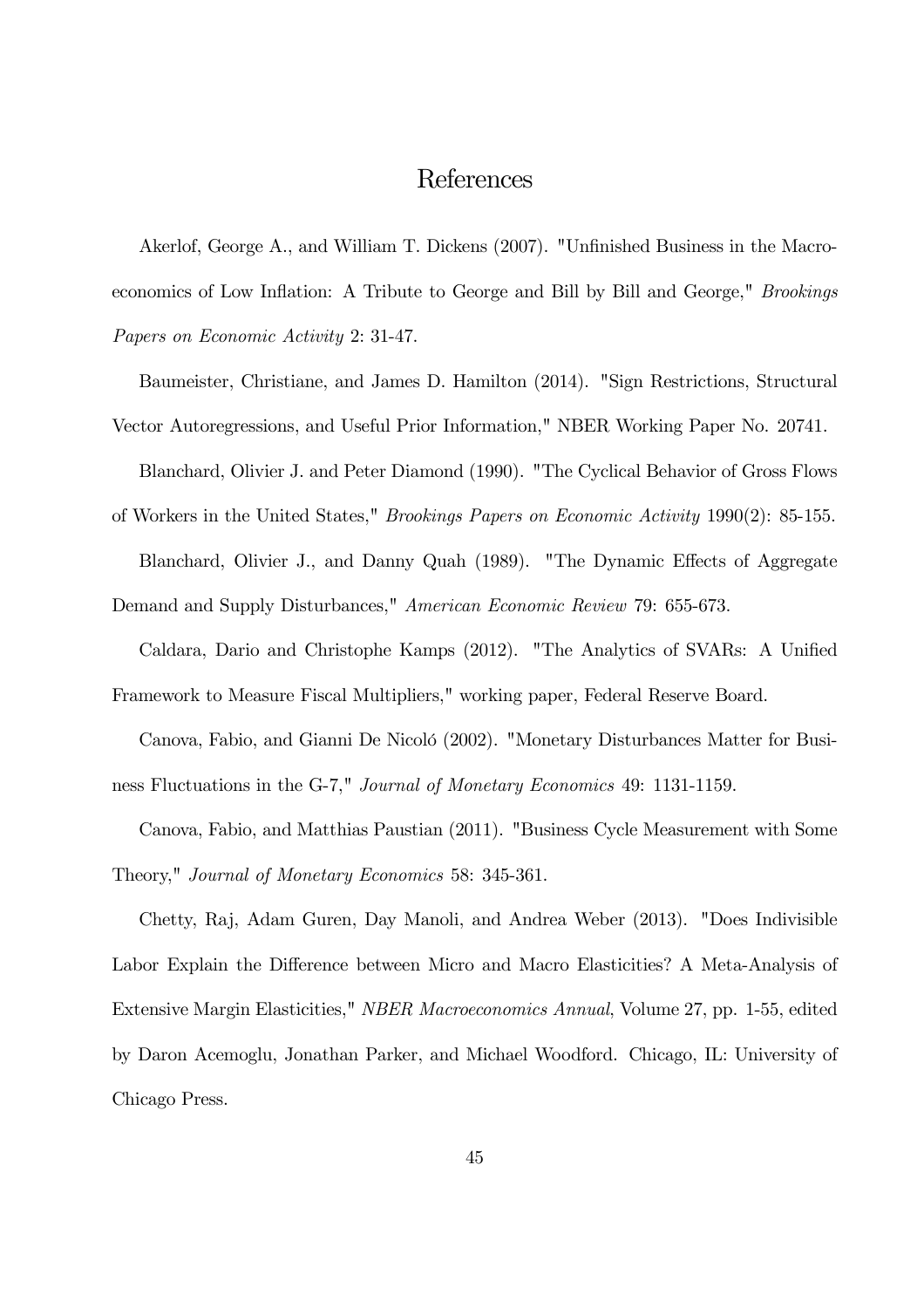Cho, Jang-Ok, and Thomas F. Cooley (1994). "Employment and Hours over the Business Cycle," *Journal of Economic Dynamics and Control* 18(2): 411-432.

Datta, Gauri Sankar and Malay Ghosh (1996). "On the Invariance of Noninformative Priors," *Annals of Statistics* 24(1): 141-159.

Davis, Steven J. and John Haltiwanger (1999). "On the Driving Forces Behind Cyclical Movements in Employment and Job Reallocation," *American Economic Review* 89: 1234- 1258.

Doan, Thomas, Robert B. Litterman, and Christopher A. Sims (1984). "Forecasting and Conditional Projection Using Realistic Prior Distributions," *Econometric Reviews* 3: 1-100.

Doan, Thomas (2013). *RATS User's Guide, Version 8.2,* www.estima.com.

Devroye, Luc (1986). *Non-Uniform Random Variate Generation*. Springer-Verlag.

Faust, Jon (1998). "The Robustness of Identified VAR Conclusions about Money,"

*Carnegie-Rochester Series on Public Policy* 49: 207-244.

Faust, Jon and Eric M. Leeper (1997). "When Do Long-Run Identifying Restrictions Give Reliable Results?," *Journal of Business & Economic Statistics* 15: 345-353.

Fry, Renée, and Adrian Pagan (2011). "Sign Restrictions in Structural Vector Autoregressions: A Critical Review," *Journal of Economic Literature* 49(4): 938-960.

Galí, Jordi (1999). "Technology, Employment, and the Business Cycle: Do Technology Shocks Explain Aggregate Fluctuations?", *American Economic Review* 89: 249-271.

Galí, Jordi, Frank Smets, and Rafael Wouters (2012). "Unemployment in an Estimated New Keynesian Model," *NBER Macroeconomics Annual*, Volume 26, pp. 329-360, edited by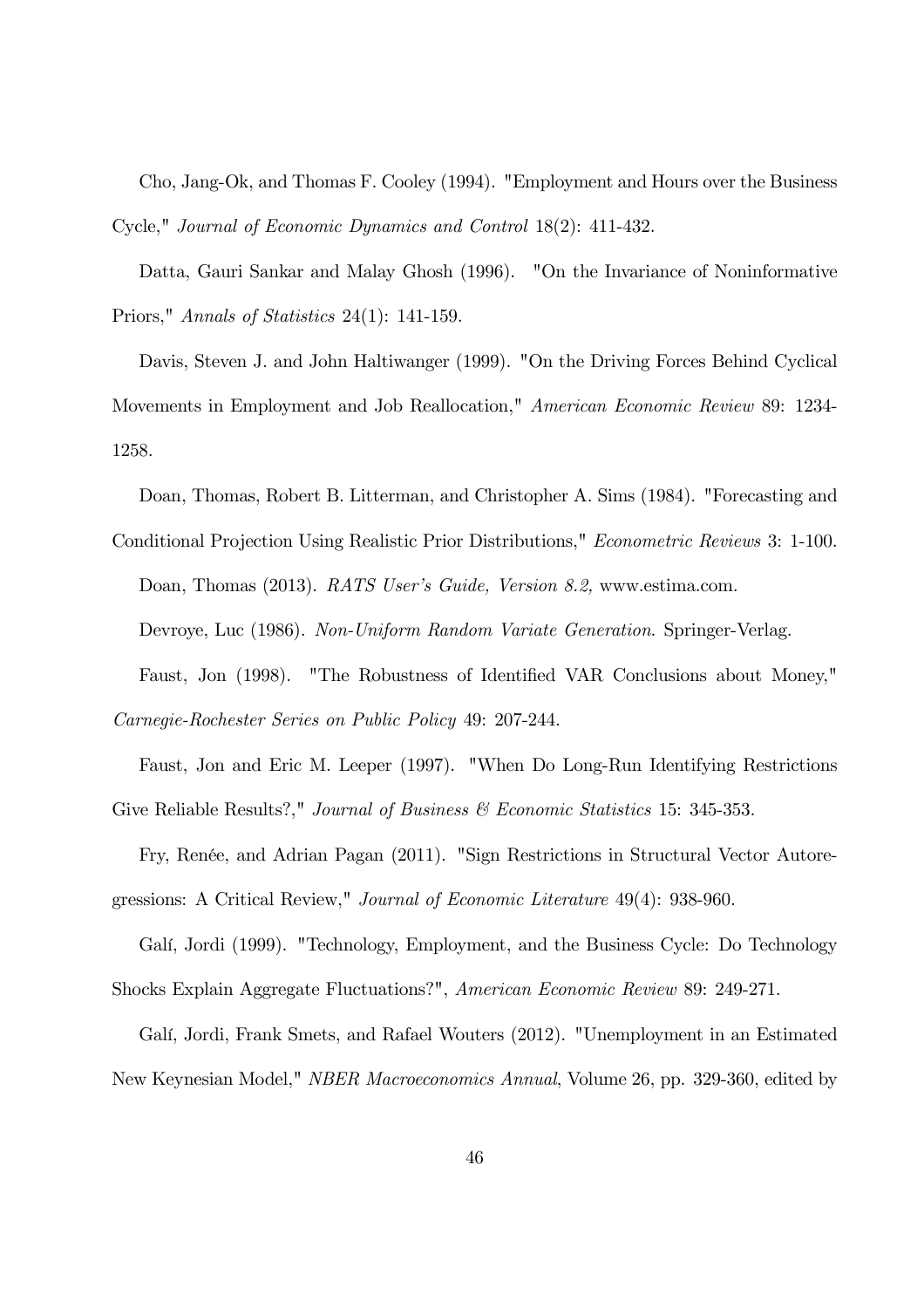Daron Acemoglu, and Michael Woodford. Chicago, IL: University of Chicago Press.

Giacomini, Raffaella, and Toru Kitagawa (2014). "Inference about Non-Identified SVARs," working paper, University College London.

Gubner, John A. (2006). *Probability and Random Processes for Electrical and Computer Engineers.* Cambridge: Cambridge University Press.

Gustafson, Paul (2009). "What Are the Limits of Posterior Distributions Arising From Nonidentified Models, and Why Should We Care?", *Journal of the American Statistical Asociation* 104: 1682-1695.

Haar, Alfred (1933). "Der Massbegriff in der Theorie der kontinuierlichen Gruppen", *Annals of Mathematics* second series 34(1): 147—169.

Hamermesh, Daniel S. (1996). *Labor Demand*. Princeton: Princeton University Press.

Hamilton, James D. (1994). *Time Series Analysis.* Princeton: Princeton University Press.

Kilian, Lutz, and Daniel P. Murphy (2012). "Why Agnostic Sign Restrictions Are Not Enough: Understanding the Dynamics of Oil Market VAR Models," *Journal of the European Economic Association* 10(5): 1166-1188.

Kydland, Finn E., and Edward C. Prescott (1982). "Time to Build and Aggregate Fluctuations," *Econometrica* 50(6): 1345-1370.

Leamer, Edward E. (1978). *Specification Searches: Ad Hoc Inference with Nonexperimental Data.* New York: John Wiley & Sons, Inc.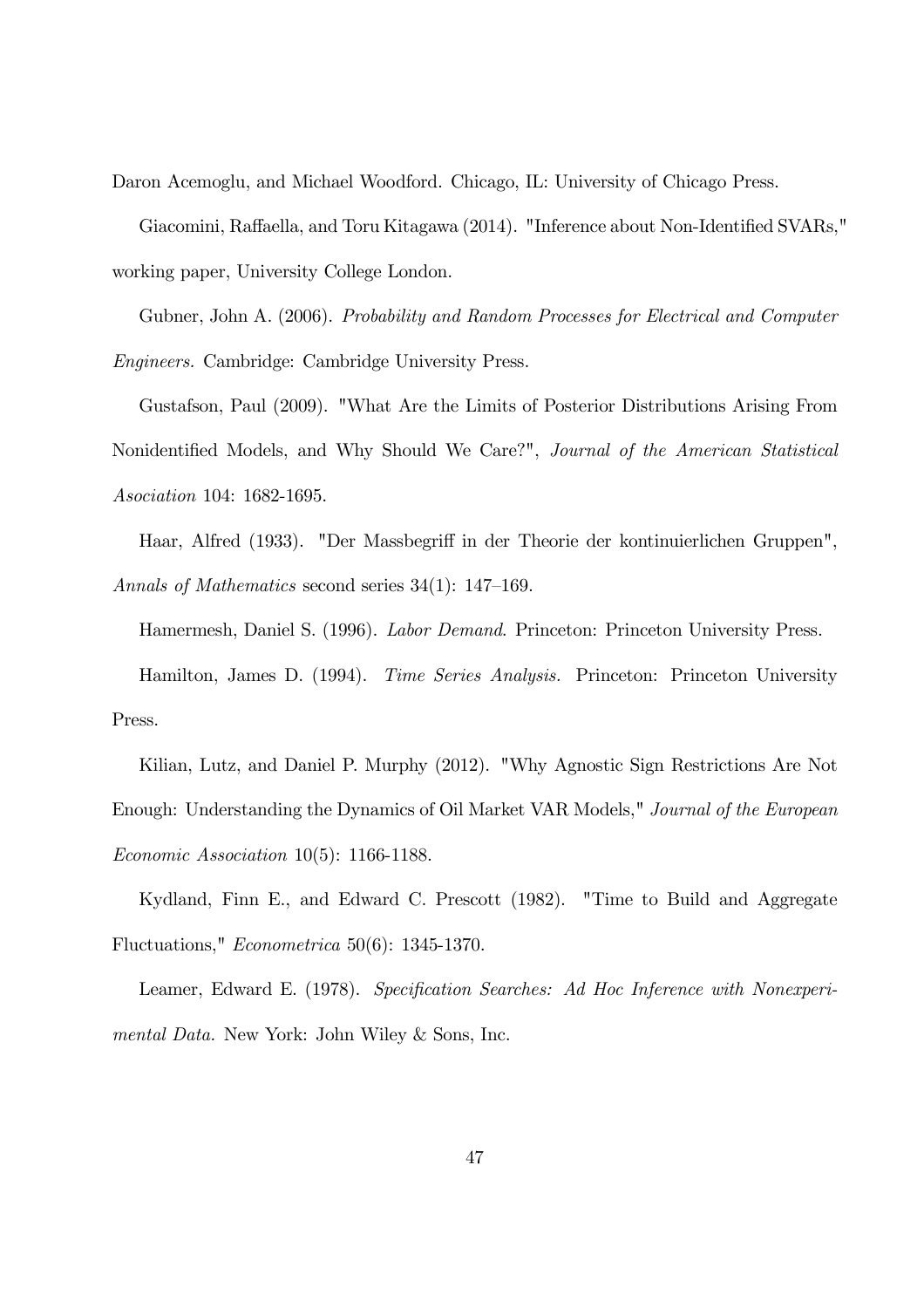Leamer, Edward E. (1981). "Is it a Demand Curve, Or Is It A Supply Curve? Partial Identification through Inequality Constraints," *Review of Economics and Statistics* 63: 319- 327.

Lichter, Andreas, Andreas Peichl, and Sebastian Siegloch (2014). "The Own-Wage Elasticity of Labor Demand: A Meta-Regression Analysis," working paper, Institute for the Study of Labor.

Litterman, Robert B. (1986). "Forecasting With Bayesian Vector Autoregressions— Five Years of Experience," *Journal of Business & Economic Statistics* 4:25-38.

Manski, Charles F. (2003). *Partial Identification of Probability Distributions*, New York: Springer.

Moon, Hyungsik Roger, and Frank Schorfheide (2012). "Bayesian and Frequentist Inference in Partially Identified Models," *Econometrica* 80: 755-782.

Moon, Hyungsik Roger, Frank Schorfheide, and Eleonora Granziera (2013). "Inference for VARs Identified with Sign Restrictions", working paper, University of Pennsylvania.

Poirier, Dale J. (1998). "Revising Beliefs in Nonidentified Models," *Econometric Theory*, 14: 483-509.

Reichling, Felix, and Charles Whalen (2012). "Review of Estimates of the Frisch Elasticity of Labor Supply," working paper, Congressional Budget Office.

Rubio-Ramírez, Juan, Daniel F. Waggoner, and Tao Zha (2010). "Structural Vector Autoregressions: Theory of Identification and Algorithms for Inference", *Review of Economic Studies*, 77(2): 665-696.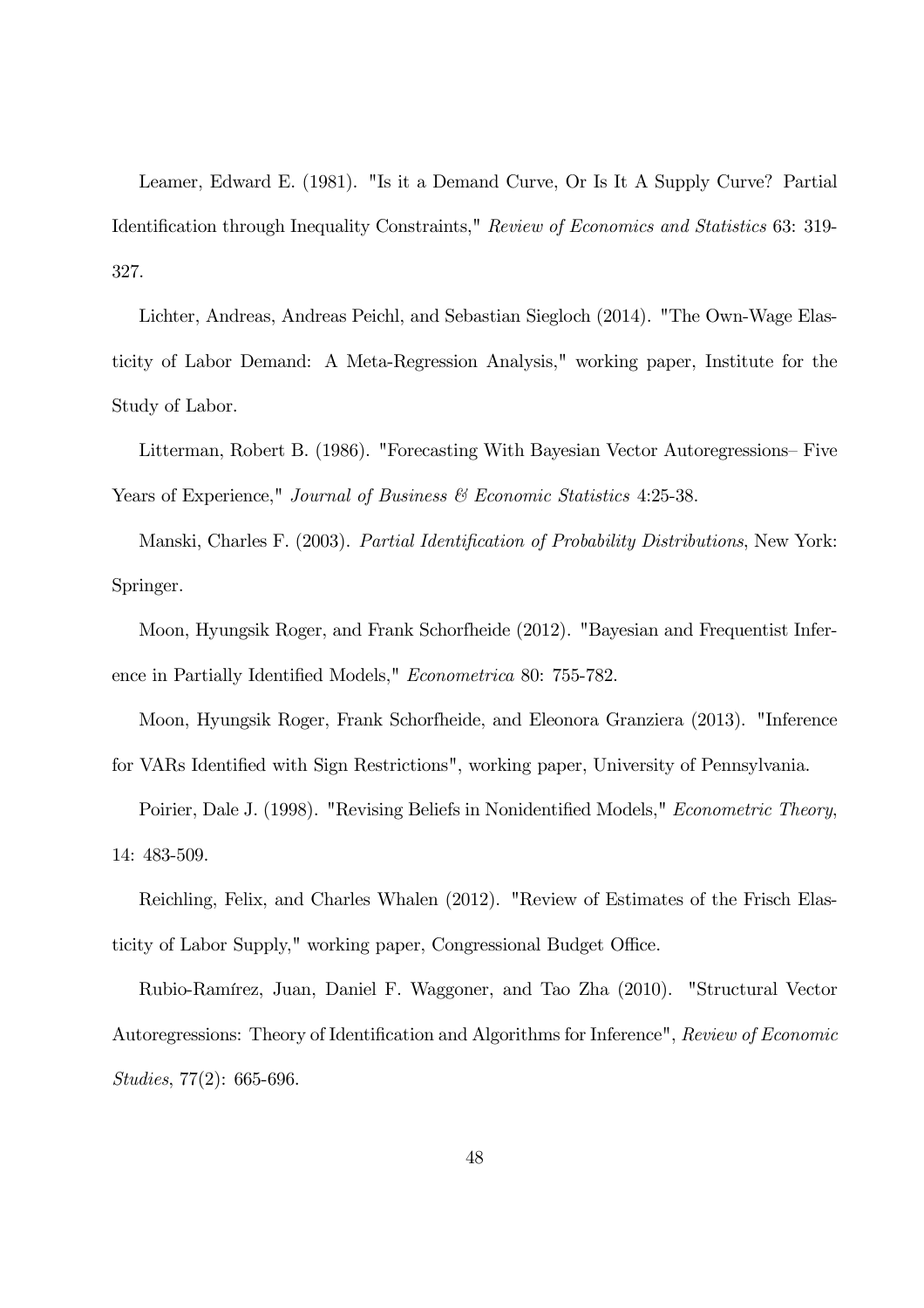Shapiro, Matthew D., and Mark W. Watson (1988). "Sources of Business Cycle Fluctuations," *NBER Macroeconomics Annual*, Volume 3, pp. 111-156, edited by Stanley Fischer. Cambridge, MA: M.I.T. Press.

Sims, Christopher A., and Tao Zha (1998). "Bayesian Methods for Dynamic Multivariate Models," *International Economic Review* 39: 949-968.

Tamer, Elie (2010). "Partial Identification in Econometrics," Annual Review of Economics 2: 167-195.

Theil, Henri (1971). *Principles of Econometrics.* New York: John Wiley & Sons, Inc.

Uhlig, Harald (2005). "What are the Effects of Monetary Policy on Output? Results from an Agnostic Identification Procedure," *Journal of Monetary Economics* 52: 381—419.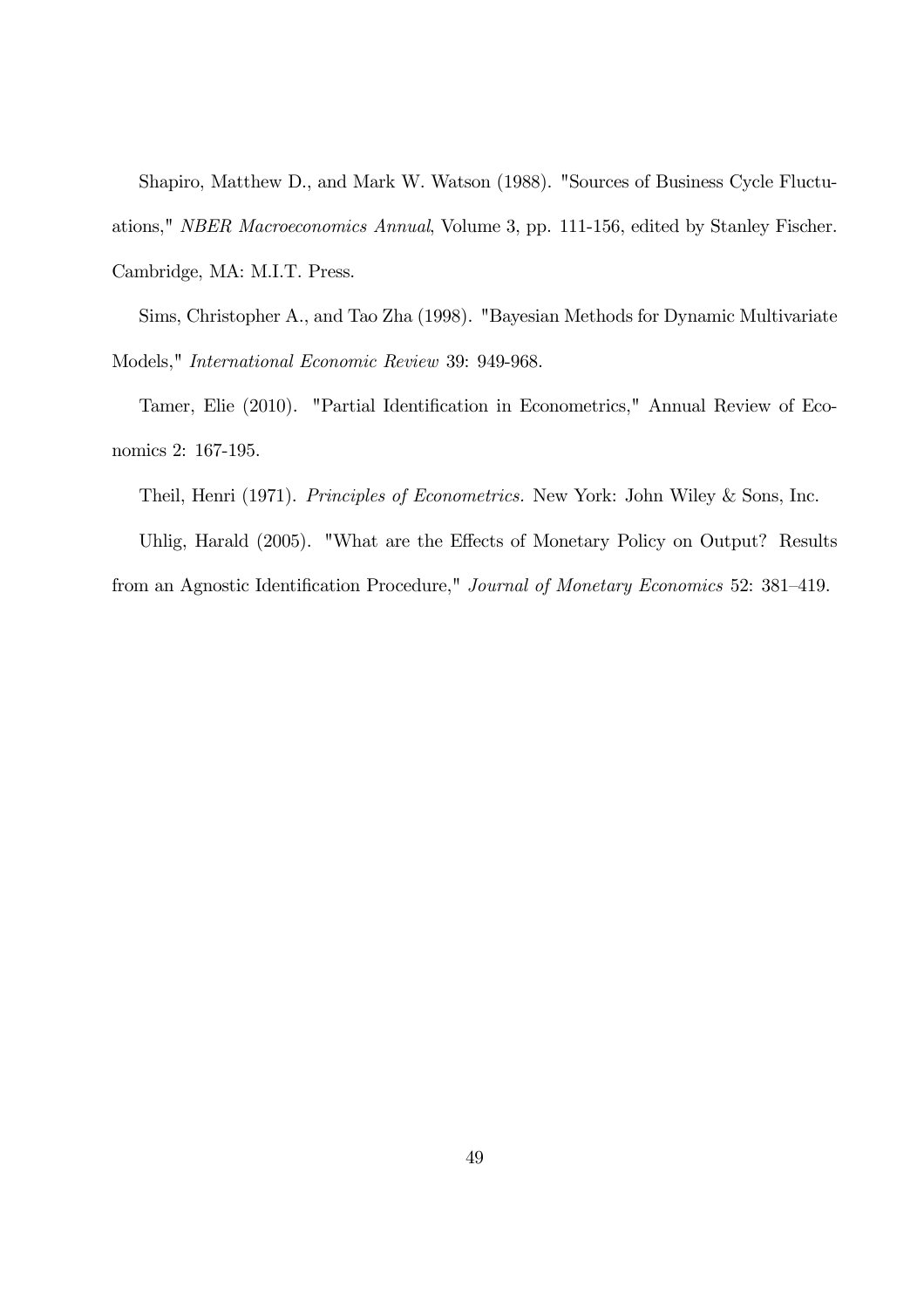

Figure 1. Prior densities for initial effect of shocks implicit in traditional approach to sign-restricted VAR. Panel A: response of variable *i* to one-standard-deviation increase of any structural shock when number of variables in VAR is 2 (solid blue) or 6 (dashed green). Panel B: response of variable *i* to a structural shock that increases variable *j* by one unit.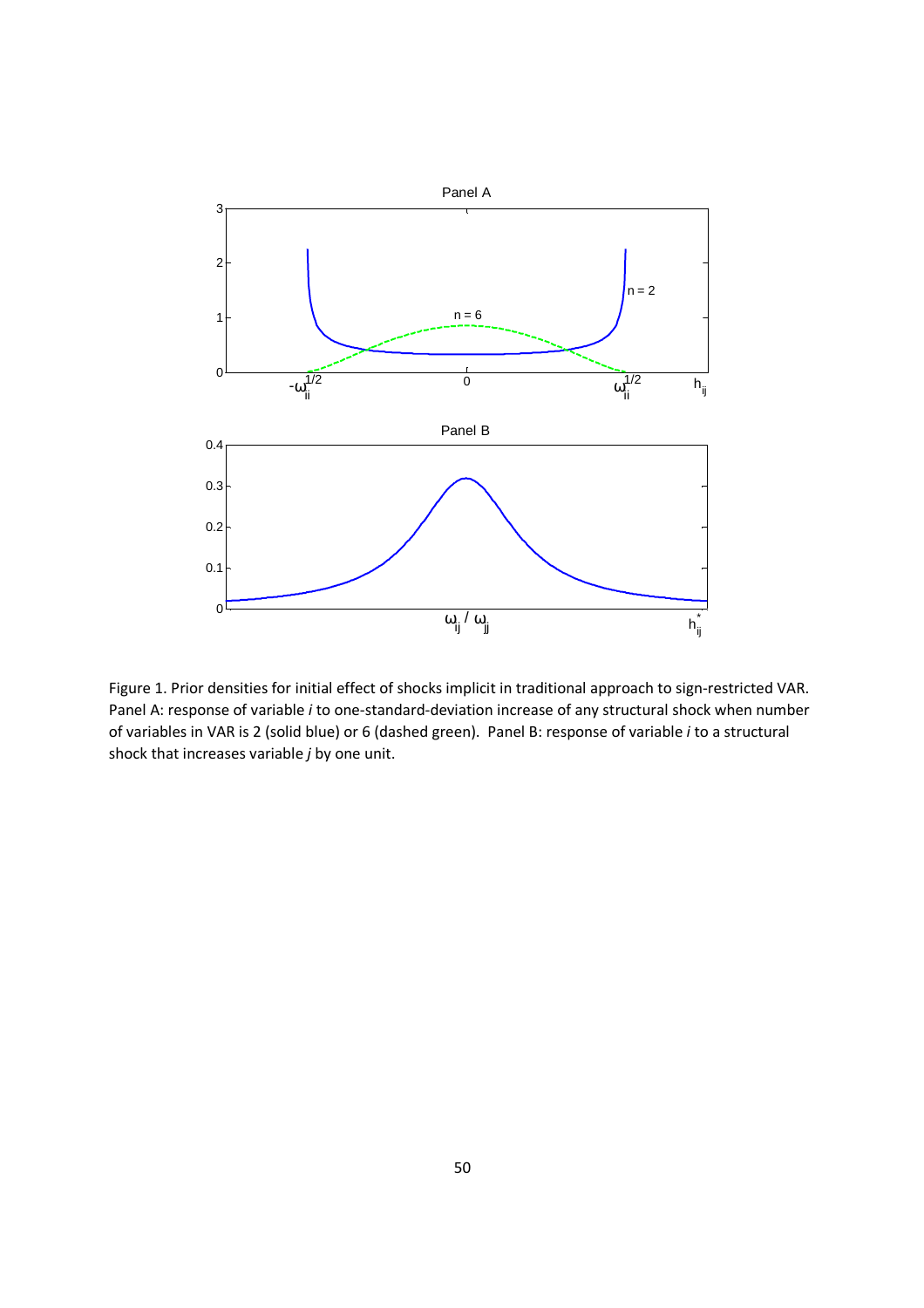

Figure 2. Effects of structural shocks as imputed by the traditional sign-restriction methodology (blue) and truncated priors implicit in that approach (red). Top panel: short-run wage elasticity of labor demand; bottom panel: short-run wage elasticity of labor supply.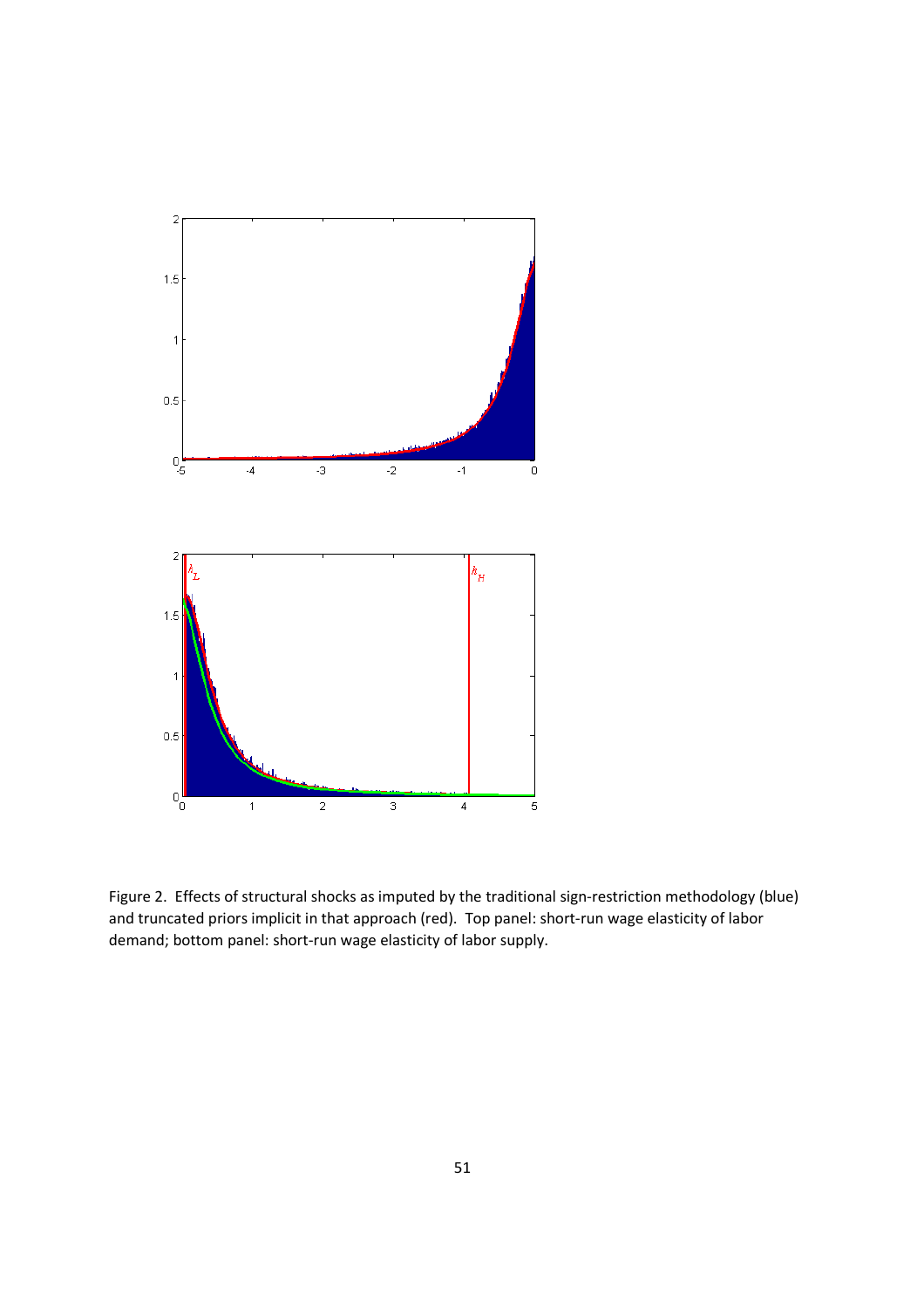

Figure 3. Prior densities when a uniform prior is used for the effect of shock 1 and number of variables is 2. Panel A: prior density for response of variable 1 to structural shock 1. Panel B: prior density for response of variable 1 to structural shock 2.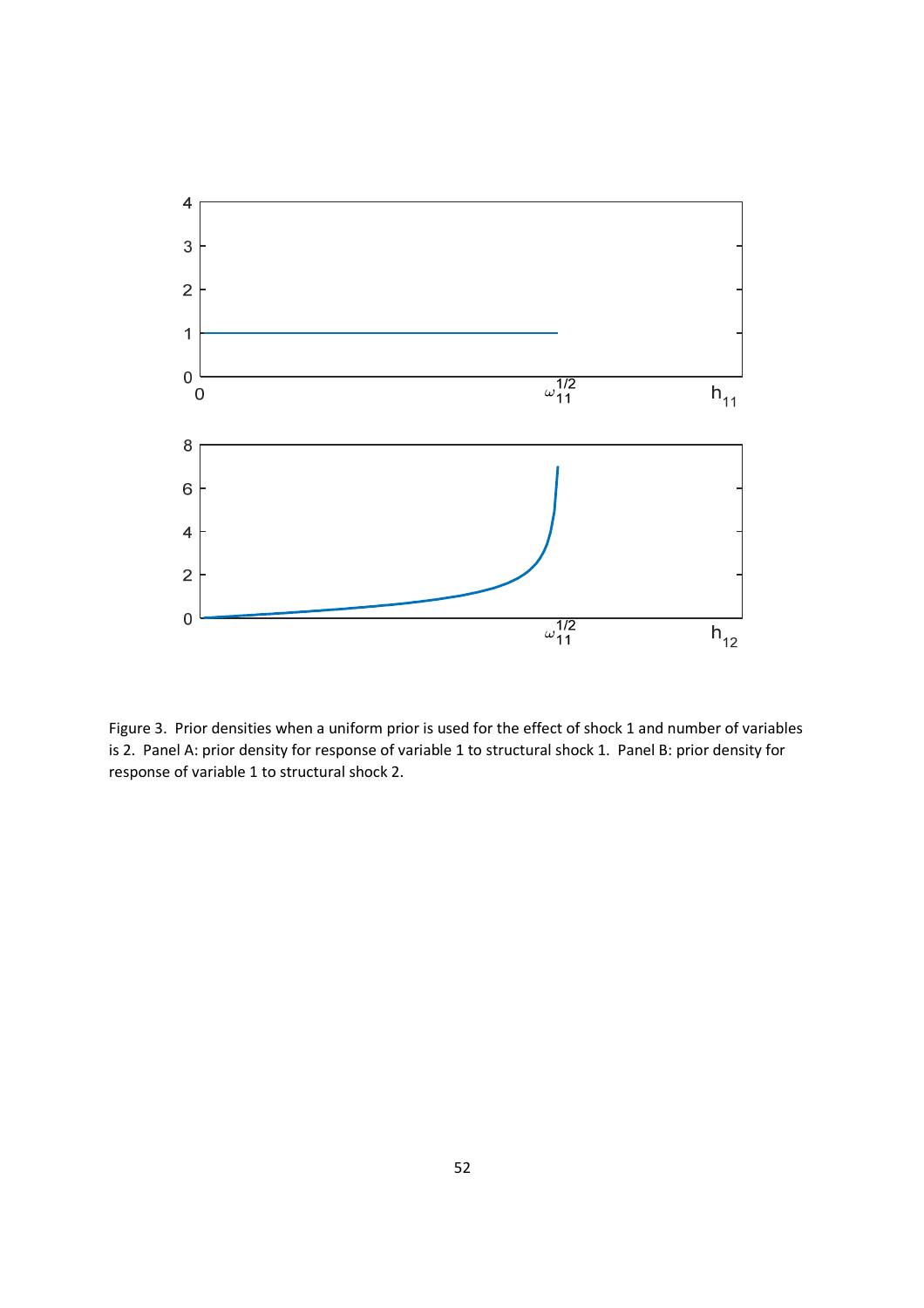

Figure 4. Maximum likelihood estimates and likelihood contours for α and β. Distance between contour lines is 10, and unshaded regions are exceedingly unlikely given the data.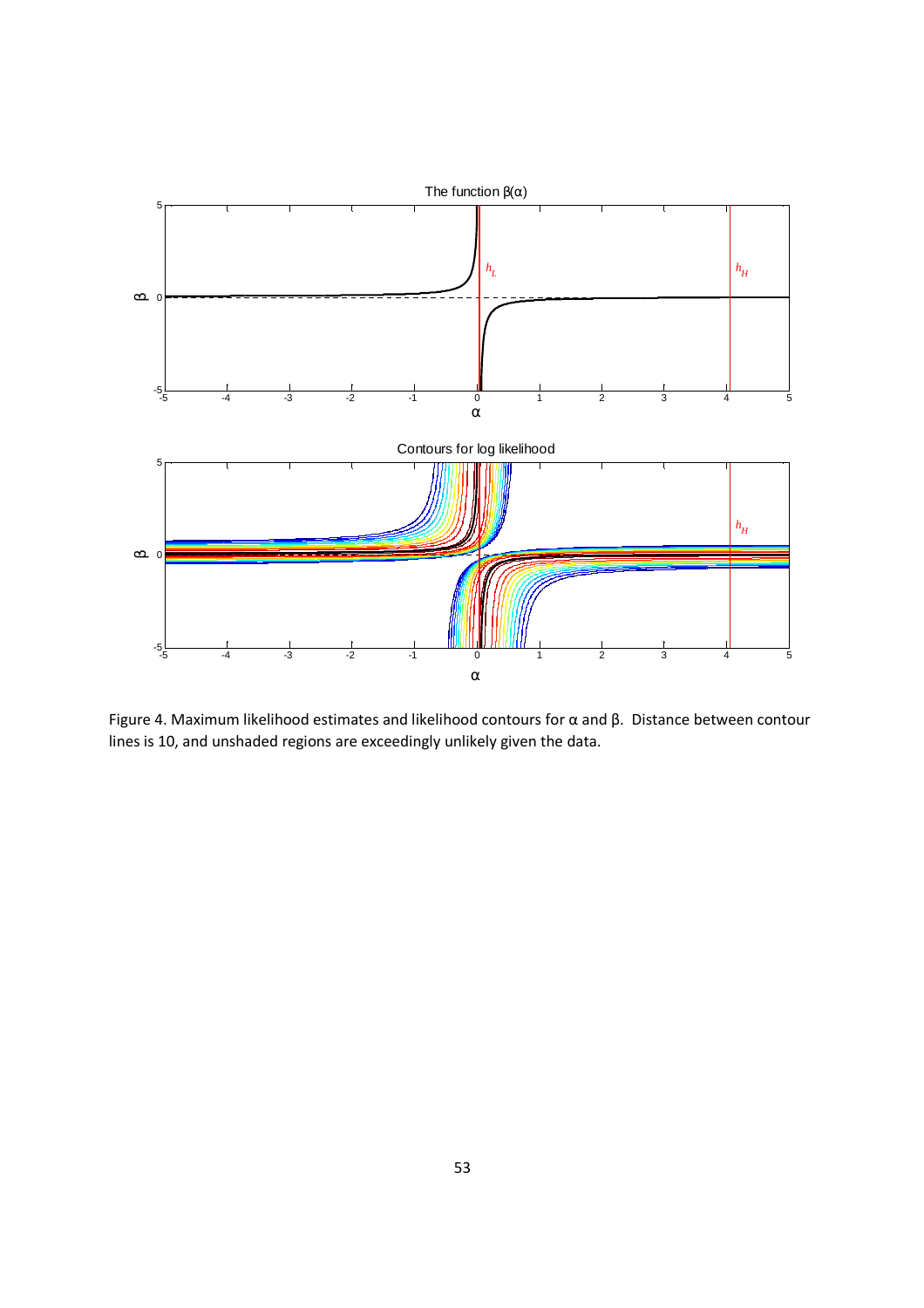

Figure 5. Maximum likelihood estimates and contours of prior and posterior distribution. Distance between contour lines is 2, and unshaded regions are exceedingly unlikely given prior beliefs and the data.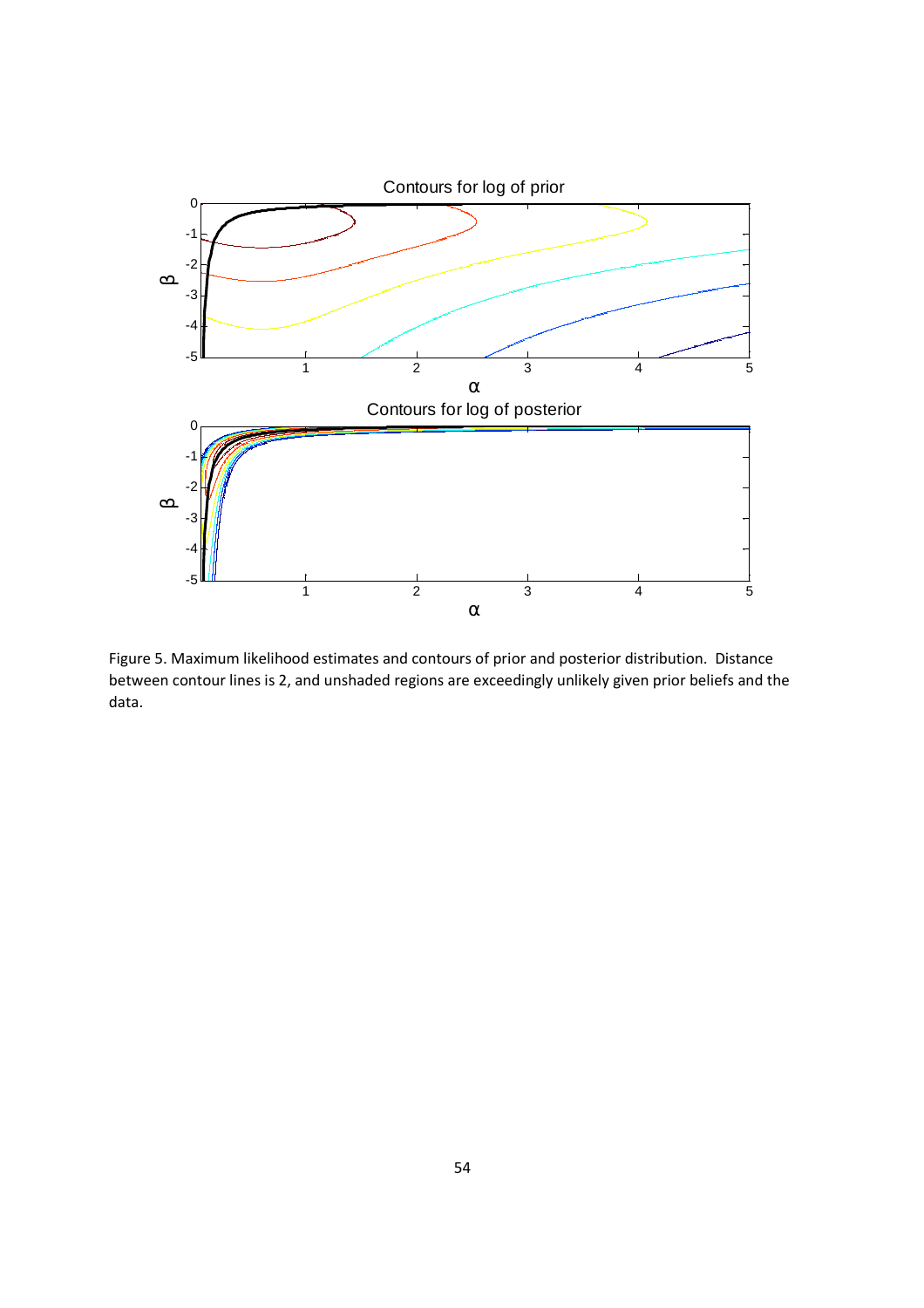

Figure 6. Distributions for prior (red curves) and posterior (blue histograms). Panel A: short-run elasticity of labor demand; panel B: short-run elasticity of labor supply; panel C: long-run labor-supply parameter (negative of lower left element of the matrix in equation (55)).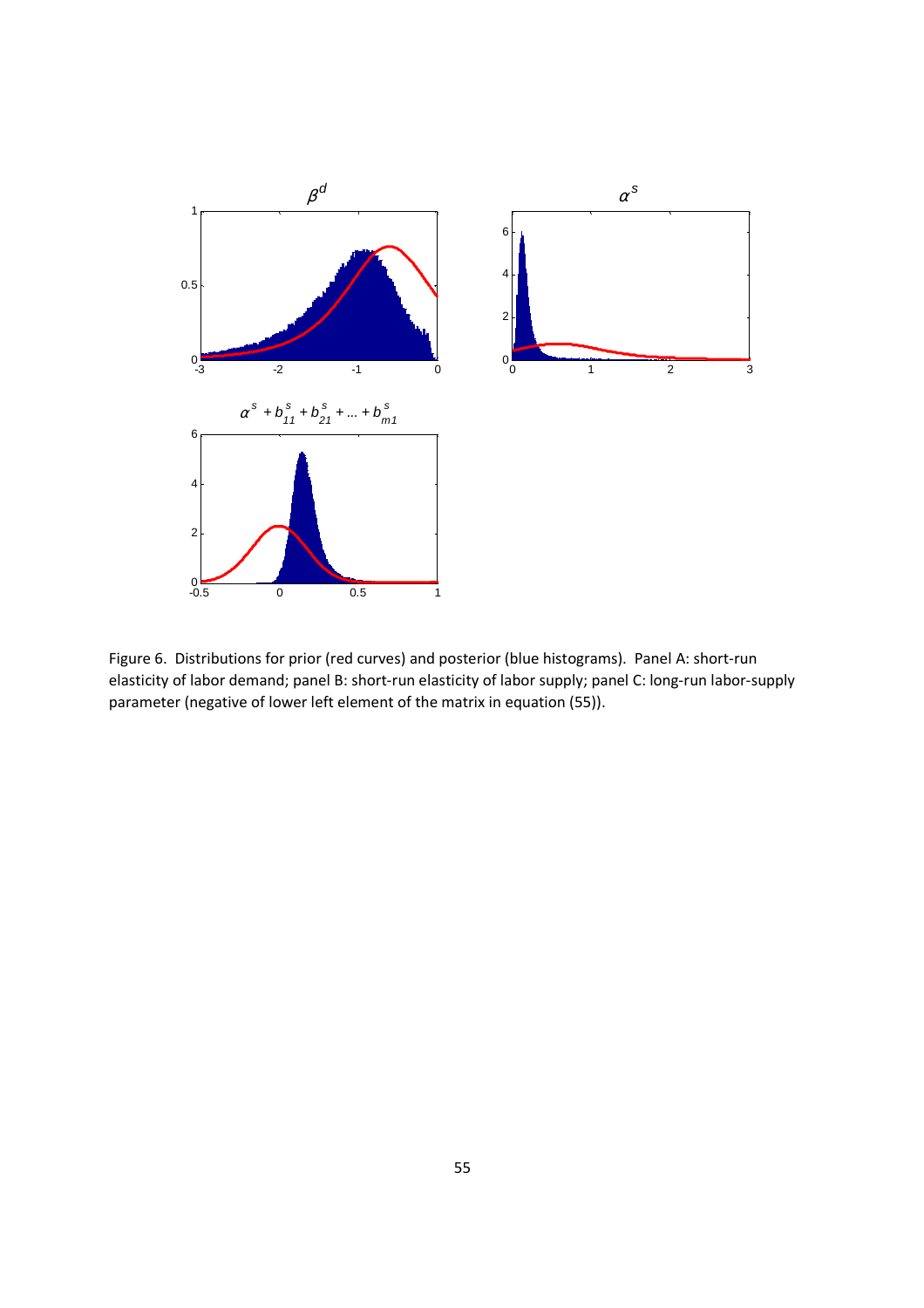

Figure 7. Posterior median (blue line) and 95% posterior credibility sets (shaded regions) for effects of labor demand and supply shocks on levels of employment and the real wage at alternative horizons (*V* = 0.1).